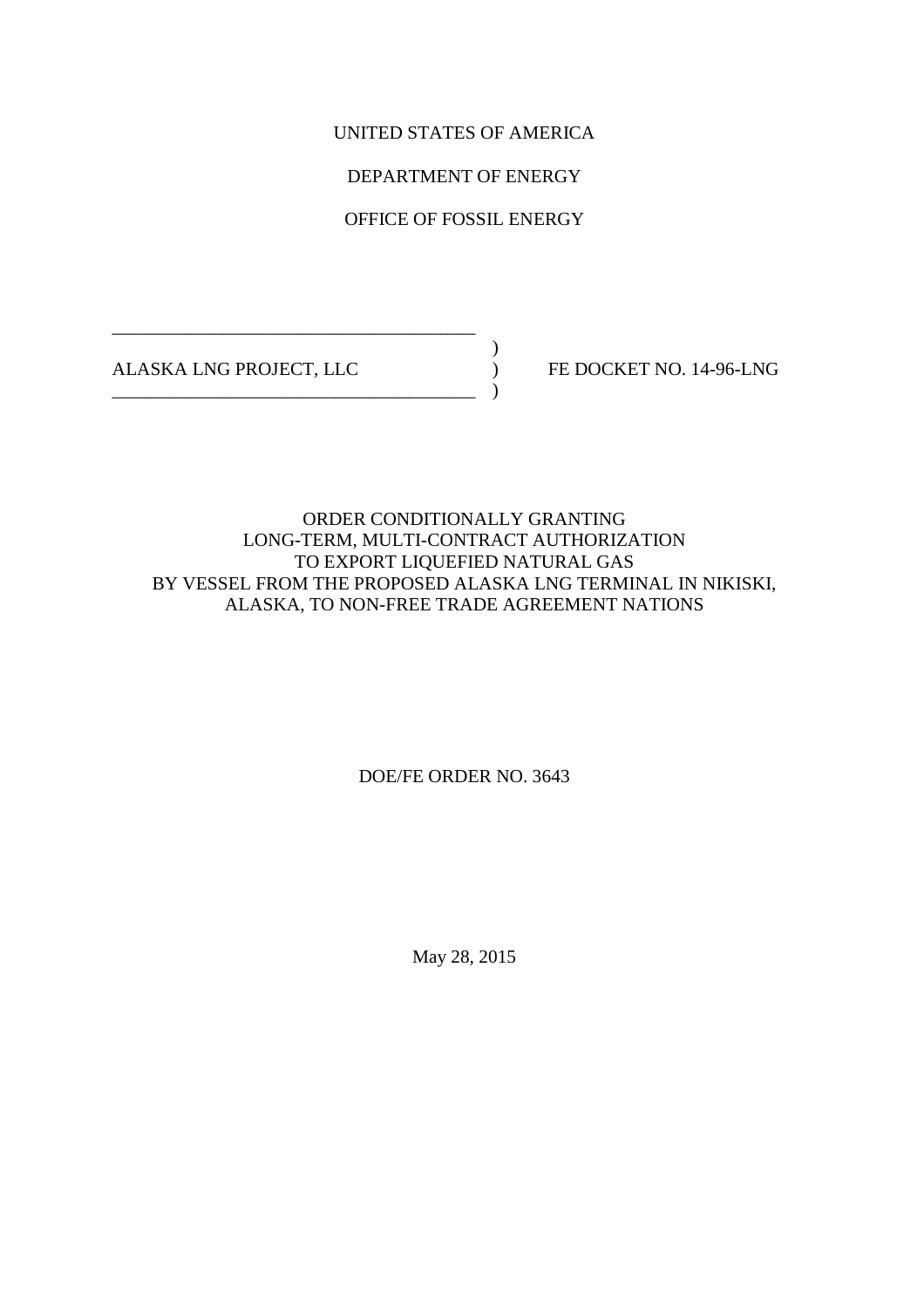# **TABLE OF CONTENTS**

| $\mathbf{I}$ . |                 |                                                                          |  |  |  |  |
|----------------|-----------------|--------------------------------------------------------------------------|--|--|--|--|
| Π.             |                 |                                                                          |  |  |  |  |
| Ш.             |                 |                                                                          |  |  |  |  |
| IV.            |                 |                                                                          |  |  |  |  |
|                | A.              |                                                                          |  |  |  |  |
|                |                 | 1.                                                                       |  |  |  |  |
|                |                 | $\overline{2}$ .                                                         |  |  |  |  |
|                | B.              |                                                                          |  |  |  |  |
|                | C.              |                                                                          |  |  |  |  |
|                | D.              |                                                                          |  |  |  |  |
| V.             |                 |                                                                          |  |  |  |  |
|                | A.              |                                                                          |  |  |  |  |
|                | Β.              |                                                                          |  |  |  |  |
|                | $\mathcal{C}$ . |                                                                          |  |  |  |  |
|                | D.              |                                                                          |  |  |  |  |
|                | E.              |                                                                          |  |  |  |  |
|                | F.              |                                                                          |  |  |  |  |
| VI.            |                 | MOTIONS TO INTERVENE, COMMENTS, AND PROTEST IN RESPONSE TO THE           |  |  |  |  |
|                | $\mathsf{A}$ .  |                                                                          |  |  |  |  |
|                | <b>B.</b>       |                                                                          |  |  |  |  |
|                | $\mathcal{C}$ . |                                                                          |  |  |  |  |
|                |                 | Motions to Intervene and Comments in Support of the Application 21<br>1. |  |  |  |  |
|                |                 | 2.                                                                       |  |  |  |  |
|                |                 | 3.                                                                       |  |  |  |  |
|                | D.              |                                                                          |  |  |  |  |
|                |                 |                                                                          |  |  |  |  |
|                | Α.              |                                                                          |  |  |  |  |
|                | <b>B.</b>       |                                                                          |  |  |  |  |
|                |                 | 1.                                                                       |  |  |  |  |
|                |                 | 2.<br>3.                                                                 |  |  |  |  |
|                |                 | $\mathbf{4}$ .                                                           |  |  |  |  |
|                | $C_{\cdot}$     |                                                                          |  |  |  |  |
|                |                 | 1.                                                                       |  |  |  |  |
|                |                 | 2.                                                                       |  |  |  |  |
|                |                 | 3.                                                                       |  |  |  |  |
|                |                 | 4.                                                                       |  |  |  |  |
|                |                 |                                                                          |  |  |  |  |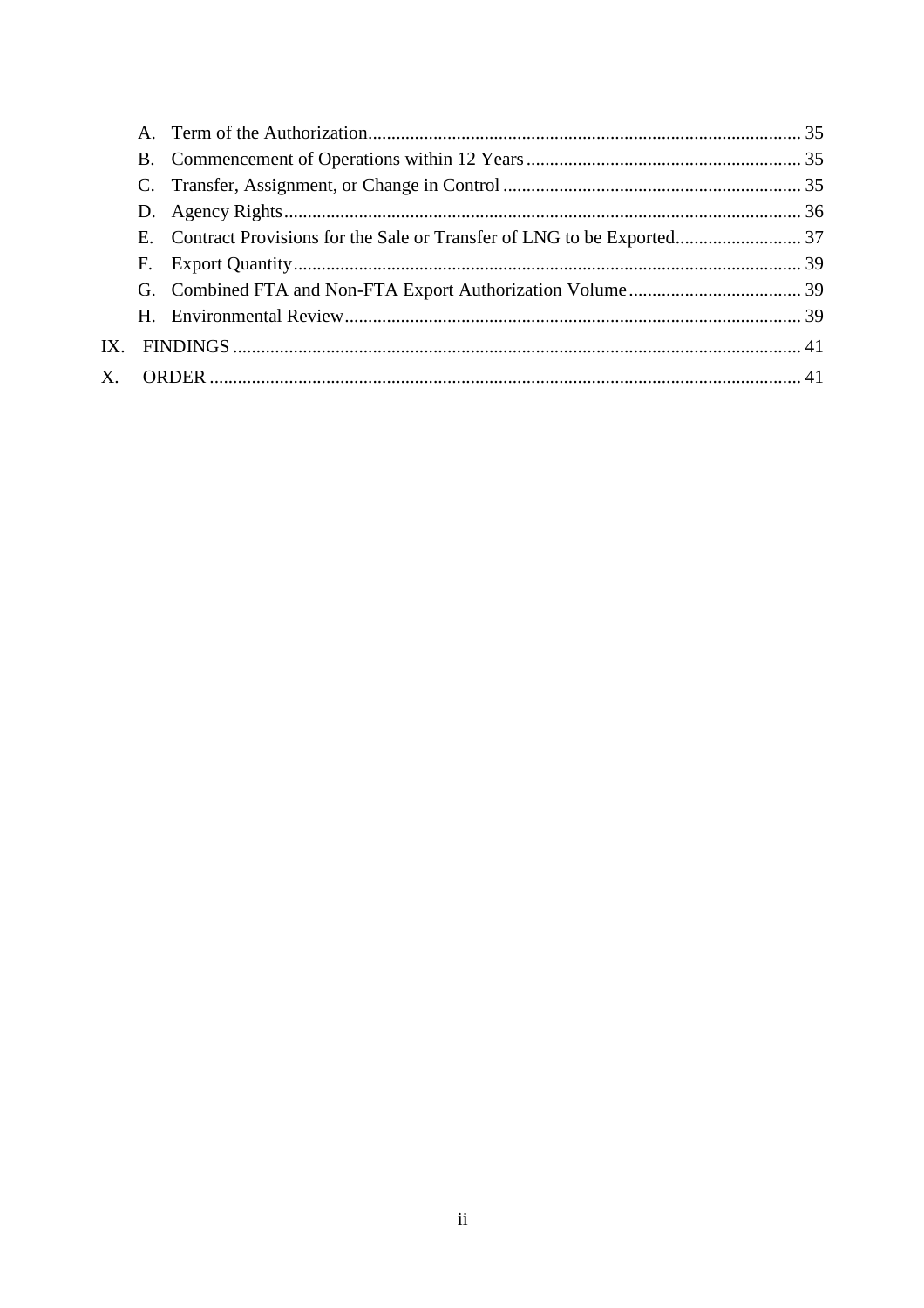# **FREQUENTLY USED ACRONYMS**

| <b>APGA</b>  | American Public Gas Association                    |
|--------------|----------------------------------------------------|
| Bcf/d        | <b>Billion Cubic Feet per Day</b>                  |
| Bcf/yr       | <b>Billion Cubic Feet per Year</b>                 |
| D&M          | DeGloyer and Macnaughton                           |
| <b>DOE</b>   | U.S. Department of Energy                          |
| <b>EIA</b>   | U.S. Energy Information Administration             |
| EPA          | U.S. Environmental Protection Agency               |
| <b>FE</b>    | Office of Fossil Energy, U.S. Department of Energy |
| <b>FERC</b>  | <b>Federal Energy Regulatory Commission</b>        |
| <b>FLEX</b>  | Freeport LNG Expansion, L.P., et al.               |
| <b>FTA</b>   | Free Trade Agreement                               |
| <b>GNGM</b>  | Global Natural Gas Model                           |
| <b>LNG</b>   | <b>Liquefied Natural Gas</b>                       |
| Mcf          | <b>Thousand Cubic Feet</b>                         |
| <b>MMBtu</b> | <b>Million British Thermal Units</b>               |
| mtpa         | Million Metric Tons per Annum                      |
| <b>NEI</b>   | National Export Initiative                         |
| <b>NEPA</b>  | <b>National Environmental Policy Act</b>           |
| <b>NERA</b>  | <b>NERA Economic Consulting</b>                    |
| $N_{ew}$ ERA | NERA's Macroeconomic Model                         |
| <b>NGA</b>   | <b>Natural Gas Act</b>                             |
| Tcf/yr       | Trillion Cubic Feet per Year                       |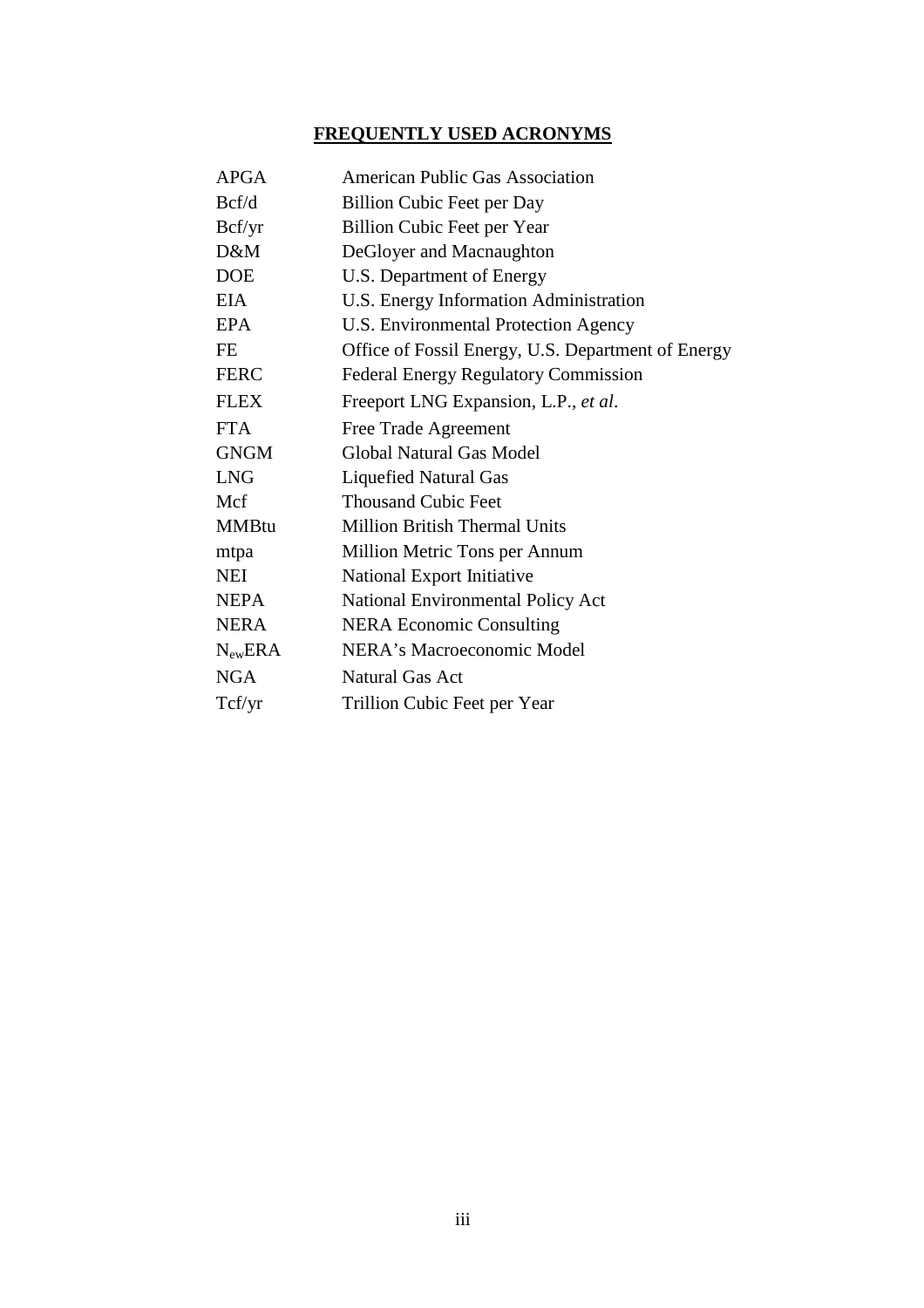# **I. INTRODUCTION**

<span id="page-4-0"></span>On July 18, 2014, Alaska LNG Project, LLC (hereafter Alaska LNG) filed an application  $(Application)<sup>1</sup>$  $(Application)<sup>1</sup>$  $(Application)<sup>1</sup>$  with the Office of Fossil Energy of the Department of Energy (DOE/FE) under section 3 of the Natural Gas Act  $(NGA)^2$  $(NGA)^2$  for long-term, multi-contract authorization to export natural gas as liquefied natural gas (LNG) produced from Alaskan sources. Alaska LNG seeks to export this LNG by vessel to nations with which the United States has not entered a free trade agreement (FTA) providing for national treatment for trade in natural gas (non-FTA countries).<sup>[3](#page-4-3)</sup> Alaska LNG requests authorization to export approximately 20 million metric tons per annum (mtpa) of LNG, a volume equivalent to approximately 929 billion cubic feet per year (Bcf/yr) of natural gas (2.55 Bcf per day (Bcf/d)), for a 30-year period commencing on the earlier of the date of first export or twelve years from the date the requested authorization is granted.<sup>[4](#page-4-4)</sup>

The proposed exports would originate from a liquefaction facility and export terminal to be located in the Nikiski Area of the Kenai Peninsula (Alaska LNG Facility or Facility). Specifically, Alaska LNG proposes to build a liquefaction facility and a pipeline connecting the Facility to significant natural gas reserves controlled by Alaska LNG's constituent partners on the North Slope of Alaska (Liquefaction Project or Project).

Alaska LNG is requesting authorization to export the LNG on its own behalf or as an agent for other entities that hold title to the LNG, after registering each such entity with DOE/FE.

<span id="page-4-1"></span><sup>&</sup>lt;sup>1</sup> Alaska LNG Project, LLC, Application of Alaska LNG Project, LLC for Long-Term Authorization to Export Liquefied Natural Gas, FE Docket No. 14-96-LNG (Jul. 18, 2014) [hereinafter Alaska LNG App.].

<span id="page-4-2"></span><sup>&</sup>lt;sup>2</sup> 15 U.S.C. § 717b(a). The authority to regulate the imports and exports of natural gas, including liquefied natural gas, under section 3 of the NGA (15 U.S.C. § 717b) has been delegated to the Assistant Secretary for FE in Redelegation Order No. 00-006.02 issued on November 17, 2014.<br><sup>3</sup> Alaska LNG previously sought authorization to export the same quantity of LNG to any country with which the

<span id="page-4-4"></span><span id="page-4-3"></span>United States has, or in the future may enter into, a FTA requiring national treatment for trade in natural gas (FTA countries). DOE/FE granted that FTA authorization by order dated November 21, 2014. See infra Section IV. <sup>4</sup> DOE regulations require applicants to provide requested export volumes in terms of Bcf of natural gas. 10 C.F.R. § 590.202(b)(1). Accordingly, as discussed below, DOE/FE will authorize Alaska LNG's requested export in the equivalent of Bcf/yr of natural gas. *See infra* Sections VIII.F & X.A.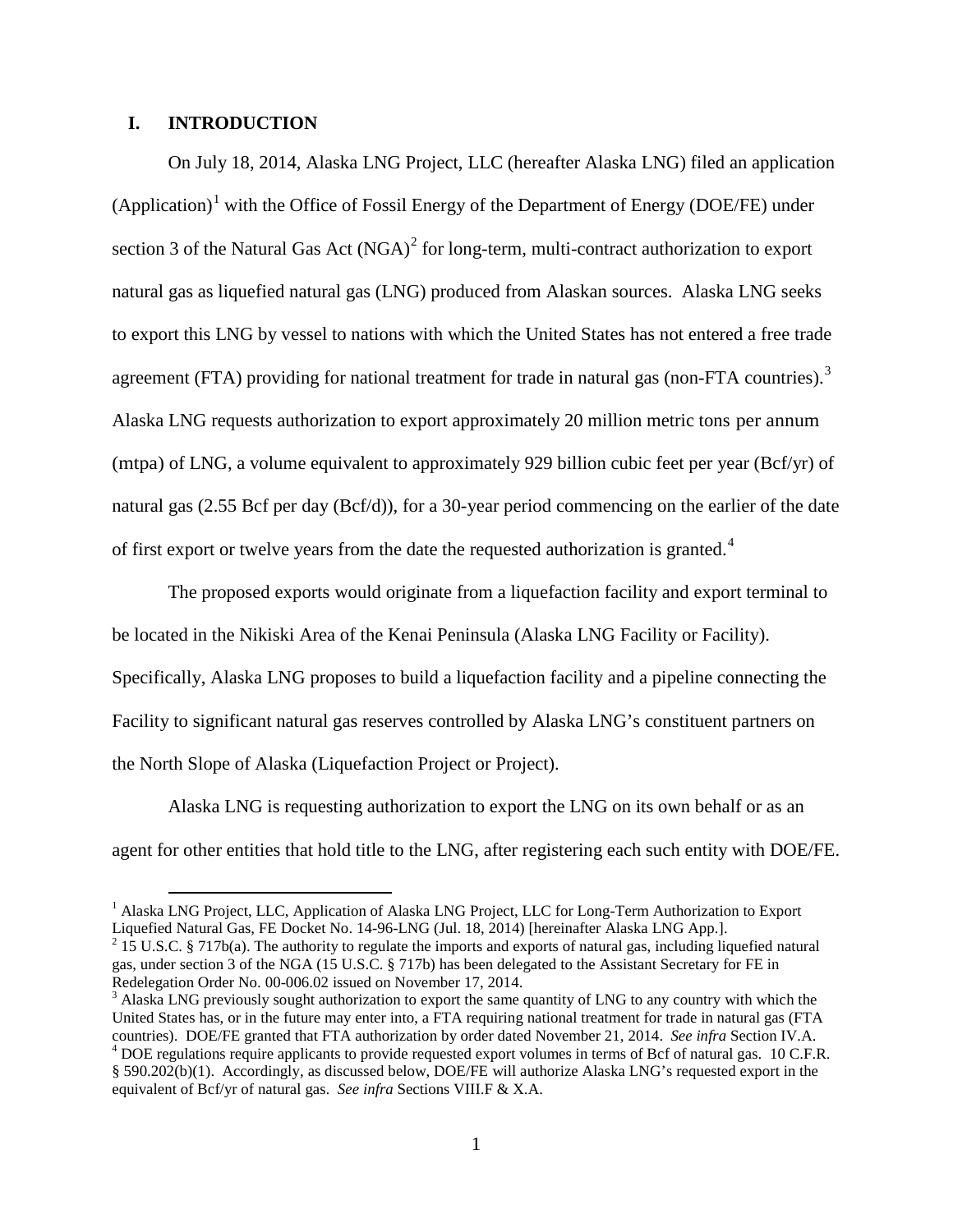For the reasons discussed below, this Order conditionally authorizes Alaska LNG to export LNG in a volume equivalent to 929 Bcf/yr of natural gas for a 30-year term.

On September 17, 2014, DOE/FE published a Notice of Alaska LNG's Application in the Federal Register.<sup>[5](#page-5-1)</sup> The Notice of Application called on interested persons to submit protests, motions to intervene, notices of intervention, and comments by November 17, 2014.

DOE/FE received seven motions to intervene in this proceeding. Two of the motions to intervene included protests of the Application. DOE/FE also received numerous letters in support of the Application. On December 2, 2014, DOE/FE received an Answer of Alaska LNG Project LLC to Limited Protests and on December 8, 2014, DOE/FE received a Rebuttal of the Alaska LNG Project LLC Motion to Reject the Protest of Robert S Mulford. These filings are summarized below in Section VII.

# **II. SUMMARY OF FINDINGS AND CONCLUSIONS**

<span id="page-5-0"></span>Based on a review of the complete record and for the reasons set forth below, DOE/FE has concluded that the opponents of the Alaska LNG Application have not demonstrated that the requested authorization will be inconsistent with the public interest and finds that the exports proposed in this Application are likely to yield net economic benefits to the United States. DOE/FE further finds that Alaska LNG's proposed exports should be conditionally authorized at a volumetric rate not to exceed the capacity of the facilities to be used in the proposed export operations and subject to satisfactory completion of environmental review and other terms and conditions discussed below.

<span id="page-5-1"></span> <sup>5</sup> Alaska LNG Project, LLC; Application for Long-Term Authorization to Export Liquefied Natural Gas to Non-Free Trade Agreement Nations for a 30-Year Period, 79 Fed. Reg. 55,764 (Sept. 17, 2014).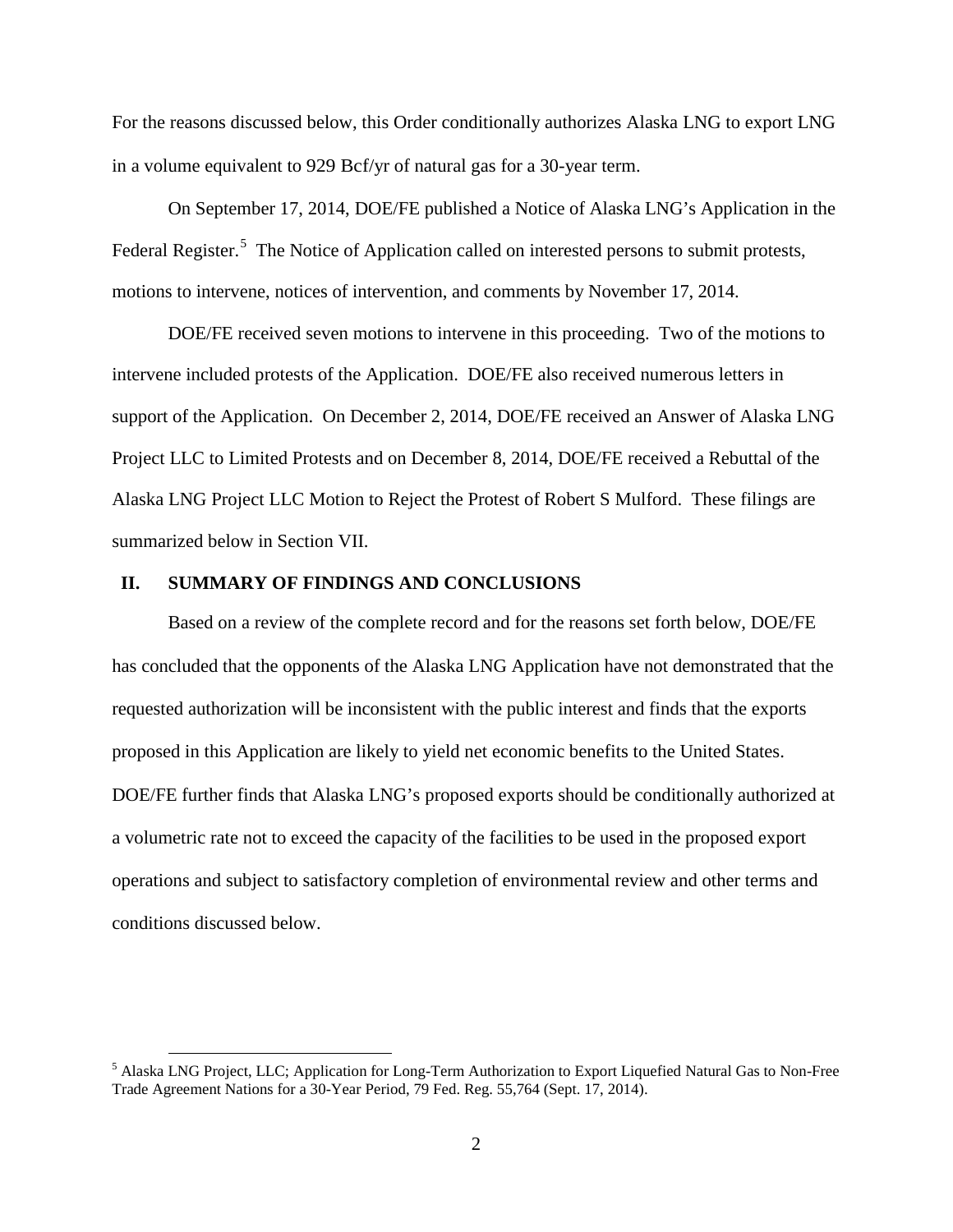# **III. PUBLIC INTEREST STANDARD**

Section 3(a) of the NGA sets forth the statutory standard for review of Alaska LNG's

<span id="page-6-0"></span>Application:

[N]o person shall export any natural gas from the United States to a foreign country or import any natural gas from a foreign country without first having secured an order of the [Secretary of Energy<sup>[6](#page-6-1)</sup>] authorizing it to do so. The [Secretary] shall issue such order upon application, unless after opportunity for hearing, [he] finds that the proposed exportation or importation will not be consistent with the public interest. The [Secretary] may by [the Secretary's] order grant such application, in whole or part, with such modification and upon such terms and conditions as the [Secretary] may find necessary or appropriate.

15 U.S.C. § 717b(a). This provision creates a rebuttable presumption that a proposed export of

natural gas is in the public interest. DOE/FE must grant such an application unless opponents of the application overcome that presumption by making an affirmative showing of inconsistency

with the public interest. $<sup>7</sup>$  $<sup>7</sup>$  $<sup>7</sup>$ </sup>

While section 3(a) establishes a broad public interest standard and a presumption

favoring export authorizations, the statute does not define "public interest" or identify criteria that must be considered. In prior decisions, however, DOE/FE has identified a range of factors that it evaluates when reviewing an application for export authorization. These factors include economic impacts, international impacts, security of natural gas supply, and environmental

<span id="page-6-1"></span> $6$  The Secretary's authority was established by the Department of Energy Organization Act, 42 U.S.C. § 7172, which transferred jurisdiction over imports and export authorizations from the Federal Power Commission to the Secretary of Energy.

<span id="page-6-2"></span><sup>7</sup> *See*, *e.g.*, *Sabine Pass Liquefaction, LLC*, DOE/FE Order No. 2961, FE Docket No. 10-111-LNG, Opinion and Order Conditionally Granting Long-Term Authorization to Export Liquefied Natural Gas from Sabine Pass LNG Terminal to Non-Free Trade Agreement Nations, at 28 (May 10, 2011) [hereinafter *Sabine Pass*]; *see also Phillips Alaska Natural Gas Corp. & Marathon Oil Co.*, DOE/FE Order No. 1473, FE Docket No. 96-99-LNG, Order Extending Authorization to Export Liquefied Natural Gas from Alaska, at 13 (April 2, 1999) [hereinafter Order No. 1473 or *Phillips Alaska Natural Gas*] (citing *Panhandle Producers & Royalty Owners Ass'n v*. *ERA*, 822 F.2d 1105, 1111 (D.C. Cir. 1987)).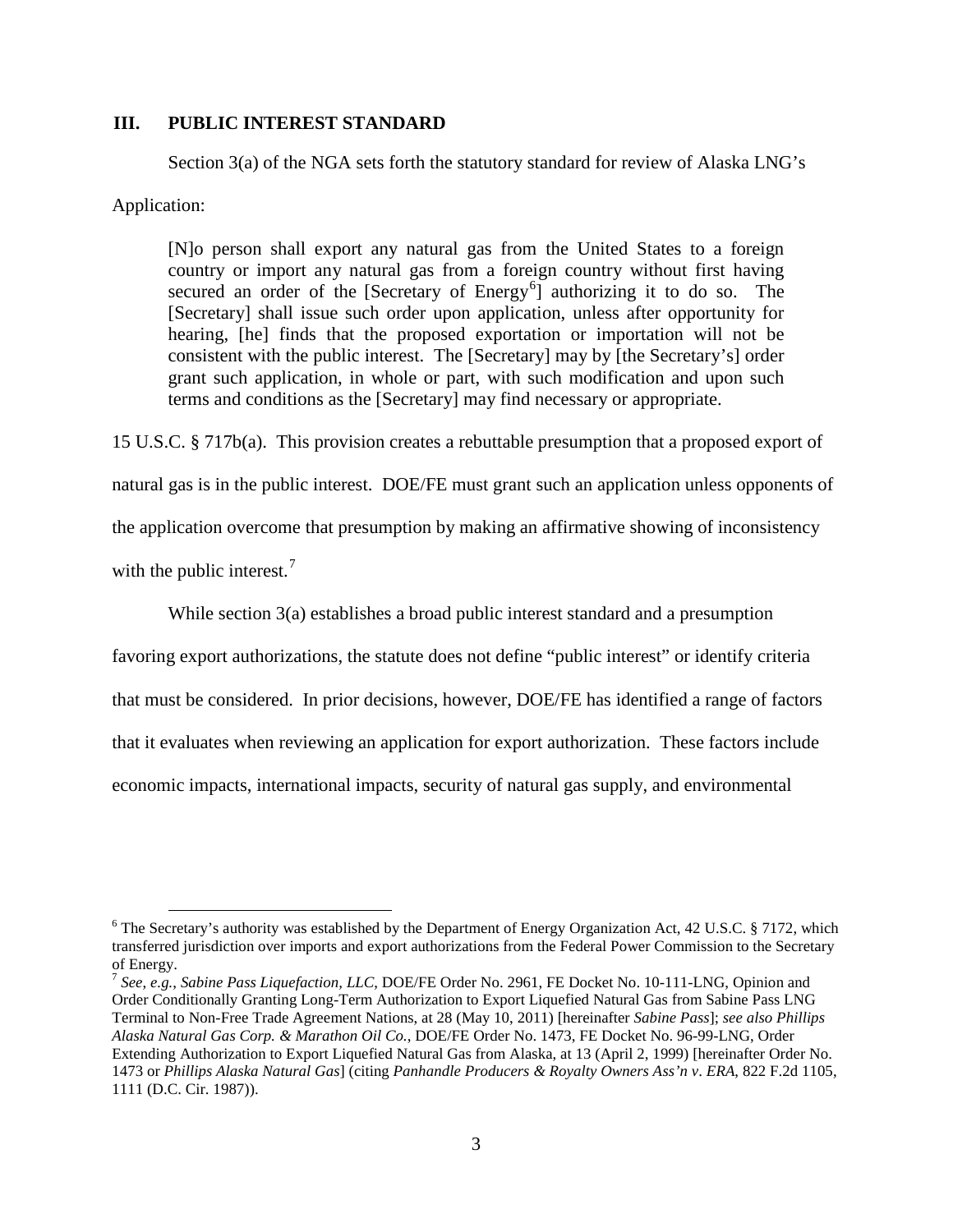impacts, among others. To conduct this review, DOE/FE looks to record evidence developed in the application proceeding.<sup>[8](#page-7-0)</sup>

DOE/FE's prior decisions have also looked to certain principles established in its 1984 Policy Guidelines.<sup>[9](#page-7-1)</sup> The goals of the Policy Guidelines are to minimize federal control and involvement in energy markets and to promote a balanced and mixed energy resource system.

The Guidelines provide that:

The market, not government, should determine the price and other contract terms of imported [or exported] natural gas …. The federal government's primary responsibility in authorizing imports [or exports] will be to evaluate the need for the gas and whether the import [or export] arrangement will provide the gas on a competitively priced basis for the duration of the contract while minimizing regulatory impediments to a freely operating market.<sup>[10](#page-7-2)</sup>

While nominally applicable to natural gas import cases, DOE/FE subsequently held in Order No.

1473 that the same policies should be applied to natural gas export applications.<sup>[11](#page-7-3)</sup>

Also in Order No. 1473, DOE/FE stated that it was guided by DOE Delegation Order No.

0204-111. That delegation order, which authorized the Administrator of the Economic

Regulatory Administration (ERA) to exercise the agency's review authority under NGA section

3, directed the Administrator to regulate exports "based on a consideration of the domestic need

for the gas to be exported and such other matters as the Administrator finds in the circumstances

<span id="page-7-0"></span> <sup>8</sup> *See*, *e.g.*, *Sabine Pass*, DOE/FE Order No. 2961, at 28-42 (reviewing record evidence in issuing conditional authorization); *Freeport LNG Expansion, L.P. and FLNG Liquefaction, LLC*, DOE/FE Order No. 3282, FE Docket No. 10-161-LNG, Order Conditionally Granting Long-Term Multi-Contract Authorization to Export Liquefied Natural Gas by Vessel from the Freeport LNG Terminal on Quintana Island, Texas to Non-Free Trade Agreement Nations, at 109-14 (May 17, 2013) (discussing same); and *Lake Charles Exports*, *LLC*, DOE/FE Order No. 3324, FE Docket No. 11-59-LNG, Order Conditionally Granting Long-Term Multi-Contract Authorization to Export Liquefied Natural Gas by Vessel from the Lake Charles Terminal to Non-Free Trade Agreement Nations, at 121-27 (Aug. 7, 2013) [hereinafter *Lake Charles Exports*].

<span id="page-7-1"></span><sup>&</sup>lt;sup>9</sup> New Policy Guidelines and Delegations Order Relating to Regulation of Imported Natural Gas, 49 Fed. Reg. 6684 (Feb. 22, 1984).

<span id="page-7-3"></span><span id="page-7-2"></span>

<sup>&</sup>lt;sup>10</sup> *Id.* at 6685.<br><sup>11</sup> *Phillips Alaska Natural Gas*, DOE/FE Order No. 1473, at 14.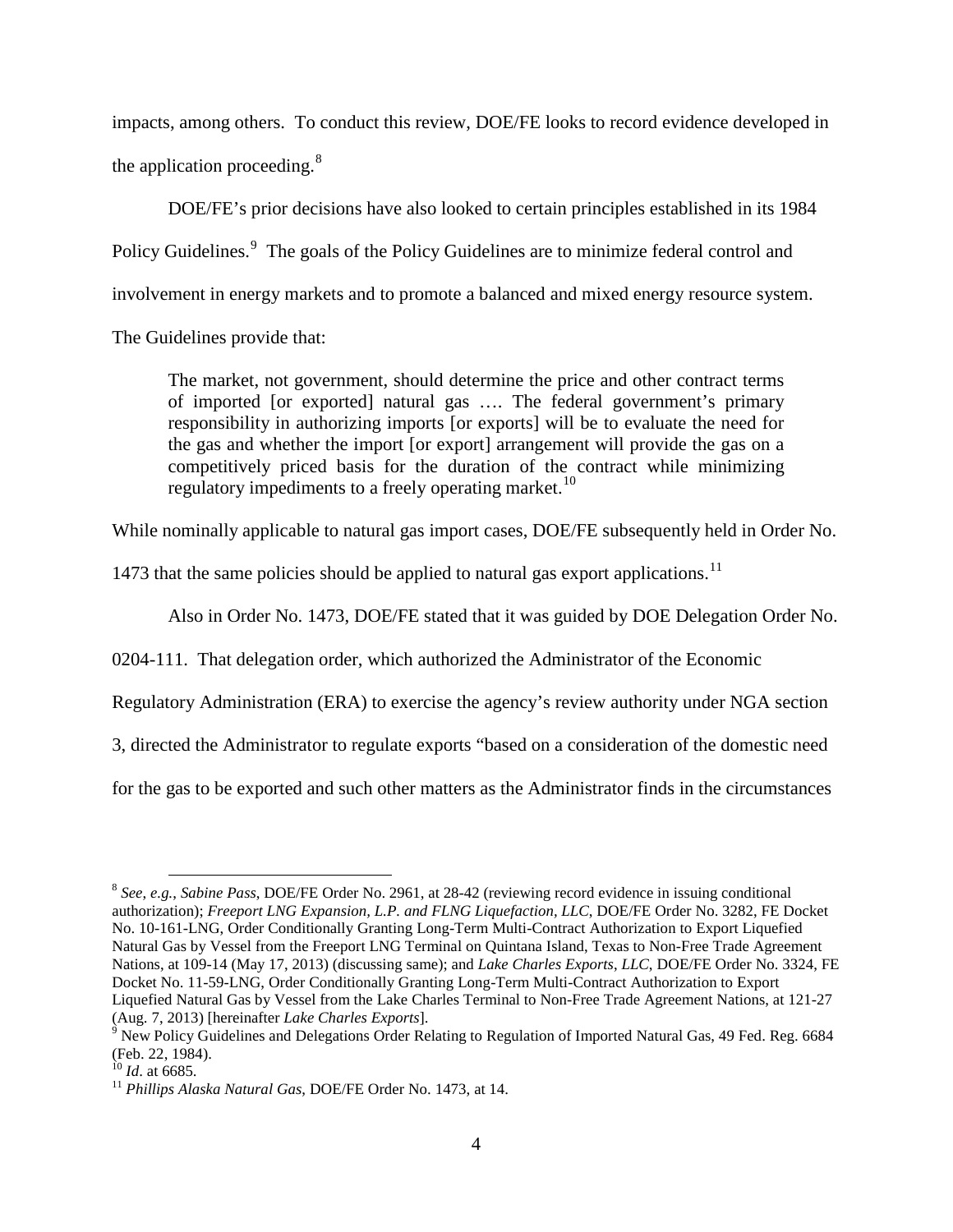of a particular case to be appropriate."[12](#page-8-0) In February 1989, the Assistant Secretary for Fossil Energy assumed the delegated responsibilities of the Administrator of ERA.<sup>[13](#page-8-1)</sup>

Although DOE Delegation Order No. 0204-111 is no longer in effect, DOE/FE's review of export applications has continued to focus on: (i) the domestic need for the natural gas proposed to be exported, (ii) whether the proposed exports pose a threat to the security of domestic natural gas supplies, (iii) whether the arrangement is consistent with DOE/FE's policy of promoting market competition, and (iv) any other factors bearing on the public interest described herein.

DOE/FE's prior decisions involving exports of LNG from Alaska have applied these criteria to the unique regional characteristics of the natural gas market within the State of Alaska. In DOE/FE Order No. 1473, a proceeding involving proposed exports of natural gas produced in the Kenai Peninsula, DOE/FE focused on the regional need for the gas for which the export application in that case was sought. DOE/FE stated: "In view of the geographic isolation of Alaska and the Cook Inlet area from the rest of the United States, the Applicants asserted the question of general domestic or national need was not relevant. No intervenor challenged this assertion, and DOE/FE concurs in it. Therefore, regional need is the only relevant need consideration."[14](#page-8-2) DOE/FE Order No. 1473 examined regional supply factors as well and did not attempt to review supply conditions in the lower-48 states. Likewise, in DOE/FE Order No. 2500, also involving exports of LNG from Kenai production, DOE/FE determined that the "relative geographic isolation" of Alaska warranted a focus on regional need for and regional

<span id="page-8-1"></span><span id="page-8-0"></span><sup>&</sup>lt;sup>12</sup> DOE Delegation Order No. 0204-111, at 1; *see also* 49 Fed. Reg. at 6690.<br><sup>13</sup> *See* Applications for Authorization to Construct, Operate, or Modify Facilities Used for the Export or Import of Natural Gas, 62 Fed. Reg. 30,435, 30,437 n.15 (June 4, 1997) (citing DOE Delegation Order No. 0204-127, 54 Fed.<br>Reg. 11,436 (Mar. 20, 1989)).

<span id="page-8-2"></span><sup>&</sup>lt;sup>14</sup> Phillips Alaska Natural Gas, DOE/FE Order No. 1473, at note 48.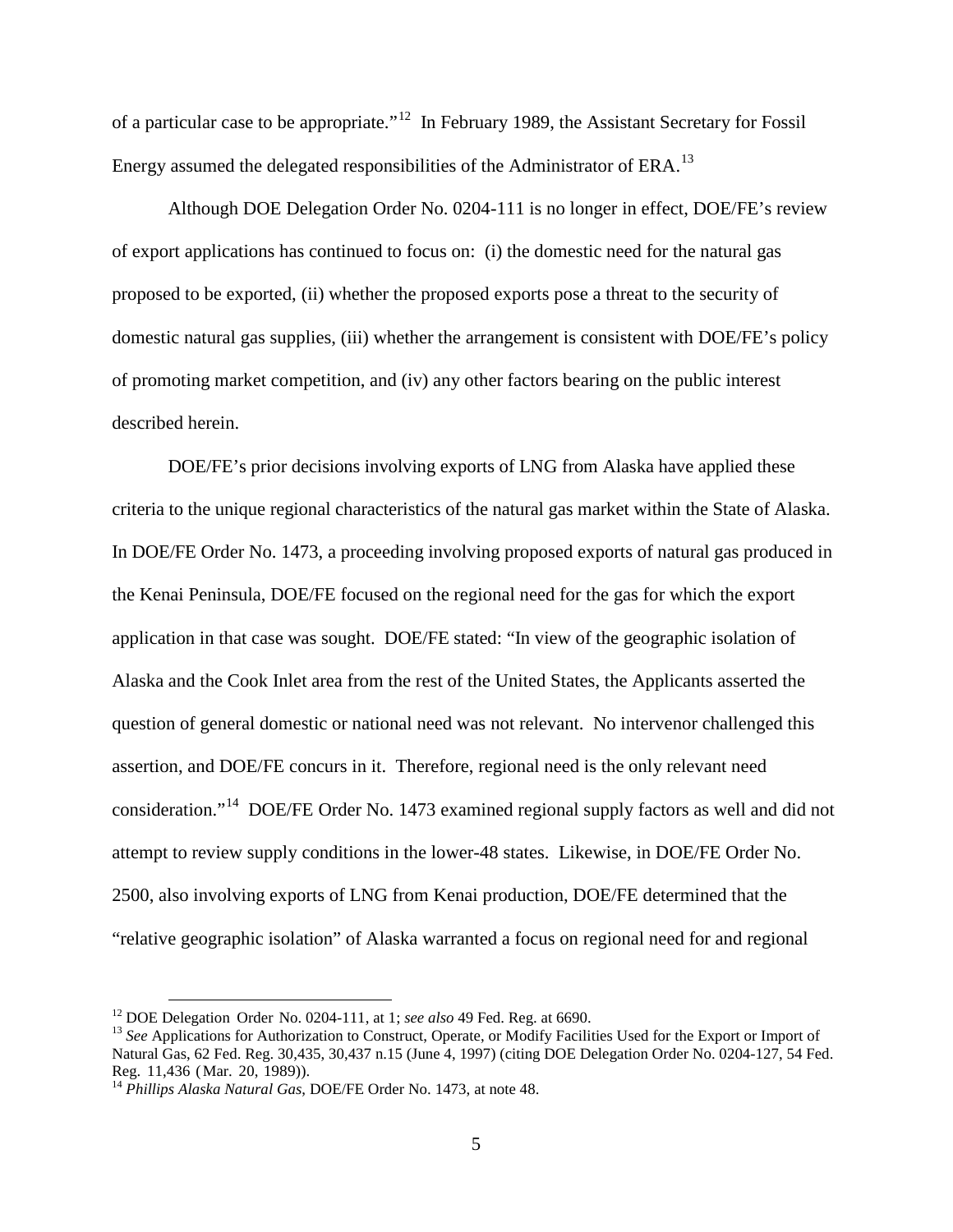supply of natural gas in the Kenai Peninsula.<sup>[15](#page-9-1)</sup> DOE/FE has continued to adhere to this regional focus in even more recent decisions.<sup>[16](#page-9-2)</sup>

# **IV. DESCRIPTION OF REQUEST**

<span id="page-9-0"></span>Alaska LNG seeks long-term, multi-contract authorization to export LNG produced from Alaskan supplies of natural gas in a volume equivalent to 929 Bcf/yr of natural gas by vessel to non-FTA countries. The exports would originate from the proposed Alaska LNG Terminal, to be located in the Nikiski Area of the Kenai Peninsula, Alaska. Alaska LNG seeks to export LNG on its own behalf or as an agent for other entities that hold title to the LNG, after registering each such entity with DOE/FE. Alaska LNG requests that the authorization commence on the date of first export, with its first export to occur no later than twelve years following the grant of the authorization requested.

Alaska LNG contends that, because it seeks to export LNG produced from Alaskan natural gas, its Application differs from other proposed export projects pending before DOE/FE that depend on gas produced from the lower-48 states. According to Alaska LNG, "with the granting of the authorization sought here, DOE/FE has the potential to unlock the vast natural gas resources on the North Slope. Absent granting of the requested export authorization, needed to facilitate the construction of the Project, the ability to meet Alaska in-state demand will

<span id="page-9-1"></span> <sup>15</sup> *ConocoPhillips Alaska Natural Gas Corp. & Marathon Oil Co.*, DOE/FE Opinion and Order No. 2500, FE Docket No. 07-02-LNG, Order Granting Authorization to Export Liquefied Natural Gas from Alaska, at 45 (June 3, 2008).

<span id="page-9-2"></span><sup>16</sup> *See, e.g.*, *ConocoPhillips Alaska Natural Gas Corp.*, DOE/FE Order No. 3418, FE Docket No. 13-155-LNG, Order Granting Blanket Authorization to Export Liquefied Natural Gas by Vessel from the Kenai LNG Facility near Kenai, Alaska to Non-Free Trade Agreement Nations, at 5 (Apr. 14, 2014) ("Where an applicant proposes to export LNG produced in Alaska, DOE/FE has determined that the traditional 'domestic need' criterion should be focused specifically on the *regional* need of the natural gas proposed to be exported from the local gas market in Alaska.").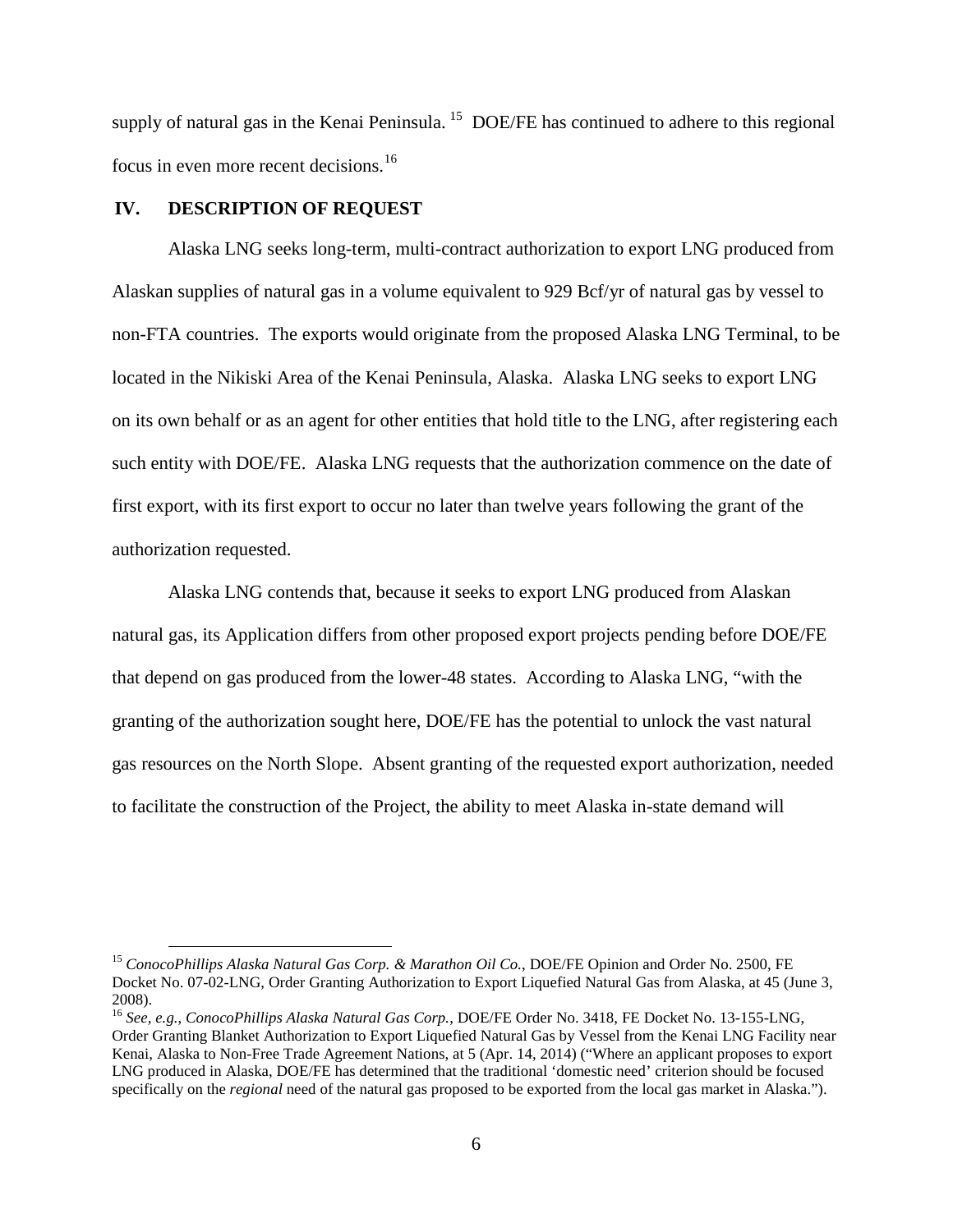continue to be very challenging."<sup>[17](#page-10-2)</sup> Alaska LNG asserts that DOE/FE should consider this rationale in evaluating its Application.

# **A. Background**

# **1. Description of Applicant and Facility**

<span id="page-10-1"></span><span id="page-10-0"></span>**Applicant.** Alaska LNG is a Delaware limited liability company with its principal place of business in Anchorage, Alaska. Alaska LNG states that its current members are ExxonMobil Alaska LNG LLC, ConocoPhillips Alaska LNG Company, and BP Alaska LNG LLC (collectively, the Members). According to Alaska LNG, affiliates of the Members currently hold oil and gas leasehold interests in Alaska, including in the Prudhoe Bay and Point Thomson Units. $18$ 

**Facility.** Alaska LNG plans to construct one integrated, interdependent Project. According to Alaska LNG, the Project facilities will include four main components: (i) a Liquefaction Facility consisting of three LNG trains with a total maximum capacity of 20 mtpa, with storage and LNG delivery facilities for the marine loading of LNG; (ii) an approximately 800-mile long, large-diameter gas pipeline from the liquefaction facility to the gas treatment plant, which will have multiple compressor stations and at least five off-take points for delivery of gas to Alaska; (iii) a gas treatment plant on the North Slope of Alaska consisting of three or more amine processing/treating train modules with compression, dehydration, and chilling, to be built in a modular fashion and sealifted to its location; and (iv) transmission lines between the gas treatment plant and producing fields on the North Slope.

<span id="page-10-3"></span><span id="page-10-2"></span><sup>&</sup>lt;sup>17</sup> Alaska LNG App. at 3-4.<br><sup>18</sup> Alaska LNG notes that, on May 8, 2014, Alaska Governor Sean Parnell signed Senate Bill 138 into law, enabling the State of Alaska to participate in the Alaska LNG Project. Alaska LNG notes that it may seek to amend the Application to add a State of Alaska designee. *See* Alaska LNG App. at 3.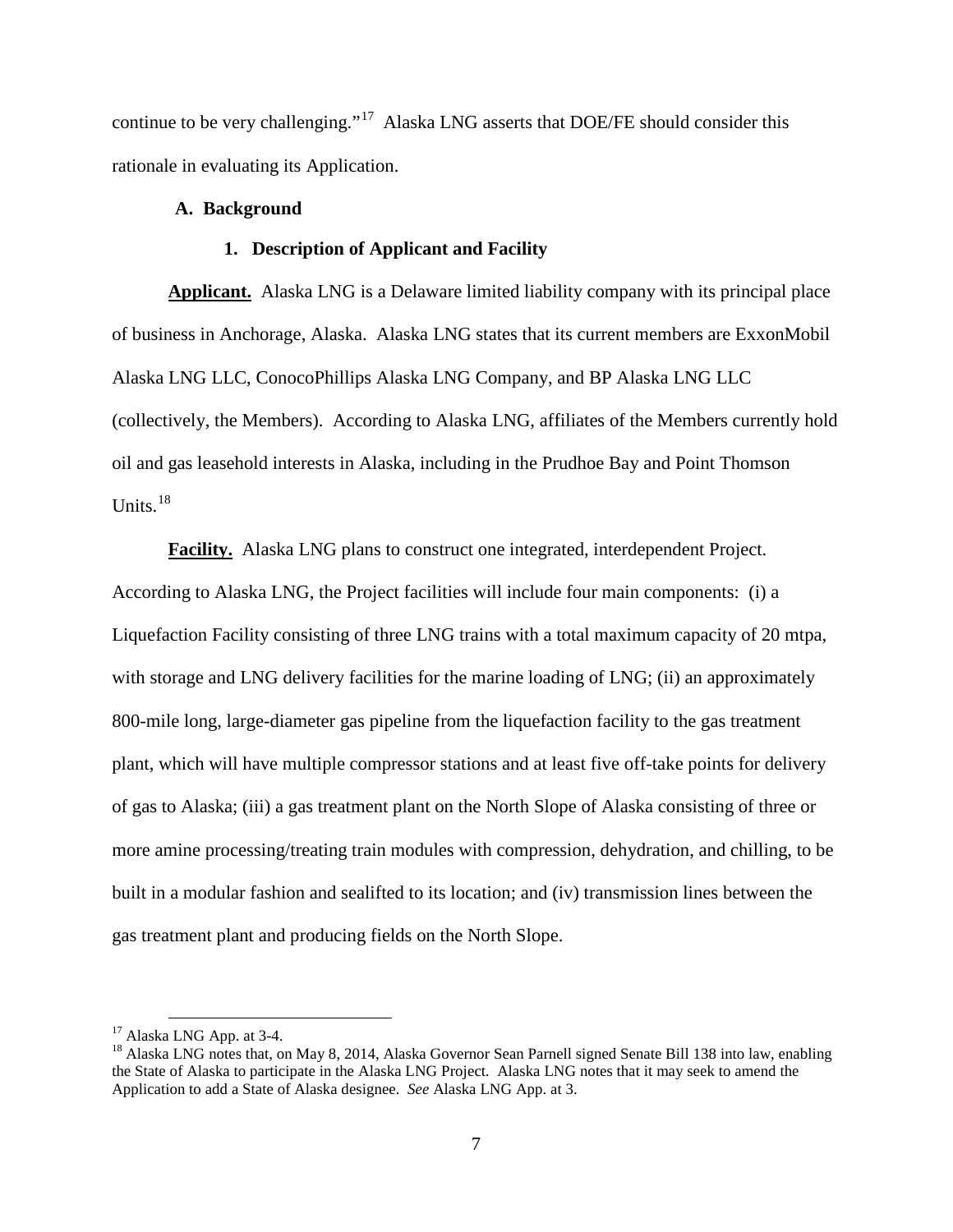Alaska LNG states that it has secured more than 200 acres of land for the Project, nearly half of the total acreage of the proposed Liquefaction Facility site.<sup>[19](#page-11-2)</sup> The Liquefaction Facility site is located in an area that is currently a mix of industrial, commercial, and residential uses, with no zoning requirements. Alaska LNG states that it will be required to build each component of this greenfield Project, and will obtain any necessary land use permits or authorizations related to the development of the site.

Alaska LNG states that the Project is unique due to its size, scope, costs, required upstream development, and project development timeline. According to Alaska LNG, the Project would be the largest integrated gas and LNG project of its kind ever designed and constructed.

# **2. FTA Authorization**

<span id="page-11-0"></span>On November 21, 2014, DOE/FE issued DOE/FE Order No. 3554, in which it authorized Alaska LNG to export LNG by vessel to FTA countries in a volume equivalent to approximately 929 Bcf/yr of natural gas (2.55 Bcf/d) for a 30-year term.<sup>[20](#page-11-3)</sup> The proposed export volume in this proceeding is not additive to the volume authorized in DOE/FE Order No. 3554.

#### **B. Business Model**

<span id="page-11-1"></span>Alaska LNG requests authorization to export LNG on its own behalf and as agent for any or all of the following: (i) each of its members; (ii) the respective affiliates of its members; (iii) the State of Alaska or its nominee; and (iv) other third parties, under contracts to be executed in the future, as applicable. The agency rights requested here would encompass any exports of any

<span id="page-11-2"></span> $19$  A map of the Project and an affidavit concerning the land acquired for the Project is attached to the Application as Appendices C and D, respectively.

<span id="page-11-3"></span><sup>&</sup>lt;sup>20</sup> *Alaska LNG Project, LLC*, DOE/FE Order No. 3554, FE Docket No. 14-96-LNG, Order Granting Long-Term Multi-Contract Authorization to Export Liquefied Natural Gas by Vessel from the Proposed Alaska LNG Project in the Nikiski Area of the Kenai Peninsula, Alaska, to Free Trade Agreement Nations (Nov. 21, 2014).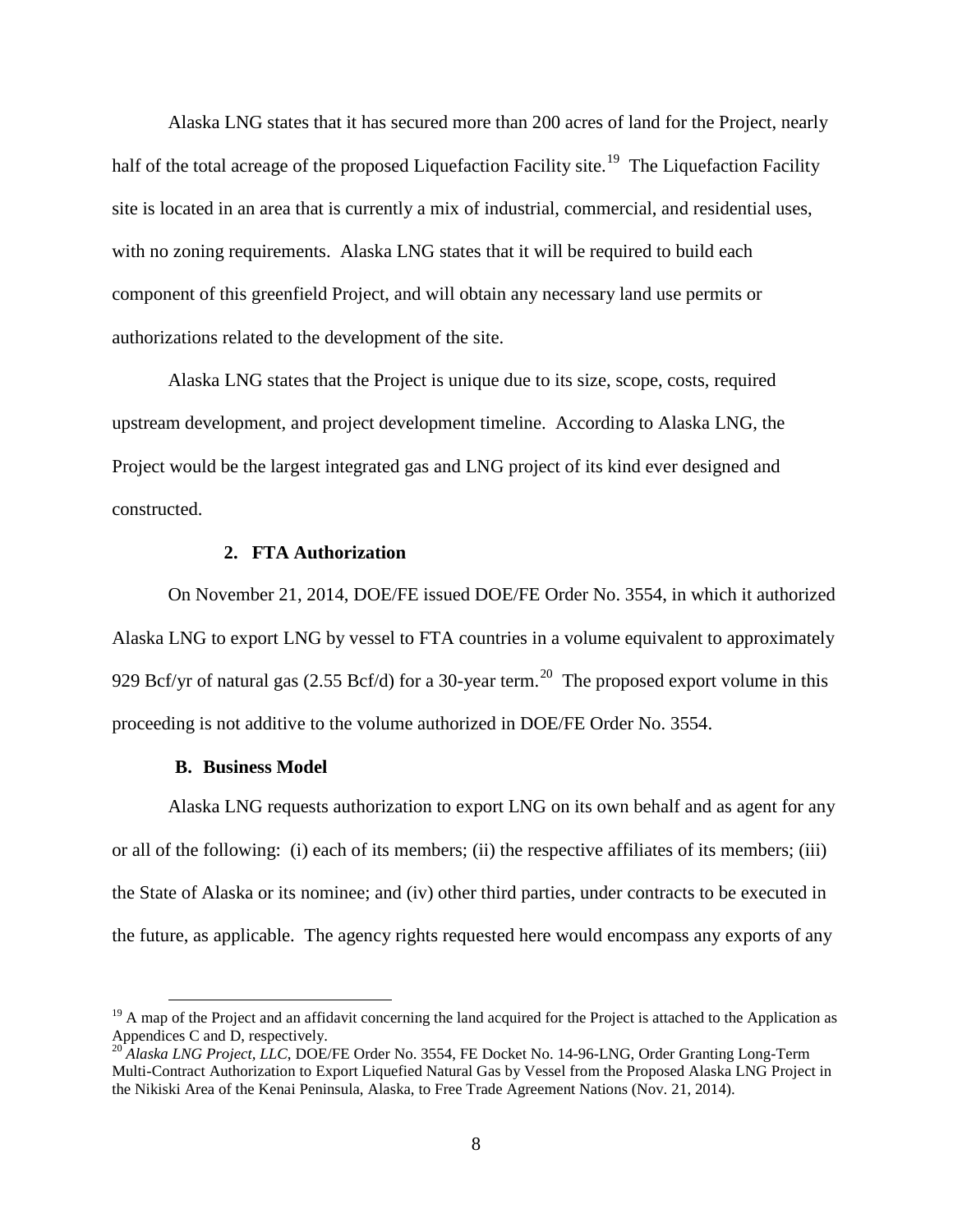State of Alaska (or its nominee) share of LNG from the Project facilities. Alaska LNG contemplates that the title holder at the point of export may likely be another party other than itself, such as the respective affiliates of its members or other third parties pursuant to a LNG sales and purchase contract.

Alaska LNG states that it will comply with all DOE/FE requirements for exporters and agents, as set forth in recent DOE/FE orders. To comply with DOE/FE requirements for an agent, Alaska LNG states that it will register with DOE/FE each LNG title holder for whom it seeks to export as agent, and will provide DOE/FE with a written statement by the title holder acknowledging and agreeing to: (i) comply with all requirements in Alaska LNG's long-term export authorization, and (ii) include those requirements in any subsequent purchase or sale agreement entered into by the title holder. Alaska LNG also states that it will file under seal with DOE/FE any relevant long-term commercial agreements that it enters into with the LNG title holders on whose behalf the exports are performed.

### **C. Source of Natural Gas**

<span id="page-12-0"></span>As noted above, Alaska LNG anticipates sourcing gas from the affiliates of its Members, who control gas supply at the North Slope Point Thompson Unit and Prudhoe Bay unit production fields. Alaska LNG contends that this supply is within its power to secure for the Project.

# **D. Environmental Review**

<span id="page-12-1"></span>The Federal Energy Regulatory Commission (FERC) is responsible for ensuring that the siting, construction, and operation of LNG facilities are consistent with the public interest under section 3 of the NGA. FERC is also the lead agency for purposes of review of the Alaska LNG Terminal under the National Environmental Policy Act of 1969 (NEPA). DOE/FE is participating in that environmental review as a cooperating agency.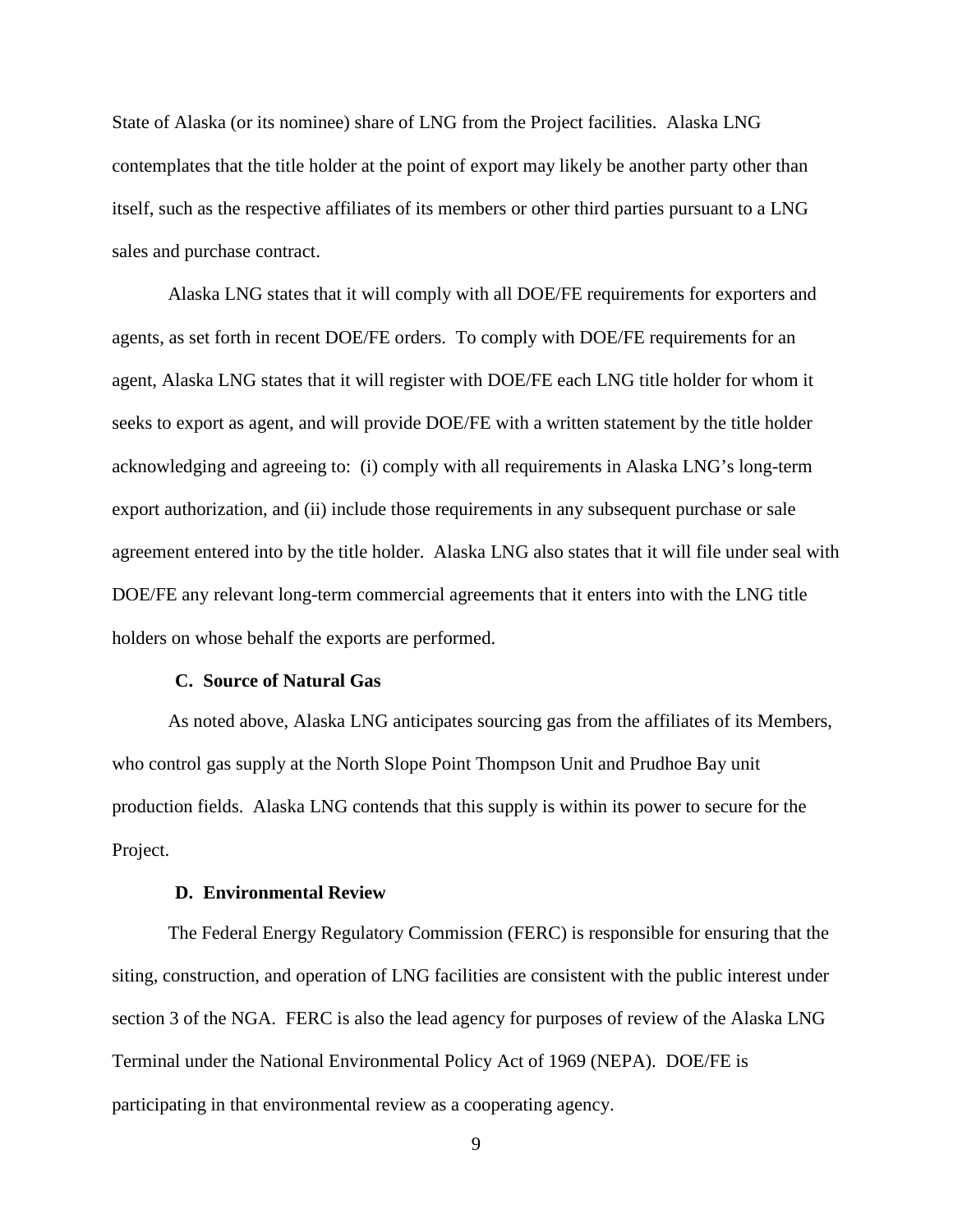Alaska LNG requests that DOE/FE issue a conditional order approving its export authorization pending satisfactory completion of the environmental review and approval of the Terminal. As discussed below, Alaska LNG has demonstrated good cause to grant this request. Accordingly, this conditional DOE/FE Order makes preliminary findings on all issues except the environmental issues in this proceeding.

DOE/FE is attaching a condition to this export authorization ordering that Alaska LNG's authorization is contingent on both its satisfactory completion of the environmental review process and its on-going compliance with any and all preventative and mitigating measures imposed at the Alaska LNG Terminal by federal or state agencies. When the environmental review is complete, DOE/FE will reconsider this conditional authorization in light of the information gathered as part of that review.

# **V. APPLICANT'S PUBLIC INTEREST ANALYSIS**

<span id="page-13-0"></span>Alaska LNG states that NGA section  $3(a)$  creates a rebuttable presumption that proposed exports of natural gas are in the public interest. Accordingly, Alaska LNG states that DOE/FE must grant such an application unless opponents of the application overcome that presumption by making an affirmative showing of inconsistency with the public interest. Alaska LNG notes that in evaluating the public interest, DOE/FE examines a range of factors, including economic impacts, international impacts, security of natural gas supply, and environmental impacts, among others. Alaska LNG states that DOE/FE, when examining LNG export applications, also continues to apply its 1984 Policy Guidelines, which include the principle that, under most circumstances, the market is the most efficient means of allocating natural gas supplies. Alaska LNG contends that its Application addresses each of the criteria applied by DOE/FE in reviewing export applications and shows that the proposed export is not inconsistent with the public interest and should be approved by DOE/FE.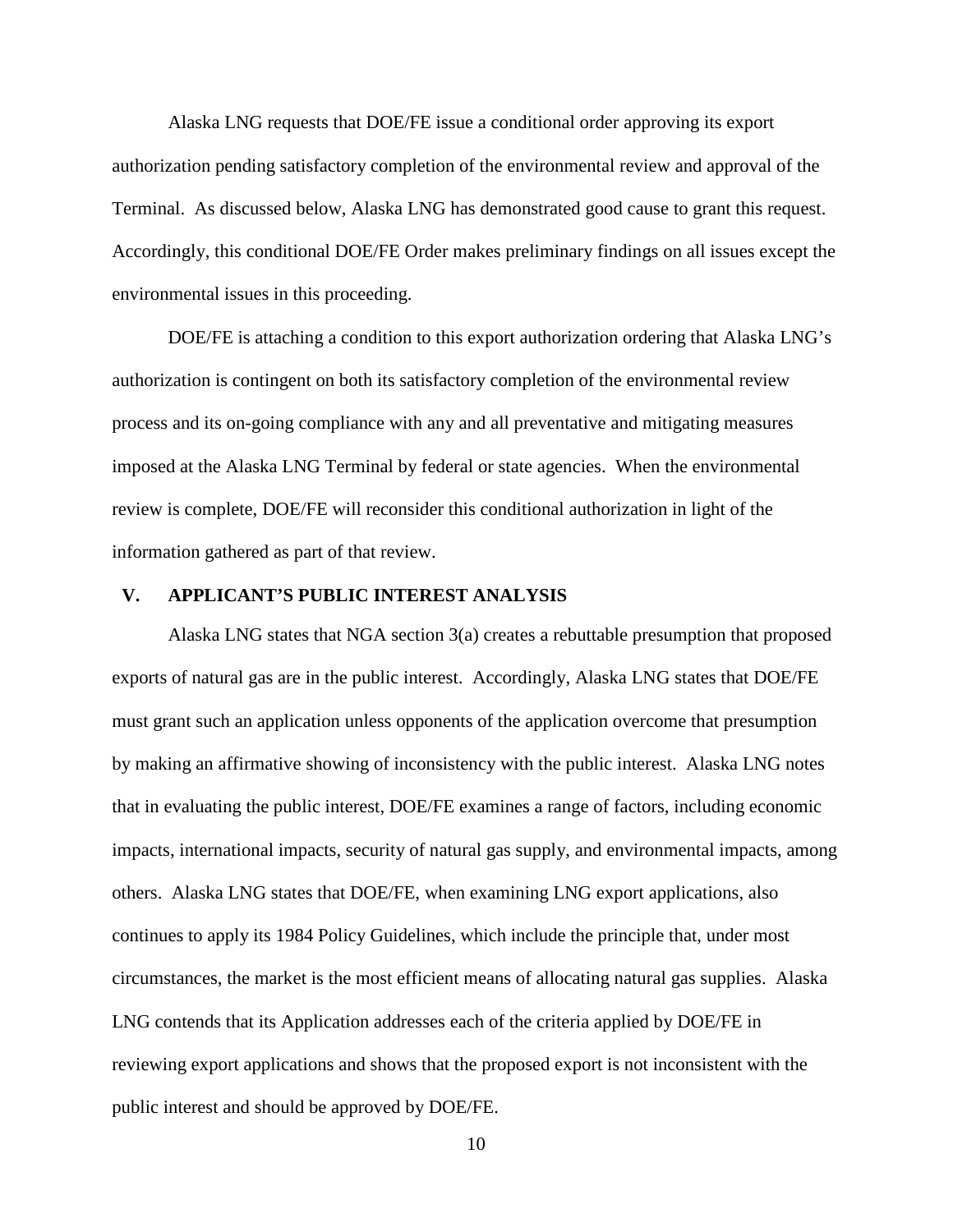## **A. Domestic Need for the Natural Gas Proposed to be Exported**

<span id="page-14-0"></span>Alaska LNG states that because Alaska is geographically isolated from the lower-48 states and the Alaskan natural gas market is not connected to that in the lower-48, Alaskan reserves and resources should be analyzed separately from those in the lower-48. Alaska LNG notes that DOE/FE recently affirmed that "[w]here an applicant proposes to export LNG produced in Alaska, DOE/FE has determined that the traditional 'domestic need' criterion should be focused specifically on the *regional* need of the natural gas proposed to be exported from the local gas market in Alaska."<sup>[21](#page-14-1)</sup> Alaska LNG states that DOE/FE has gone further to affirm that "[e]ven within Alaska, DOE/FE evaluates regional need based on the particular region where the gas is produced[.]"<sup>22</sup> Therefore, Alaska LNG states that DOE/FE's standard of review for an application to export LNG from Alaska is "whether the proposed export is inconsistent with the public interest standard and, in particular, whether there is a shortage of natural gas supplies in the local [regional] market such that local needs for natural gas cannot be met.] $v^{23}$  $v^{23}$  $v^{23}$ 

Alaska LNG states that while a discussion of the cumulative impact of lower-48 exports has no bearing on the authorization requested herein, Alaska LNG asserts it has demonstrated that the Project's LNG exports will have positive market and macroeconomic impacts on Alaska and the United States as a whole. Alaska LNG contends that the estimated recoverable natural gas reserves and resources in Alaska are abundant and more than sufficient to meet demand for both in-state consumption and the Liquefaction Project's proposed exports over the requested 30 year export term. For this reason, Alaska LNG argues the proposed export authorization will not

<span id="page-14-1"></span> <sup>21</sup> Alaska LNG App. at 16, (citing *ConocoPhillips Alaska Natural Gas Corp.* DOE/FE Order No. 3418, at 5 (emphasis in original)).<br> $^{22}$  *Id.* 

<span id="page-14-3"></span><span id="page-14-2"></span> $^{23}$   $\overline{Id}$ .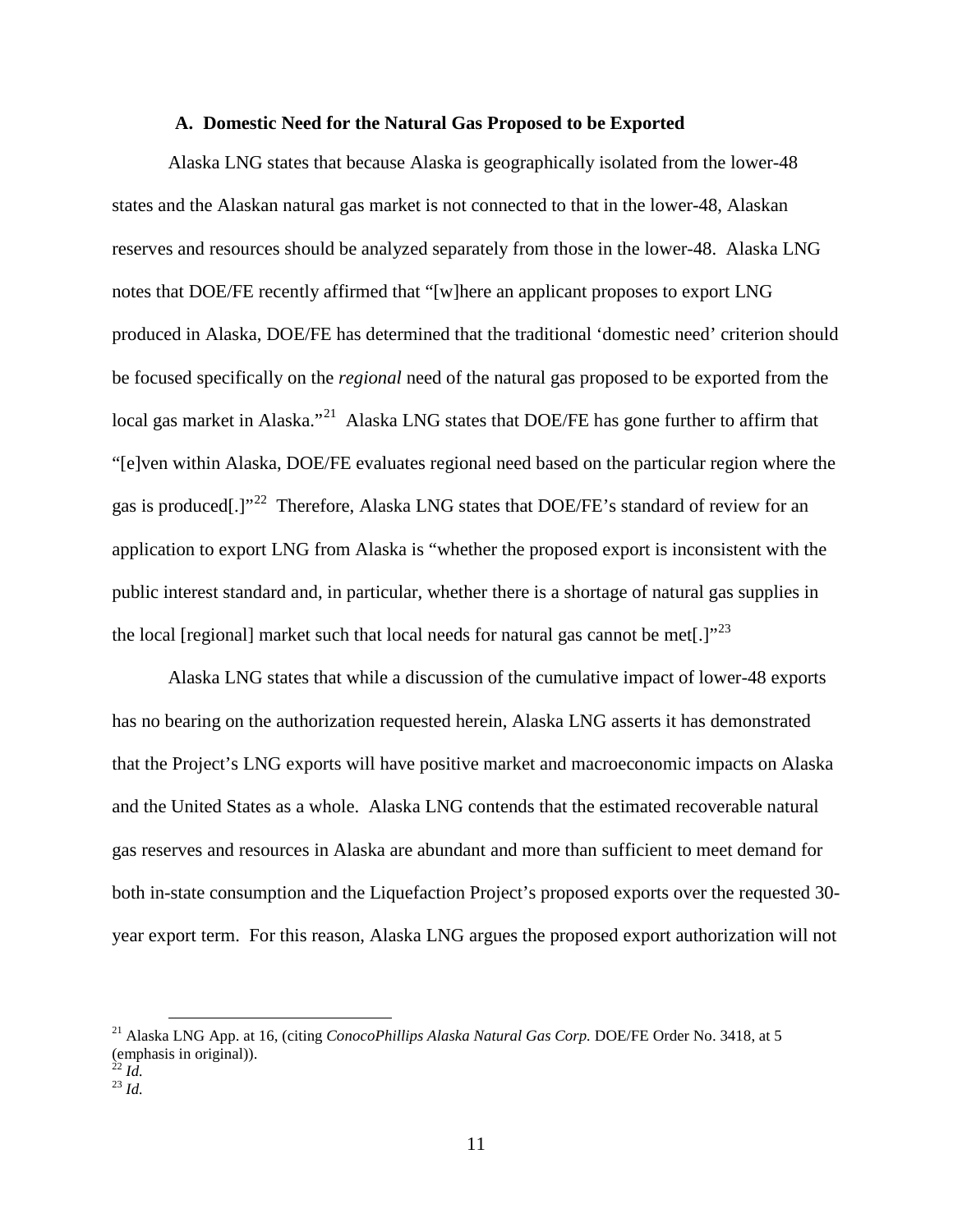have a detrimental impact on the regional domestic supply of natural gas and, therefore, is not inconsistent with the public interest.

**Alaska's Natural Gas Supply.** Alaska LNG states that when reviewing whether sufficient supplies exist in Alaska to meet in-state demand as well as Project requirements, it is important for DOE/FE to take note that the North Slope gas that is proposed to be exported may not reach consumers in the population centers of south central and south east Alaska if the Project is not constructed. Alaska LNG states that this is the case because, unlike in the lower-48, there is no existing infrastructure in Alaska to move the gas over 800 miles from the North Slope.

Alaska LNG states engaged DeGloyer and Macnaughton (D&M) to evaluate whether there are the necessary natural gas reserves and resources in Alaska to support domestic natural gas demand in Alaska and the Project's feed gas requirements, and to evaluate the possible term of such export (D&M Report). According to Alaska LNG, the D&M Report's more conservative expected supply scenario supports a 30-year LNG export term and the D&M Report's alternative high supply scenario would support an over 40-year LNG export term.

Alaska LNG states that the D&M Report's expected supply scenario establishes a total gas supply estimate of 63.493 trillion cubic feet (Tcf) of natural gas in Alaska, which, when compared to estimates of expected demand, is more than sufficient to satisfy (i) Project requirements for a 30-year export term at 20 mtpa and (ii) in-state demand. Based on these estimates, Alaska LNG contends that at the end of the 30-year export term it has requested, almost 16 Tcf of natural gas would remain to satisfy future in-state natural gas demand.

Alaska LNG states that the D&M Report compiles information from accredited public domain sources of potential natural gas reserves and resources that are identified as being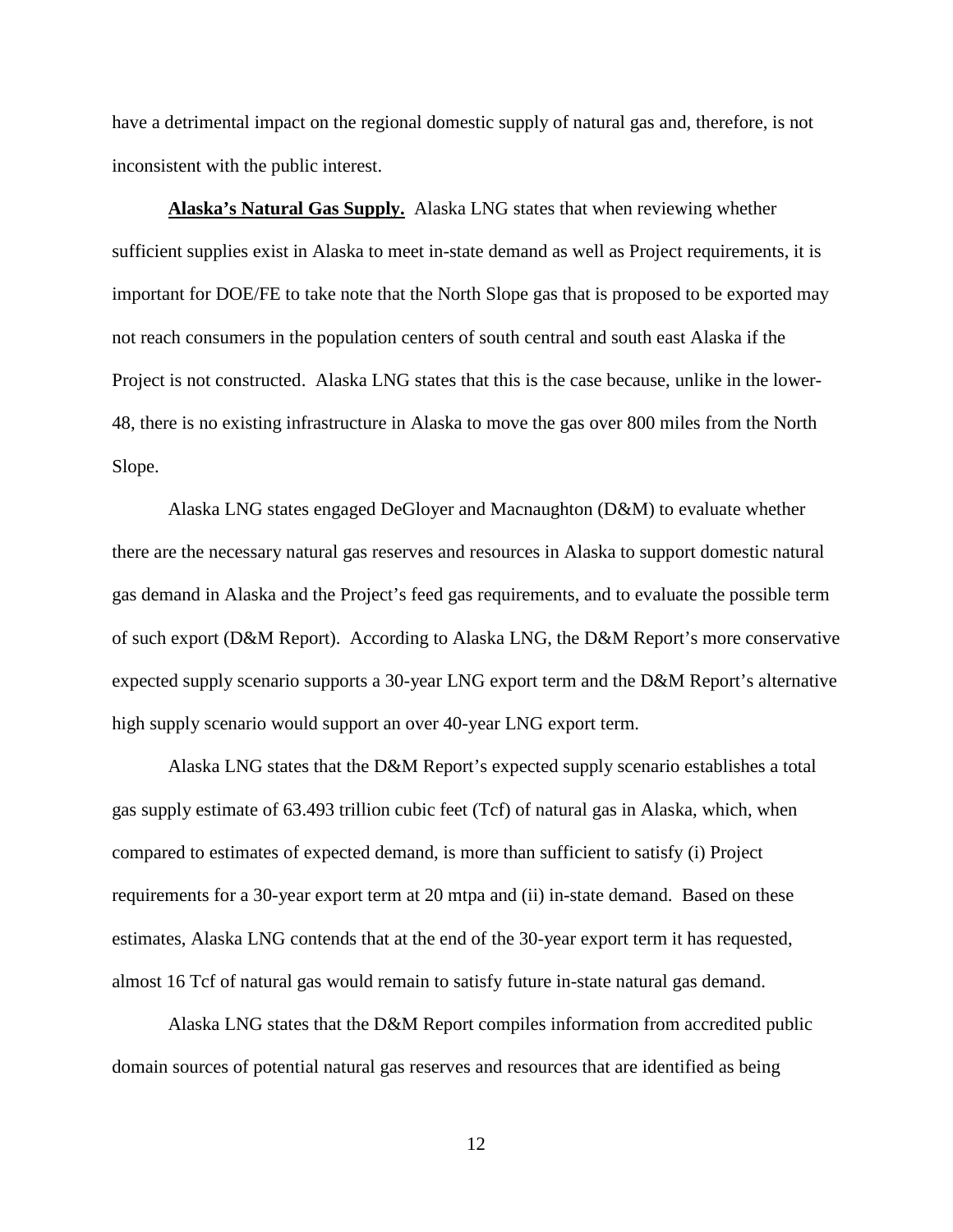technically recoverable within Alaska using current technology. Alaska LNG contends that the D&M Report's conclusions are reliable because the report only considered highly certain reserves and resource estimates and did not consider estimates of unconventional gas resources in Alaska (*e.g.*, hydrates, shale gas, and coal bed methane resources) or the maximum or lower probability resource estimates due to their more speculative nature. Alaska LNG states that the D&M Report also analyzed volumes in excess of the expected demand that would be required in order to provide adequate resource deliverability throughout the 30-year export term. For all of the above reasons, Alaska LNG argues the D&M Report's estimate of 63.493 TcF of expected supply is more than sufficient to provide 30 years of LNG exports at 20 mtpa as well as to meet the associated Alaska in-state natural gas demand both from the perspective of absolute volume of estimated supply and the likely deliverability associated with such supply.

**Alaska's Natural Gas Demand.** Alaska LNG asserts its proposed exports are not inconsistent with the public interest because the natural gas supply in the North Slope is more than enough to meet the limited demand of the North Slope. Further, Alaska LNG contends that its Application demonstrates that the natural gas supply of the North Slope far exceeds the demand in Alaska as a whole. Alaska LNG reports that it engaged NERA Economic Consulting (NERA) to conduct an analysis of the natural gas market and macroeconomic impacts that the Project could have on both Alaska and the United States as a whole (Alaska LNG NERA Report). The Alaska LNG NERA Report concludes that, in the expected demand scenario over a 30-year LNG export term, approximately 47.5 Tcf of natural gas supply would be necessary to meet both estimated Alaska in-state natural gas demand and Project feed gas requirements. Thus, Alaska LNG contends that, in light of the D&M Report's estimate of 63.493 TcF of expected supply and the Alaska LNG NERA Report's estimate of 47.5 Tcf of expected demand,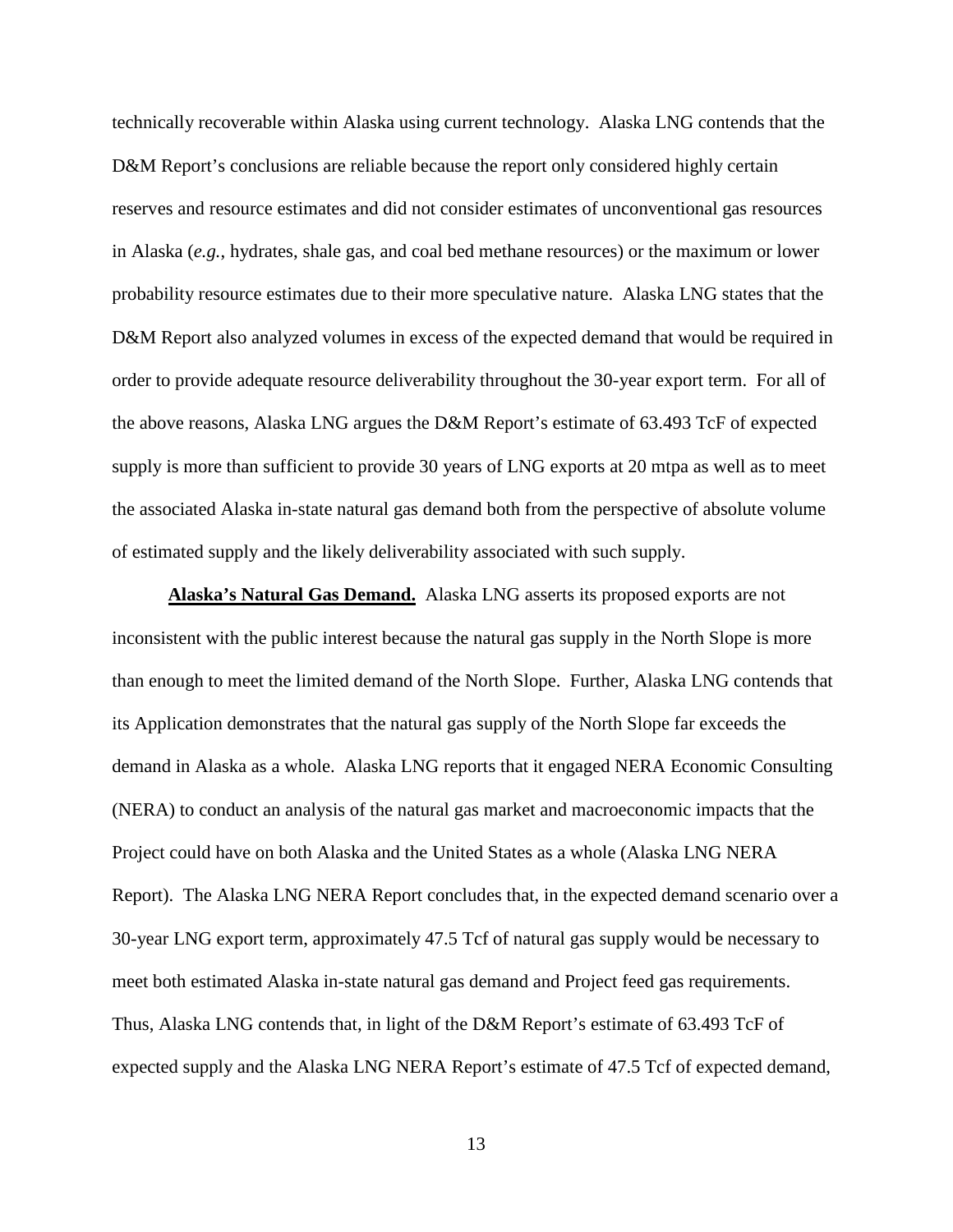expected supplies in the North Slope are sufficient to meet and exceed expected demand for gas from the North Slope over the 30-year LNG export term.

Alaska LNG states that in order to conduct its analysis, NERA developed an Alaskaspecific version of its  $N_{ew}ERA$  model and its Global Natural Gas Model (GNGM) to estimate the macroeconomic and market impacts of the Project. Alaska LNG states that the N<sub>ew</sub>ERA model estimates the impacts of projects on regional economies at a sectoral level while the GNGM estimates global production, pricing, and trade of natural gas and LNG, particularly price estimates for expected LNG exports. According to Alaska LNG, NERA developed Baseline, Expected, and High scenarios to measure the economic impacts of the Project. Alaska LNG reports that the Baseline scenario assumes that the Project is not constructed, whereas the Expected and High scenarios assume the Project becomes operational with varying LNG export volumes and Alaska in-state natural gas demand forecasts.

Alaska LNG asserts that the findings of the Alaska LNG NERA Report show that in addition to reducing natural gas prices when compared to the Baseline scenario, the benefits of the increased supplies of natural gas brought to market by the Project include eliminating reliance on imported natural gas, additional revenues from LNG exports, and increased availability of natural gas for expansion of natural gas intensive industries. Alaska LNG argues that these findings demonstrate that the natural gas proposed for export will not be needed to meet estimated demand in Alaska, and, therefore, permitting the export of natural gas proposed in the Application is not inconsistent with the public interest. Furthermore, Alaska LNG contends that granting the export authorization requested in the Application will enable additional supplies that may otherwise be stranded to serve consumers in Alaska.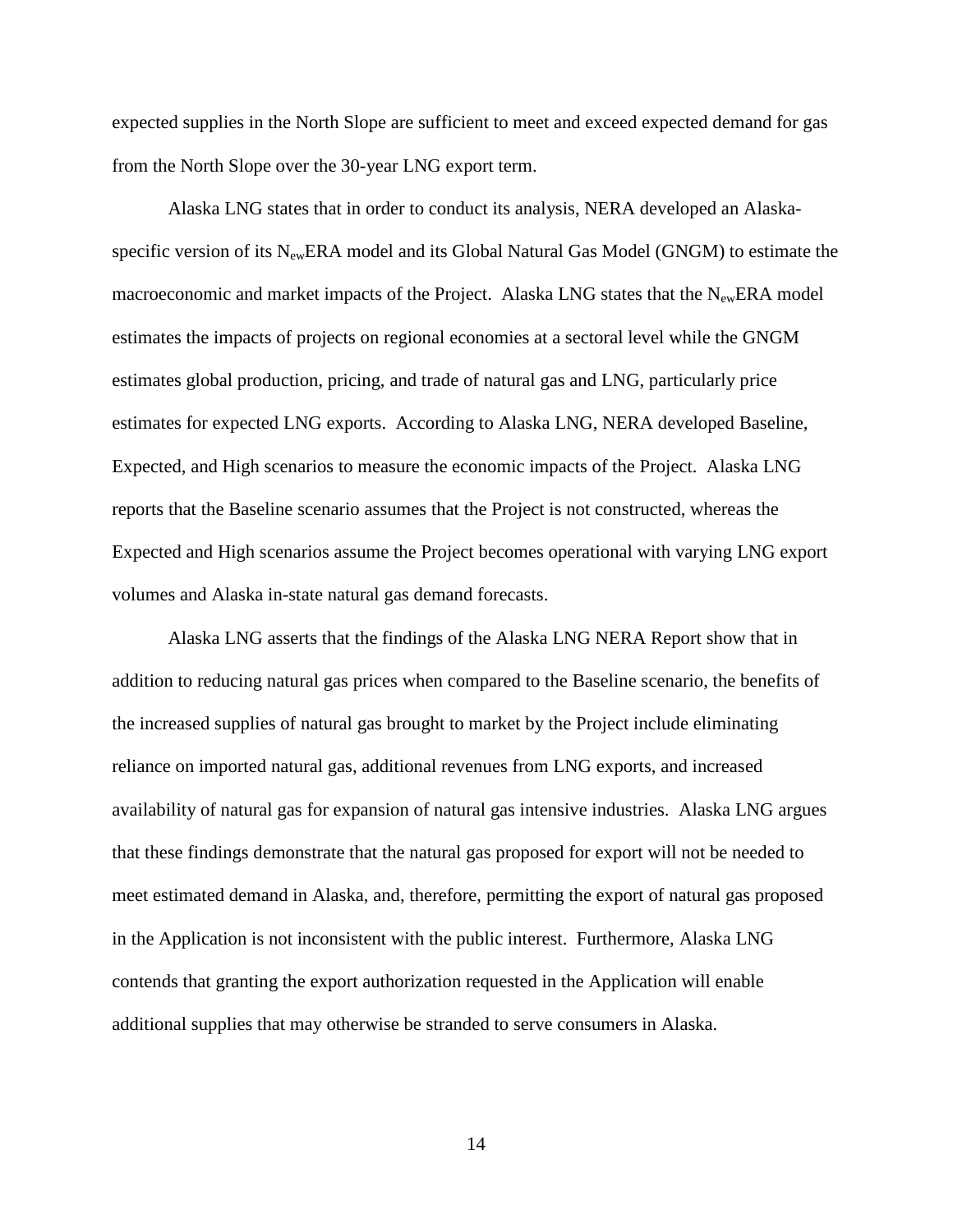# **B. Impact on Natural Gas Market Prices**

<span id="page-18-0"></span>Alaska LNG asserts that the Alaska LNG NERA Report finds that the Project would lead to lower natural gas prices in Alaska such that by 2048 the Alaska market price of natural gas would be \$5.02 million British thermal units (MMBtu) lower under the Expected Demand scenario than in the Baseline, a 39% price difference. Alaska LNG argues that NERA's estimates of the Project's impact on natural gas prices lends further support to the conclusion that permitting the export of the natural gas for a 30-year term as requested in the Application is not inconsistent with the public interest.

#### **C. Presidential Finding Concerning Alaska Natural Gas**

<span id="page-18-1"></span>Alaska LNG states that Section 12 of the Alaska Natural Gas Transportation Act (ANGTA), 15 U.S.C. § 719j, states that "before any Alaska natural gas in excess of 1,000 Mcf per day may be exported to any nation other than Canada or Mexico, the President must make and publish an express finding that such exports will not diminish the total quantity or quality nor increase the total price of energy available to the United States."<sup>[24](#page-18-3)</sup> Alaska LNG states that President Reagan issued such a finding in 1988, which was not limited in scope to a particular project or time period. As such, and in accordance with DOE/FE precedent, Alaska LNG argues that the 1988 Presidential Finding is valid and applicable to this Project and that the requirement of Section 12 of ANGTA has been satisfied.

# **D. Economic Benefits**

<span id="page-18-2"></span>Regarding the economic impacts of the Project, Alaska LNG asserts that the requested authorization will benefit local, regional, and national economies and is not inconsistent with the public interest. Alaska LNG contends that the proposed LNG exports would make available to

<span id="page-18-3"></span> <sup>24</sup> Alaska LNG App. at 26-27, (citing 15 U.S.C. § 719j (2006)).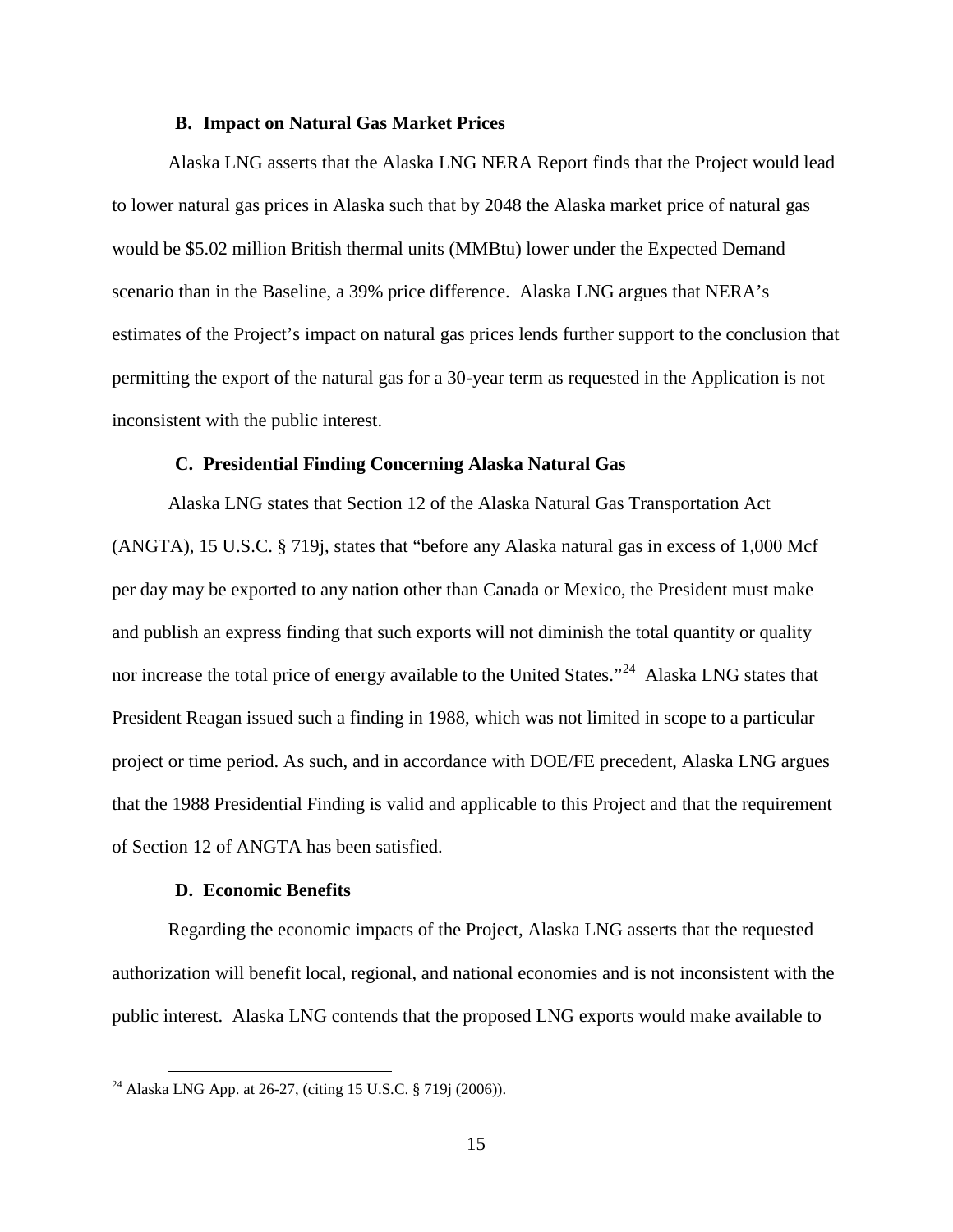both the global LNG market as well as Alaska in-state domestic markets, natural gas that would otherwise be stranded. Alaska LNG states that the development of new resources will create new jobs and new opportunities for American workers and is consistent with President Obama's National Export Initiative (NEI).

According to Alaska LNG, granting the requested authorization would improve the U.S. balance of trade. Alaska LNG states that the national trade deficit in 2012 was approximately \$540 billion, with \$291 billon resulting from a negative balance in the trade of petroleum products. Alaska LNG contends its proposed exports of 20 mtpa of LNG over a 30-year term will make a positive impact on the balance of trade, and that in approving other export applications, DOE/FE has acknowledged the positive impact that LNG exports can have on the balance of trade. Alaska LNG asserts that the proposed exports will also help to improve economic trade and realties between the United States and destination countries.

Alaska LNG notes that the Alaska LNG NERA Report finds that the Project would have strong positive economic impacts on all key indicators of Alaska's economy and though the impacts on Alaska would be much larger than the impacts on the United States as a whole, the economic impacts on the United States as a whole would still be positive. Alaska LNG states that exporting natural gas from Alaska will provide a boost to local, regional, and national economies through resource development, an enhanced tax base, the creation of thousands of jobs, and an increase in overall economic activity. According to Alaska LNG the Project will (i) provide competitively priced, reliable in-state gas supply; (ii) job creation in the exploration, development, production, and transportation of natural gas; and (iii) infrastructure to enhance exploration and production opportunities. Alaska LNG asserts that construction of the Project would be the single largest investment in Alaska's history, as it is anticipated to create up to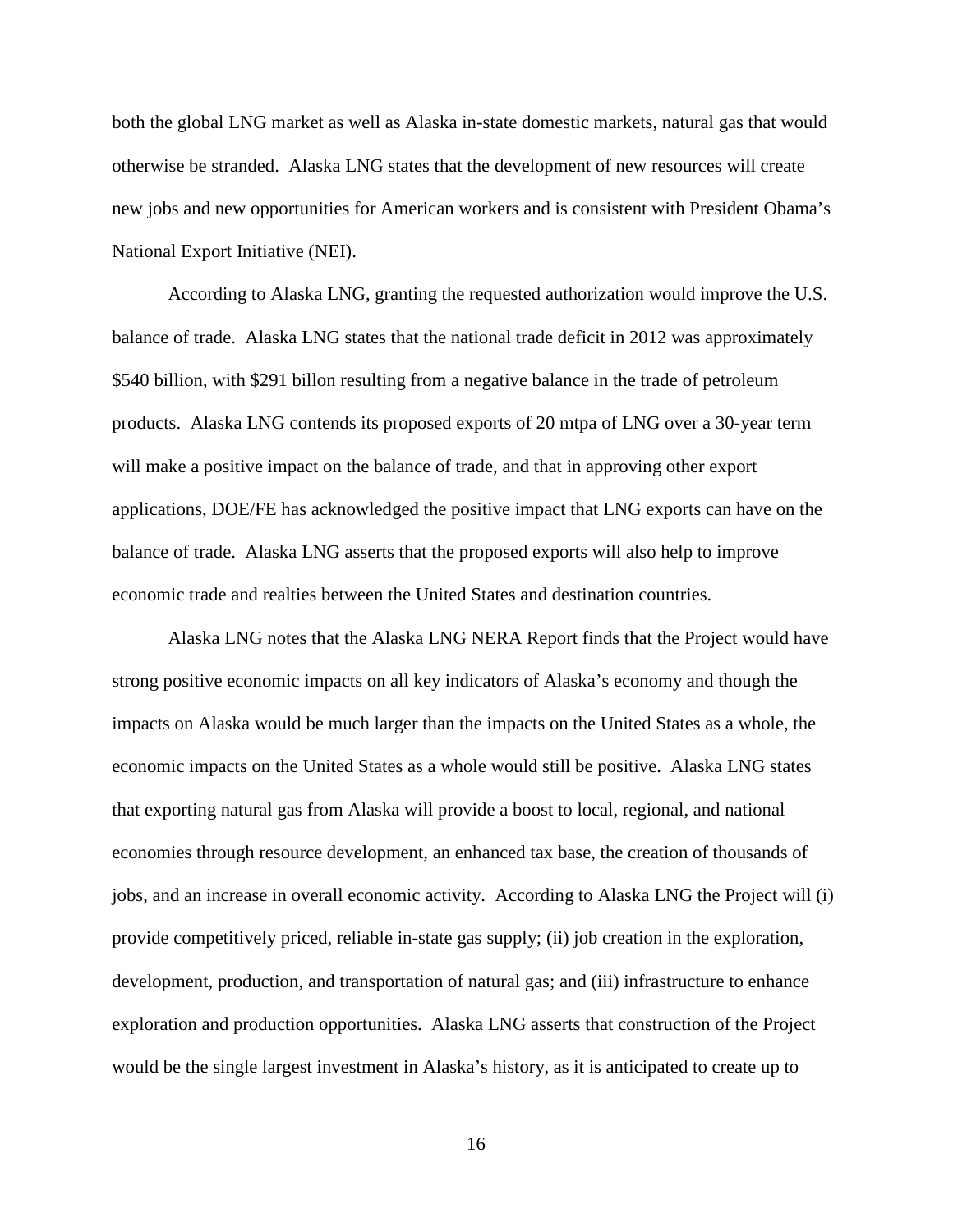15,000 jobs during construction and approximately 1,000 jobs while the project is in operation. Alaska LNG contends that the Project's positive macroeconomic impact on Alaska and the United States as a whole lend further support to the conclusion that permitting the export of the natural gas as requested in this Application is not inconsistent with the public interest.

## **E. Benefits to National Energy Security**

<span id="page-20-0"></span>Alaska LNG asserts that the LNG exports associated with the Project will not adversely affect, and in fact will support, U.S. energy security. Alaska LNG notes that DOE/FE recently found that LNG exports can have a positive impact on national energy security<sup>[25](#page-20-2)</sup> and that among the positive international consequences of approving LNG exports is that such exports can improve energy security for many U.S. allies and trading partners.<sup>26</sup> Alaska LNG states that the Alaska LNG NERA Report also found that natural gas exports from the United States can enhance energy security by assuring natural gas supplies and stabilizing natural gas prices for foreign allies, while also helping allies reduce their dependence on countries that are not allies of the United States. Based on these findings, Alaska LNG concludes that the proposed exports of LNG will have positive benefits on U.S. energy security.

# **F. Environmental Benefits**

<span id="page-20-1"></span>Alaska LNG contends that LNG exports benefit the environment because natural gas burns cleaner than other fossil fuels. Alaska LNG reports that the U.S. Environmental Protection Agency has found that compared to the average air emissions from coal-fired generation, natural

<span id="page-20-3"></span><span id="page-20-2"></span> <sup>25</sup> Alaska LNG App. at 34, citing *Freeport LNG Expansion, L.P., FLNG Liquefaction, LLC, FLNG Liquefaction 2, LLC, and FLNG Liquefaction 3, LLC*, DOE/FE Order No. 3357, FE Docket 11-161-LNG, Order Conditionally Granting Long-Term Multi-Contract Authorization to Export Liquefied Natural Gas by Vessel from the Freeport LNG Terminal on Quintana Island, Texas to Non-Free Trade Agreement Nations, at 153 (Nov. 15, 2013). <sup>26</sup> Id. (citing Jordan Cove Energy Project, L.P., DOE/FE Order No. 3413, FE Docket No. 12-32-LNG, Order Conditionally Granting Long-Term Multi-Contract Authorization to Export Liquefied Natural Gas by Vessel from the Jordon Cove LNG Terminal in Coos Bay, Oregon to Non-Free Trade Agreement Nations, at 142 (Mar. 24, 2014).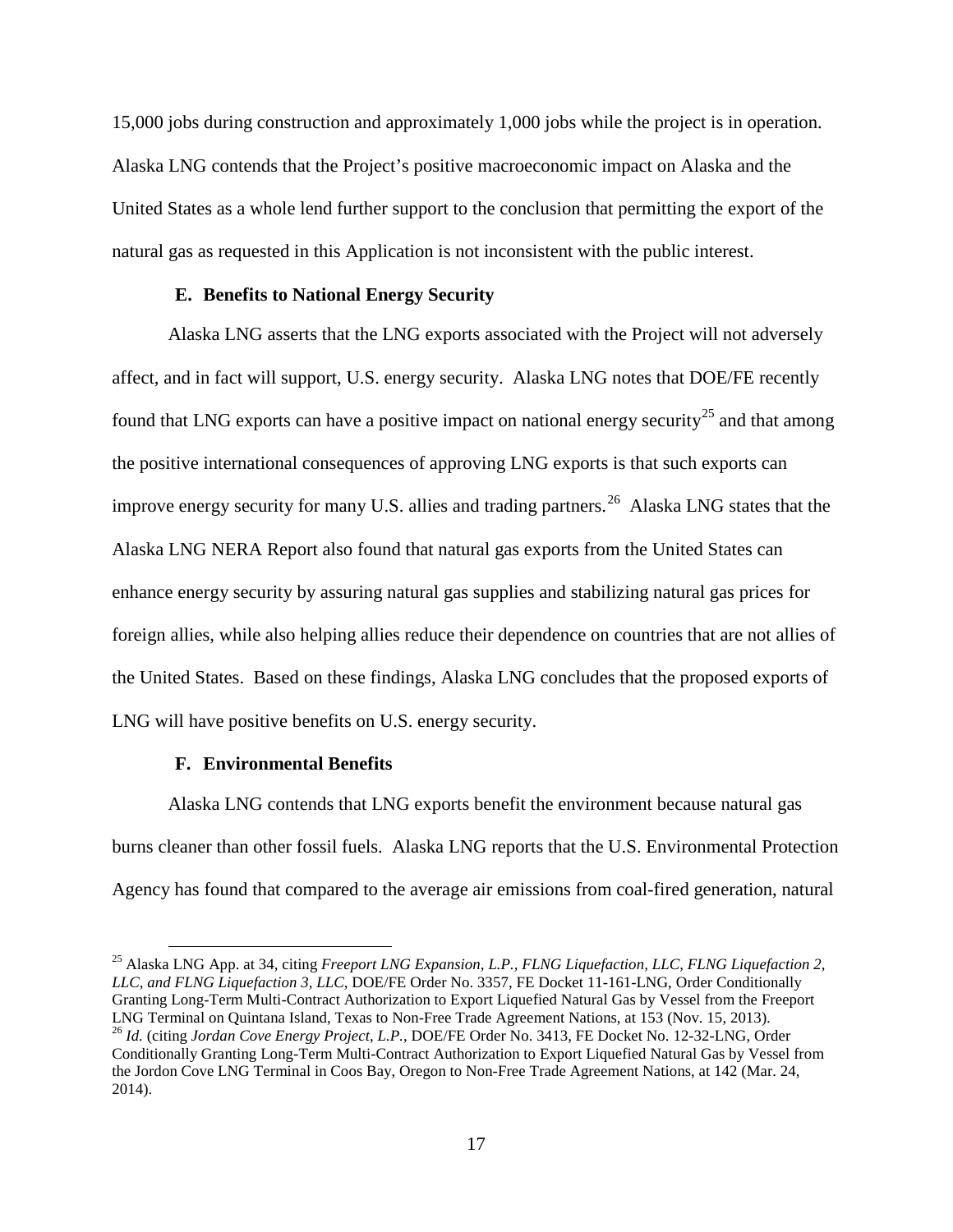gas-fired generation produces half as much carbon dioxide, less than a third as much nitrogen oxides, and one percent as much sulfur oxides.<sup>[27](#page-21-3)</sup> Accordingly, Alaska LNG asserts that to the extent the 20 mpta of proposed LNG exports will be used in foreign countries as a substitute for coal and fuel oil, it will reduce emissions over the 30-year export term. In regards to the environmental benefits in the United States, Alaska LNG states that the Alaska LNG NERA Report shows emissions will decline in the long-run due to fuel-switching from non-gas fuels to natural gas, particularly in the electric sector, although changes in total United States emissions are small at approximately -0.01%.

# **VI. MOTIONS TO INTERVENE, COMMENTS, AND PROTEST IN RESPONSE TO THE NOTICE OF APPLICATION**

## **A. Overview**

<span id="page-21-1"></span><span id="page-21-0"></span>DOE/FE received seven motions to intervene in this proceeding. Two of the motions to intervene included protests of the Application. DOE/FE also received numerous letters in support of the Application. On December 2, 2014, DOE/FE received an Answer of Alaska LNG Project LLC to Limited Protests and on December 8, 2014, DOE/FE received a Rebuttal of the Alaska LNG Project LLC Motion to Reject the Protest of Robert S Mulford. These filings are all summarized below.

# **B. Comments Supporting the Application**

<span id="page-21-2"></span>The comments and letters supporting the Application assert that the Alaska LNG Export Project will provide economic benefits for residents across the State of Alaska. The commenters assert that the Project will create jobs in the construction industry and foster both short-term and long-term economic activity in the region. For example, Bruce Harland, a private citizen,

<span id="page-21-3"></span><sup>&</sup>lt;sup>27</sup> Alaska LNG App. at 35 (citing [http://www.epa.gov/cleanenergy/energy-and-you/affect/natural-gas.html\)](http://www.epa.gov/cleanenergy/energy-and-you/affect/natural-gas.html).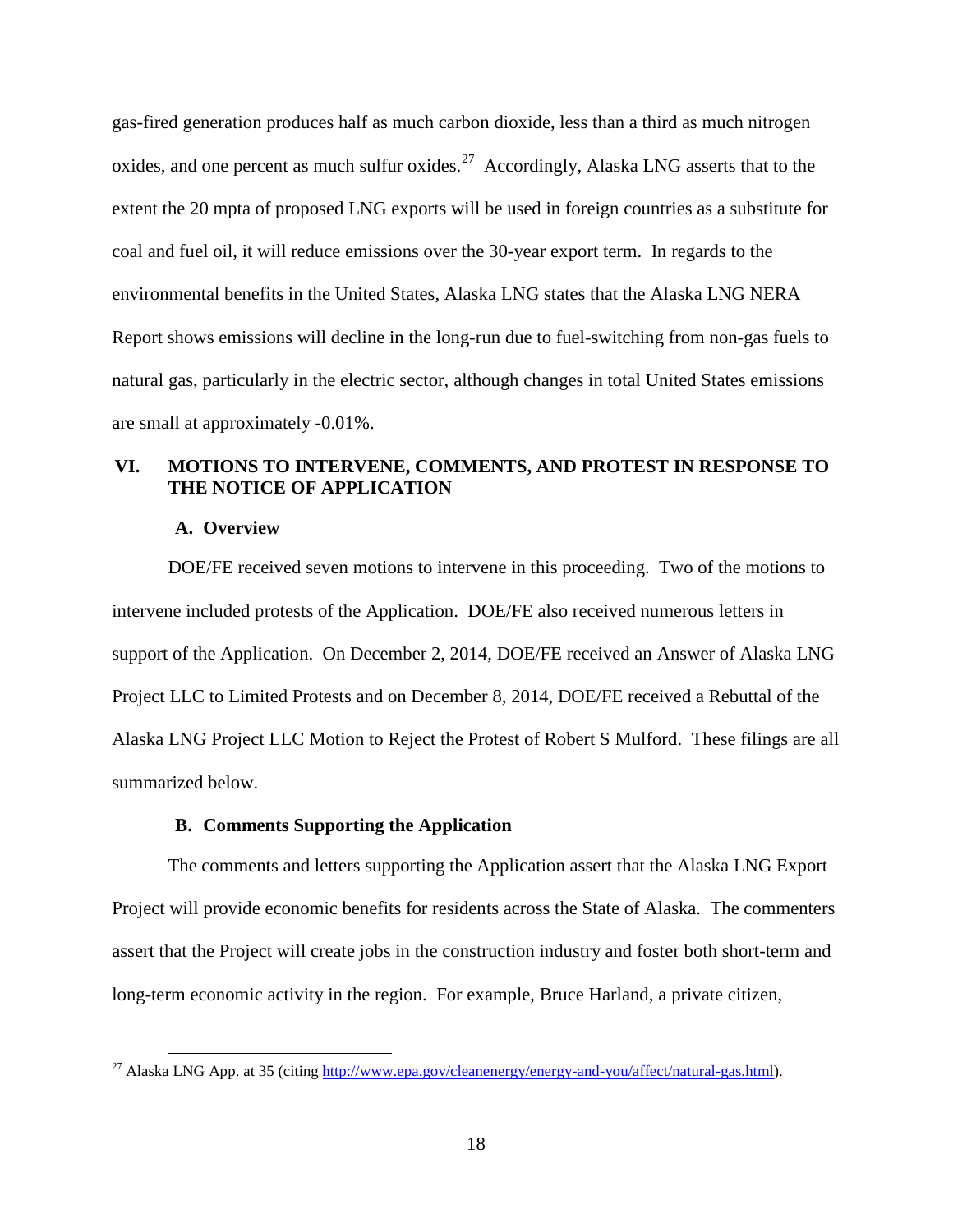submitted a letter asserting that Alaska is infrastructure poor and the Project will help spur the development of the State. U.S. Senators Lisa Murkowski and Mark Begich and U.S. Congressman Don Young submitted a joint letter stating their support of the Application and asserting that the Alaska LNG Project would provide economic benefits to Alaskans in the form of state revenues, new job opportunities, and access to decades of domestically produced natural gas for homes and businesses in Alaska. Carl Portman, Deputy Director of the Resource Development Council (RDC), submitted a letter on behalf of the RDC, stating the importance of the Alaska LNG Project to the Alaska economy and supporting the Applicant's request for a 30 year term of authorization and a 12-year window before operations must commence, due to the unique challenges the Applicant will face in bringing a project of such magnitude to fruition. America's Natural Gas Alliance (ANGA) submitted a letter supporting the Application and contending that America's abundant and affordable natural gas supply will be able to support significant demand growth and that LNG exports from the United States would create a number of economic, geopolitical, and environmental benefits.<sup>28</sup>

#### **C. Motions to Intervene**

<span id="page-22-0"></span>In total, DOE/FE received seven motions to intervene in DOE/FE Docket No. 14-96- LNG. The American Petroleum Institute (API), TransCanada Alaska Midstream, LP (TransCanada), the State of Alaska and the Alaska Gasline Development Corporation (Alaska

<span id="page-22-1"></span> $28$  Letters in support of the Application stating the same or similar arguments to those described in this section were timely submitted by the following: Randy Akers, Technical Sales Representative at Pentair Valves & Controls; Michael D. Miller, Business Development Manager at Alaska Region-Granite Construction Company; Associated Builders and Contractors, Inc.; Alaska Support Industry Alliance; The Natural Gas Supply Association; The American Council For Capital Formation; Alaska Senator Peter A. Micciche; Alaska State Representative Dan Sadler; Alaska State Representative Mike Chenault; The Associated General Contractors of Alaska; The Alaska State Chamber of Commerce; The Energy Policy Research Foundation, Inc.; The Small Business & Entrepreneurship Council; The Center for Liquefied Natural Gas; and The Institute for 21<sup>st</sup> Century Energy. The following individuals or entities submitted letters in support of the Application after the filing deadline of November 17, 2014: Alaska State Representative Eric E. Feige; The National Association of Manufacturers; Michael Jesperson; Laura McConnell; Jo A. Kuchle; Alaska State Senators Charlie Huggins, John Coghill, Lesil McGuire, Pete Kelly, and Kevin Meyer; Alaska State Representative Kurt Olson; and Alaska State Senator Cathy Giessel.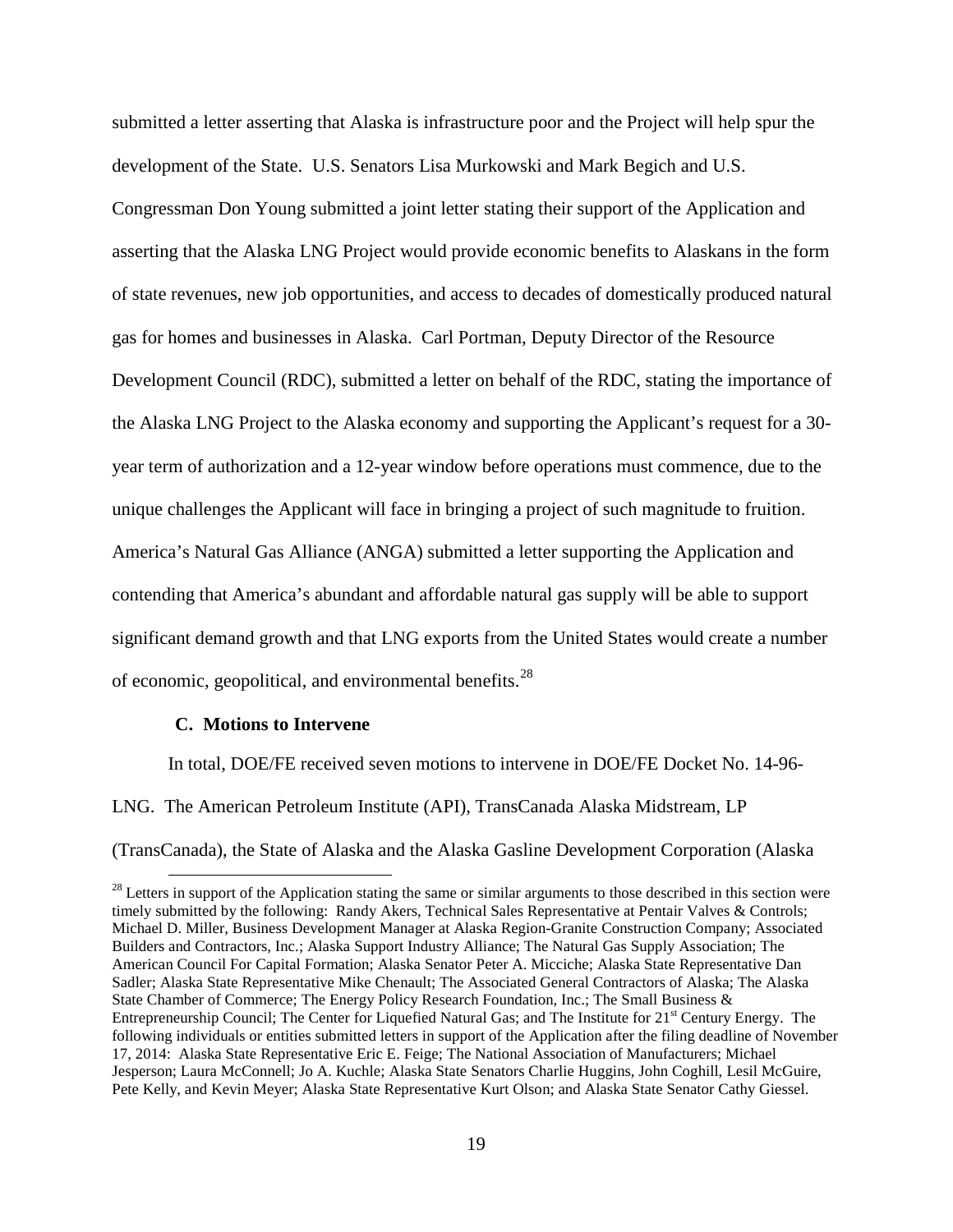Intervenors), and ConocoPhillips Alaska, Inc. (ConocoPhillips Alaska), each separately filed motions to intervene that were accompanied by comments in support of the Application. The Sierra Club and Robert S. Mulford each separately filed motions to intervene that were accompanied by comments in protest of the Application.

Another motion to intervene was filed by the American Public Gas Association (APGA). APGA states that despite the fact it has protested nearly every other request to export LNG from the United States to non-FTA Nations, APGA does not oppose Alaska LNG's Application on the merits, due mostly to the fact that it involves the export of LNG from a State outside of the continental United States that does not have pipeline access to the lower-48 states and thus should not affect in any material manner the prices paid by natural gas customers within the continental United States.<sup>[29](#page-23-0)</sup> APGA does state, however, that it opposes Alaska LNG's request for a conditional authorization. APGA refers to DOE/FE's August 15, 2014 announcement that DOE/FE was suspending the practice of issuing conditional authorizations and argues that the rationale supporting DOE/FE's August 15, 2014, announcement applies with equal force to applications for exports from Alaska as it does to applications for exports from the lower-48 states. APGA contends that Alaska LNG has not shown why conditional authorization is needed for the Project to move forward. APGA argues that DOE/FE's procedural policy includes no exemption for projects of considerably large size or projects planned in difficult locations and that a conditional authorization would not relieve any regulatory uncertainty as numerous permits and approvals would still be required for the Project to move forward.

<span id="page-23-0"></span> <sup>29</sup> *See* American Public Gas Association, Motion for Leave to Intervene and Comments of the American Public Gas Association, FE Docket No. 14-96-LNG, at 3 (Nov. 17, 2014).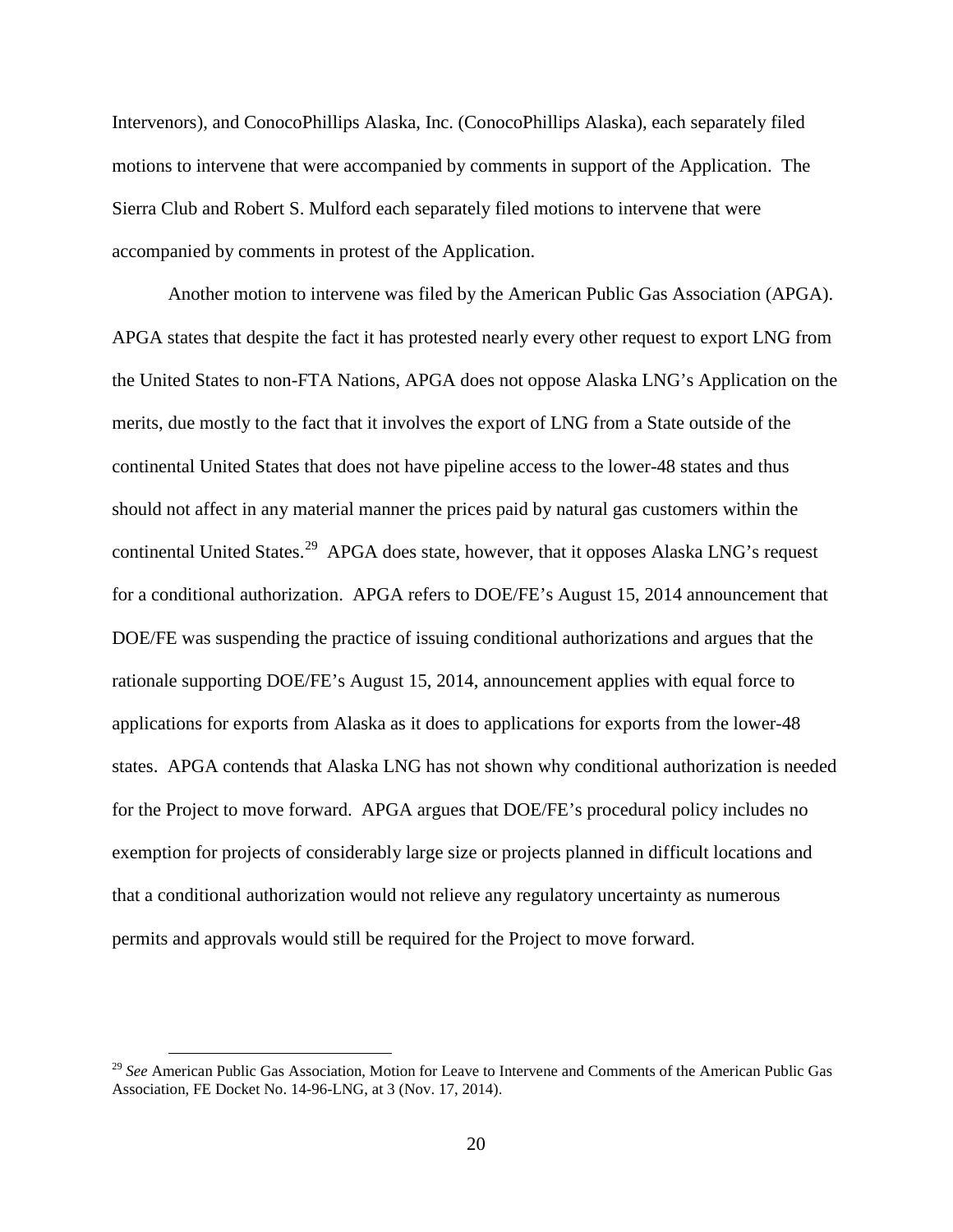#### **1. Motions to Intervene and Comments in Support of the Application**

<span id="page-24-0"></span>DOE/FE received four motions to intervene that were accompanied by comments in support of the Application. These four motions to intervene touched on many of the same points raised in the Letters of Support summarized above. For example, API contends that Alaska LNG's proposed exports are consistent with the public interest and cites to the Alaska LNG NERA Report, which finds that exports from Alaska LNG's Liquefaction Project would lead to lower natural gas prices in Alaska and in the United States as a whole, eliminate Alaskan reliance on natural gas imports, and deliver positive economic impacts for the State in the form of higher consumer welfare, gross state product, and consumption through 2058.<sup>30</sup>

TransCanada contends that the natural gas Alaska LNG proposes to export is geographically separate from the lower-48 states and thus the proposed Liquefaction Project provides an opportunity to release these captive gas resources and unlock their associated benefits. The Alaska Intervenors state that they are in agreement with Alaska LNG that there are sufficient supplies of natural gas on the North Slope to satisfy in-state demand as well as the demand for LNG exports, and that the Project's planned off-take points will expand access to previously inaccessible gas to a number of Alaskan homes and businesses. ConocoPhillips Alaska asserts that Alaska LNG's requested authorization is not inconsistent with the public interest because it will provide significant economic benefits to Alaskans for many years to come, including state revenues, new job opportunities, and access to decades of domestically produced natural gas for in-state use.

<span id="page-24-1"></span><sup>&</sup>lt;sup>30</sup> See American Petroleum Institute, Motion to Intervene and Comments in Support of the American Petroleum Institute, FE Docket No. 14-96-LNG, at 3 (Nov. 17, 2014) [hereinafter API Mot.] (citing NERA Economic Consulting, Socio-Economic Impact Analysis of Alaska LNG Project 123-212 (June 2014) *available at* [http://energy.gov/sites/prod/files/2014/07/f17/14\\_96\\_lng.pdf\)](http://energy.gov/sites/prod/files/2014/07/f17/14_96_lng.pdf).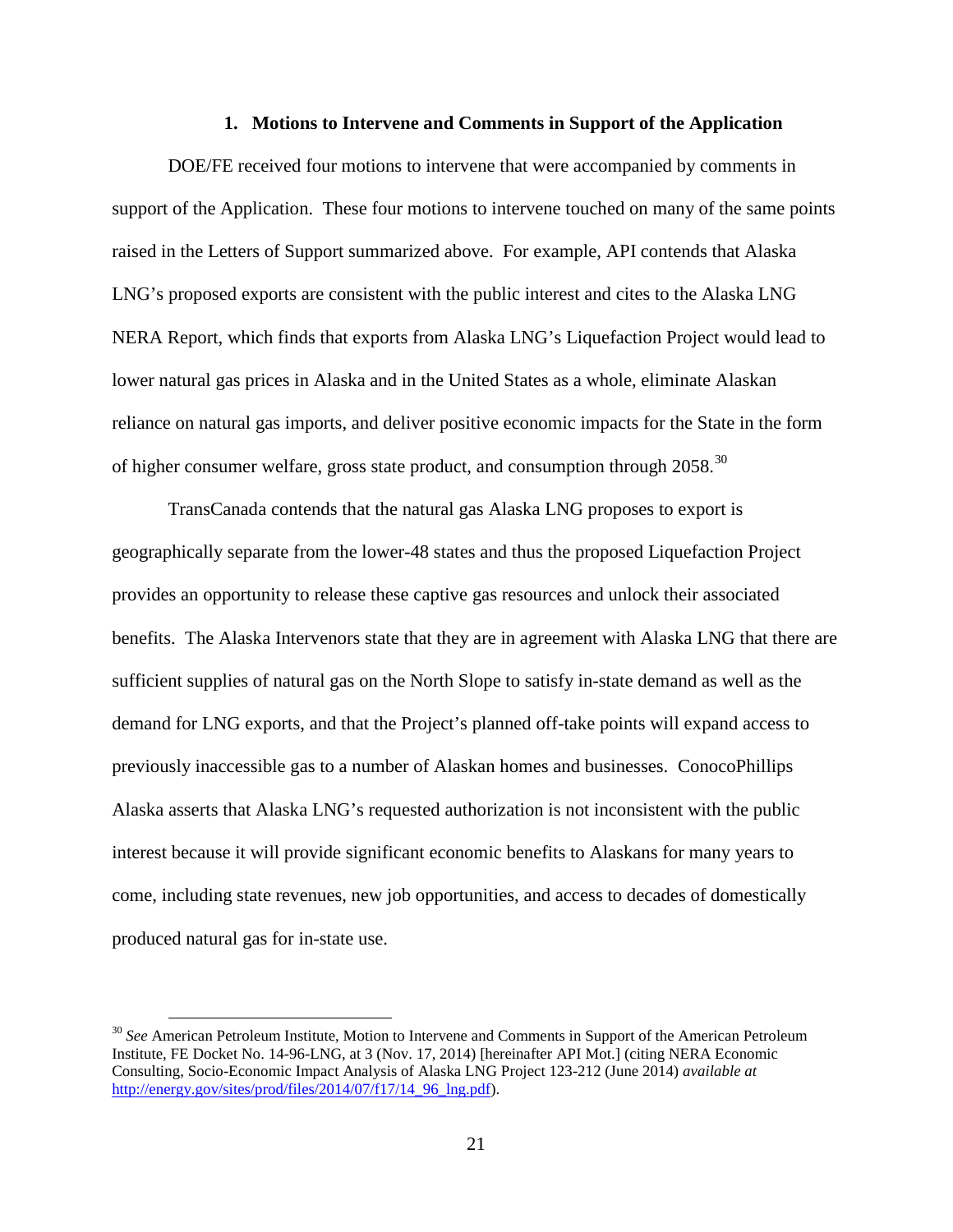Additionally, API argues that as the largest natural gas producer in the world, the United States is on the brink of becoming an energy superpower, capable of delivering critical supplies of energy to overseas allies, calming unpredictable markets, and stemming the geopolitical influence of unstable suppliers. API also notes that the most recent National Climate Assessment concluded that the combustion of natural gas for power generation is directly responsible for declining carbon dioxide emissions in the United States since 2008.<sup>[31](#page-25-1)</sup> API also contends that in addition to meeting the requirements under the NGA, Alaska LNG's proposed exports are already authorized under the Alaska Natural Gas Transportation Act (ANGTA), which requires a Presidential finding that Alaskan natural gas exports in excess of 1,000 Mcf per day (Mcf/d) will not diminish the total quantity or quality nor increase the total price of energy available to the United States before such exports may occur. API asserts that President Reagan made such a finding in 1988 and that the finding was neither specific to any particular project nor time-limited.

### **2. Motion to Intervene and Protest of Robert S. Mulford**

<span id="page-25-0"></span>DOE/FE received a communication from private citizen Robert S. Mulford protesting the Application and requesting intervention. Mr. Mulford states he is a citizen of Alaska and contends that Alaska LNG's requested authorization is inconsistent with the public interest. Mr. Mulford's comments in protest are of a geopolitical nature as he is concerned that LNG exports could lead to conflict with Russia.<sup>[32](#page-25-2)</sup>

<span id="page-25-2"></span><span id="page-25-1"></span><sup>&</sup>lt;sup>31</sup> API Mot. at 5-6 (citing U.S. Global Change Research Program, Climate Change Impacts in the United States: The Third National Climate Assessment 269, 652 (2014) *available at* http://nca2014.globalchange.gov/downloads <sup>32</sup> See Robert S. Mulford, Alaska Citizen Robert S Mulford Protests the Application for Long-Term Authorization to Export Liquefied Natural Gas by Alaska LNG Project LLC and Requests Intervention by the U.S. DOE, Office of Fossil Energy, FE Docket No. 14-96-LNG (Nov. 14, 2014).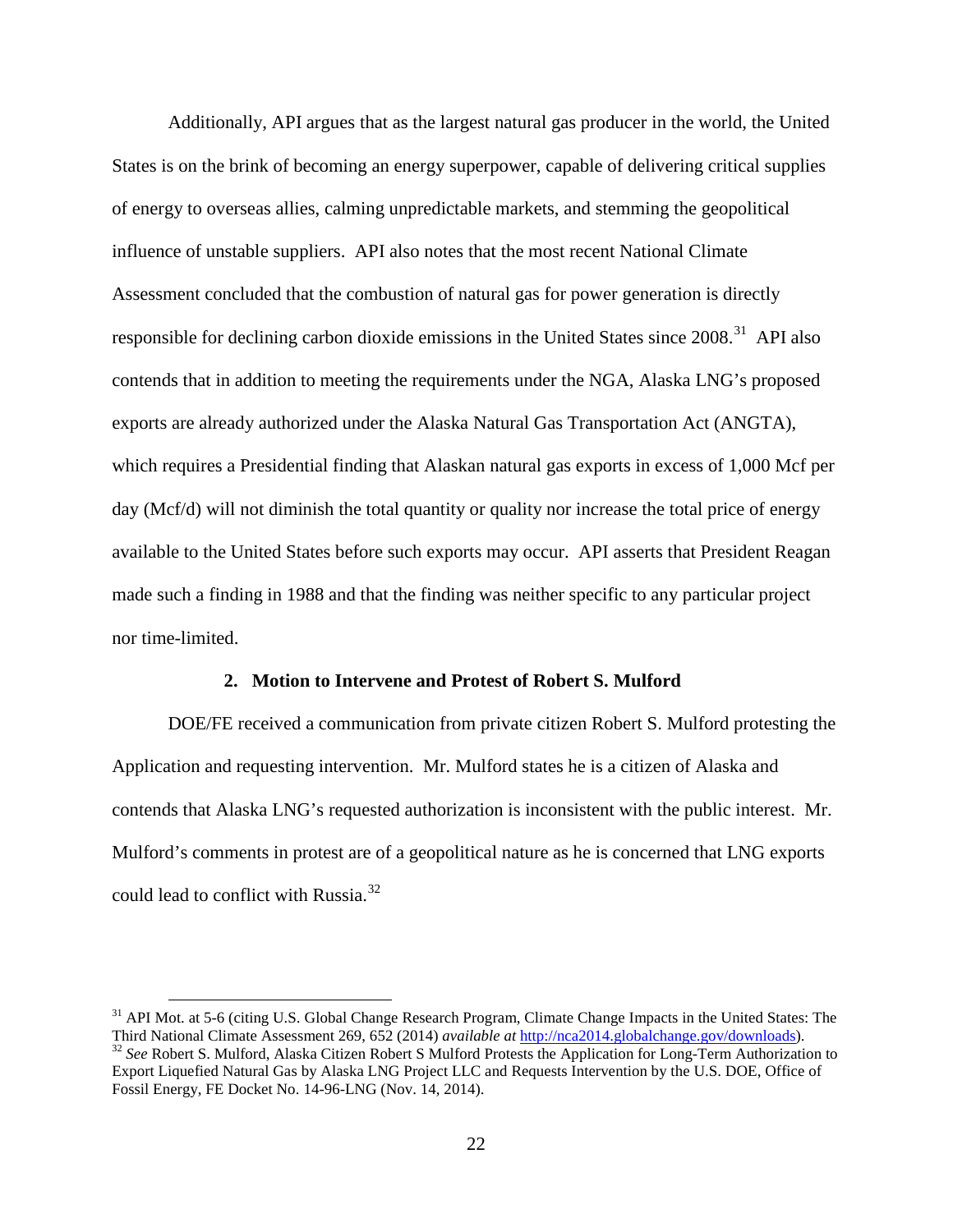#### **3. Motion to Intervene and Protest of Sierra Club**

<span id="page-26-0"></span>DOE/FE received a Motion to Intervene and Protest from Sierra Club. Sierra Club states that its members live and work throughout the area that will be affected by Alaska LNG's export proposal, including the regions of Alaska that will be affected by supporting infrastructure.<sup>[33](#page-26-1)</sup> Sierra Club states that, as of November 2014, it had 1,410 members in Alaska and 62,840 members overall and that it moves to intervene in this proceeding to protect its members' interests from the environmental and economic consequences of the proposed Project, which Sierra Club contends is not consistent with the public interest.

Sierra Club asserts that Alaska LNG's proposed Liquefaction Project is contrary to the public interest and that it would cause many types of significant environmental harm that must be considered as part of DOE/FE's public interest analysis. According to Sierra Club the construction and operation of the Liquefaction Project and related pipelines will directly impact local water quality, habitats, and air quality. Sierra Club contends that the Project will induce additional natural gas production in the United States, increasing the environmental harms Sierra Club believes to be associated with such production. Sierra Club argues that LNG exports will result in harm to the global environment because they are likely to compete against wind, solar, and other clean renewable energy sources, as well as conservation, in importing markets, all of which have lower environmental and climate impacts than LNG.

Sierra Club states it is troubled that Secretary of Energy Ernest Moniz reportedly stated that, with regard to the Alaska LNG Project, "the public interest is not an issue for [DOE]," because Alaska is not connected to the pipeline network that spans the lower-48 states.<sup>[34](#page-26-2)</sup> Sierra

<span id="page-26-1"></span><sup>&</sup>lt;sup>33</sup> Sierra Club, Motion to Intervene and Protest, FE Docket No. 14-96-LNG, at 1 (Nov. 17, 2014) [hereinafter Sierra Club Mot.].<br><sup>34</sup> Sierra Club Mot. at 4 (citing [http://www.alaskajournal.com/Alaska-Journal-of-Commerce/Breaking-News-](http://www.alaskajournal.com/Alaska-Journal-of-Commerce/Breaking-News-2013/DOE-to-streamline-export-license-review-for-Alaska-LNG-project/)

<span id="page-26-2"></span>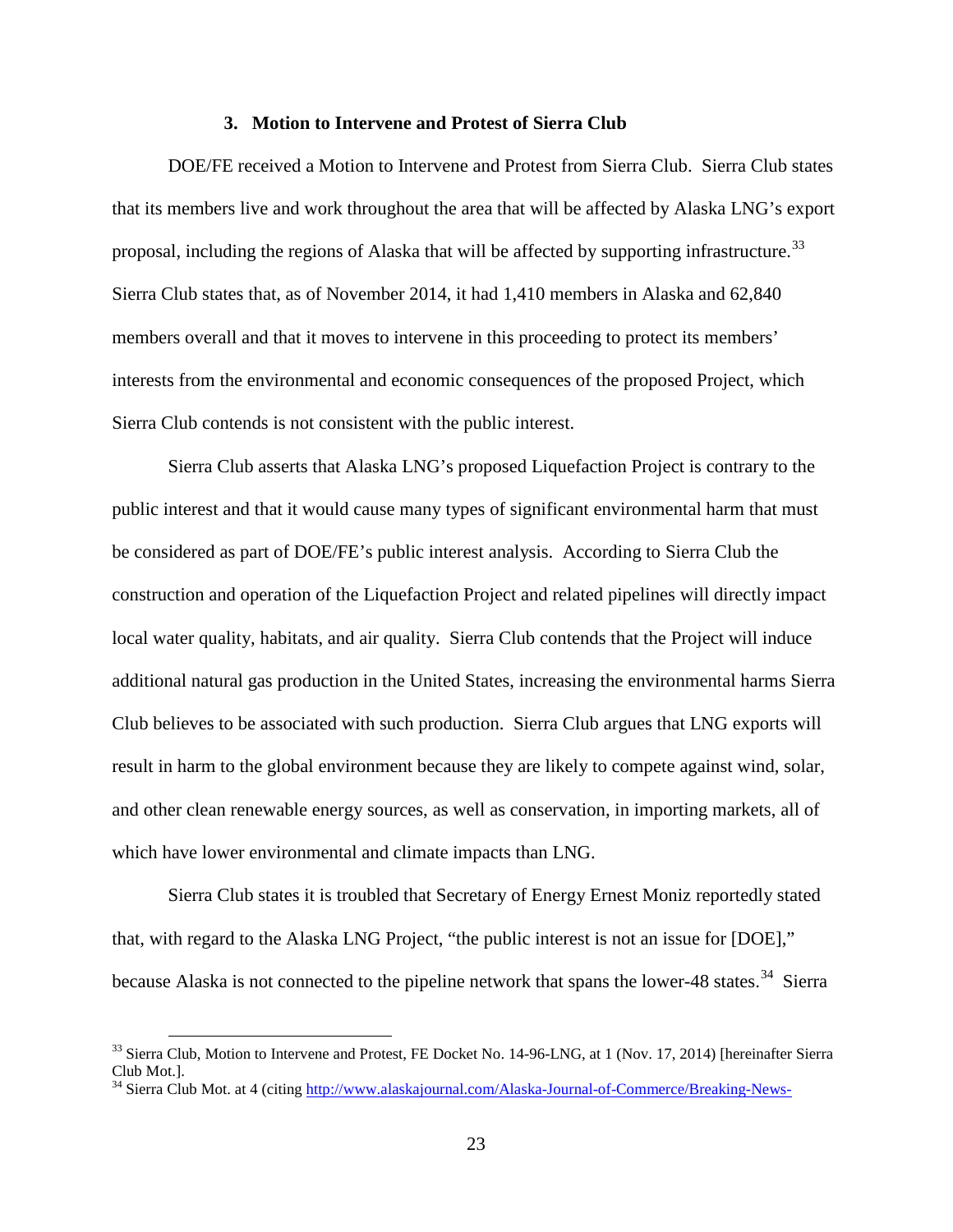Club argues that although Alaska's isolation from the pipeline network in the lower-48 states may simplify analysis of the economic impacts of Alaska LNG's Project on the public interest, this fact does not limit DOE's obligation to consider environmental impacts on the public interest.

Sierra Club also asserts that DOE/FE may not conditionally approve Alaska LNG's proposal before conducting an analysis under NEPA of the direct, indirect, and cumulative impacts of the proposed natural gas production on the environment and the economy. According to Sierra Club, this analysis must be completed before decisions are made and actions taken. Sierra Club argues that a conditional authorization risks unduly influencing the NEPA process and violates the obligation to conduct NEPA review at the earliest possible time in agency decisionmaking. Sierra Club further claims DOE/FE should not depart from its new general practice of foregoing conditional authorizations.

# **D. Answer of Applicant**

<span id="page-27-0"></span>On December 2, 2014, DOE/FE received an Answer of Alaska LNG Project LLC to Limited Protests. Alaska LNG contends that the few protests DOE/FE received in response to Alaska LNG's Application are generic in nature with no applicability to Alaska LNG's specific Project, already being addressed as part of the pre-filing process before FERC, and/or outside the jurisdiction of DOE/FE and unrelated to the Project.<sup>[35](#page-27-1)</sup>

Alaska LNG asserts that Sierra Club's protest contains vague and unsupported allegations of environmental harm that would supposedly result if the Project were constructed. Alaska LNG argues that Sierra Club's protest fails to meet its burden under section 3(a) of the NGA to

 $\overline{a}$ 

<span id="page-27-1"></span>[<sup>2013/</sup>DOE-to-streamline-export-license-review-for-Alaska-LNG-project/\)](http://www.alaskajournal.com/Alaska-Journal-of-Commerce/Breaking-News-2013/DOE-to-streamline-export-license-review-for-Alaska-LNG-project/).<br><sup>35</sup> Alaska LNG Project LLC, Answer of Alaska LNG Project LLC to Limited Protests, FE Docket No. 14-96-LNG, at 3 (Dec. 2, 2014) [hereinafter Alaska LNG Answer].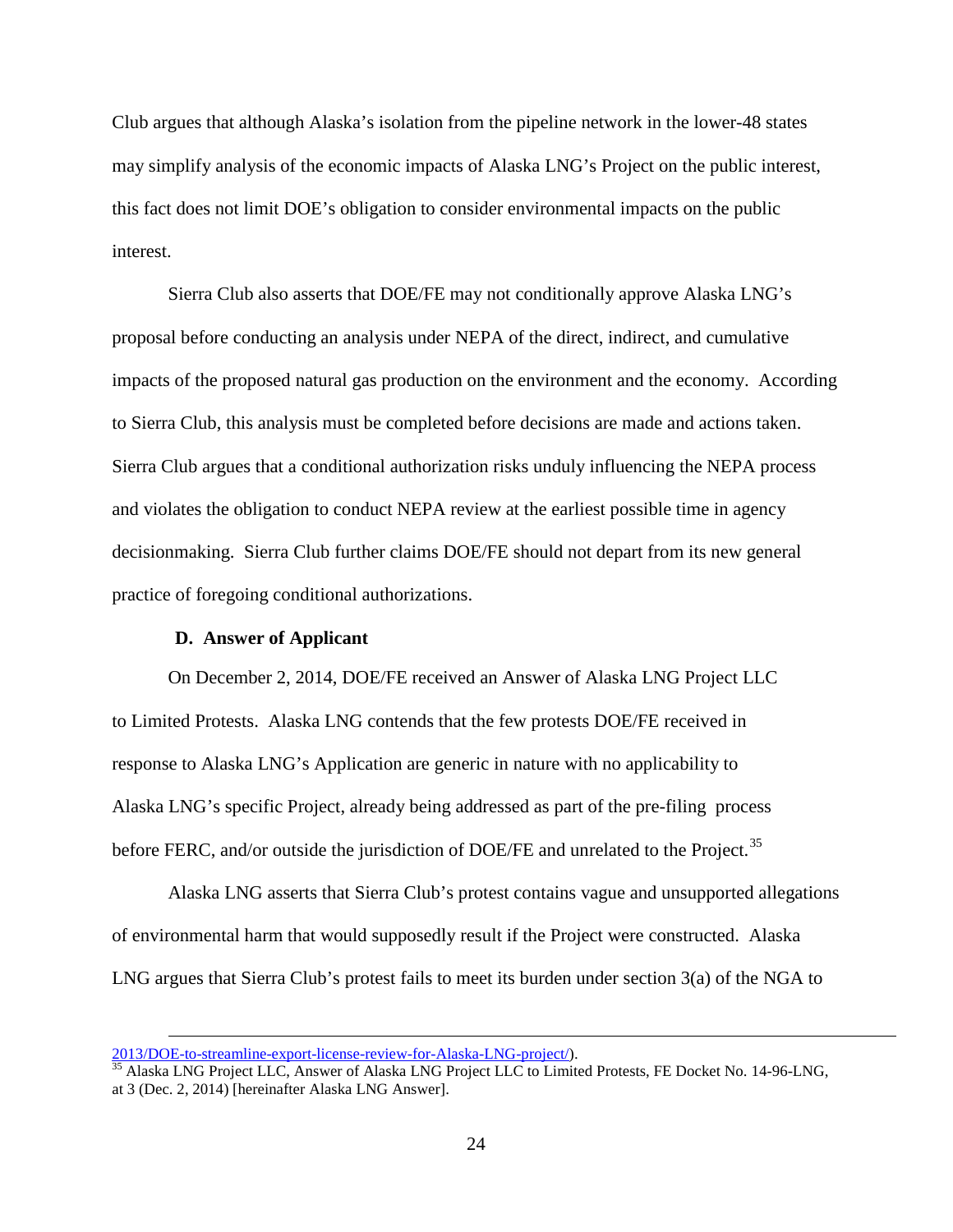make an affirmative showing that the authority sought in the Application is inconsistent with the public interest. Furthermore, Alaska LNG notes that any environmental issues will be thoroughly reviewed during the NEPA review process before FERC. Alaska LNG also states, in any case, that Sierra Club has provided no studies or analysis to support its claims of environmental harm and that Sierra Club failed to dispute the findings in the comprehensive studies Alaska LNG submitted in support of the Application.

Alaska LNG states that the generalized environmental concerns raised by Sierra Club may be raised during the NEPA review of the Project, led by FERC, and should not impact DOE/FE's public interest analysis. As such, Alaska LNG argues that DOE/FE should proceed to issue a non-FTA export authorization conditioned on FERC's completion of the NEPA process and DOE/FE's independent review of FERC's findings on the environmental impacts of the Project. While Sierra Club and APGA are opposed to the use of a conditional authorization in this proceeding, Alaska LNG responds that DOE/FE made it clear that the revised procedures for processing non-FTA LNG export applications only applied to exports from the lower-48 states. Alaska LNG asserts that this project is unlike any lower-48 project and that DOE/FE has long recognized that applications to export LNG from Alaska are distinct from and should be treated differently from applications to export LNG from the lower-48.

In response to APGA's assertion that DOE/FE should wait to issue any authorization until the updated LNG export studies that DOE/FE requested on May 29, 2014, are completed, Alaska LNG asserts that those studies focus on the effects of LNG exports from the lower-48, which once again reinforces that Alaska and its supply of natural gas must be considered separately from the lower-48 states. Alaska LNG contends that a conditional authorization is necessary given both the unique nature of the proposed Liquefaction Project and the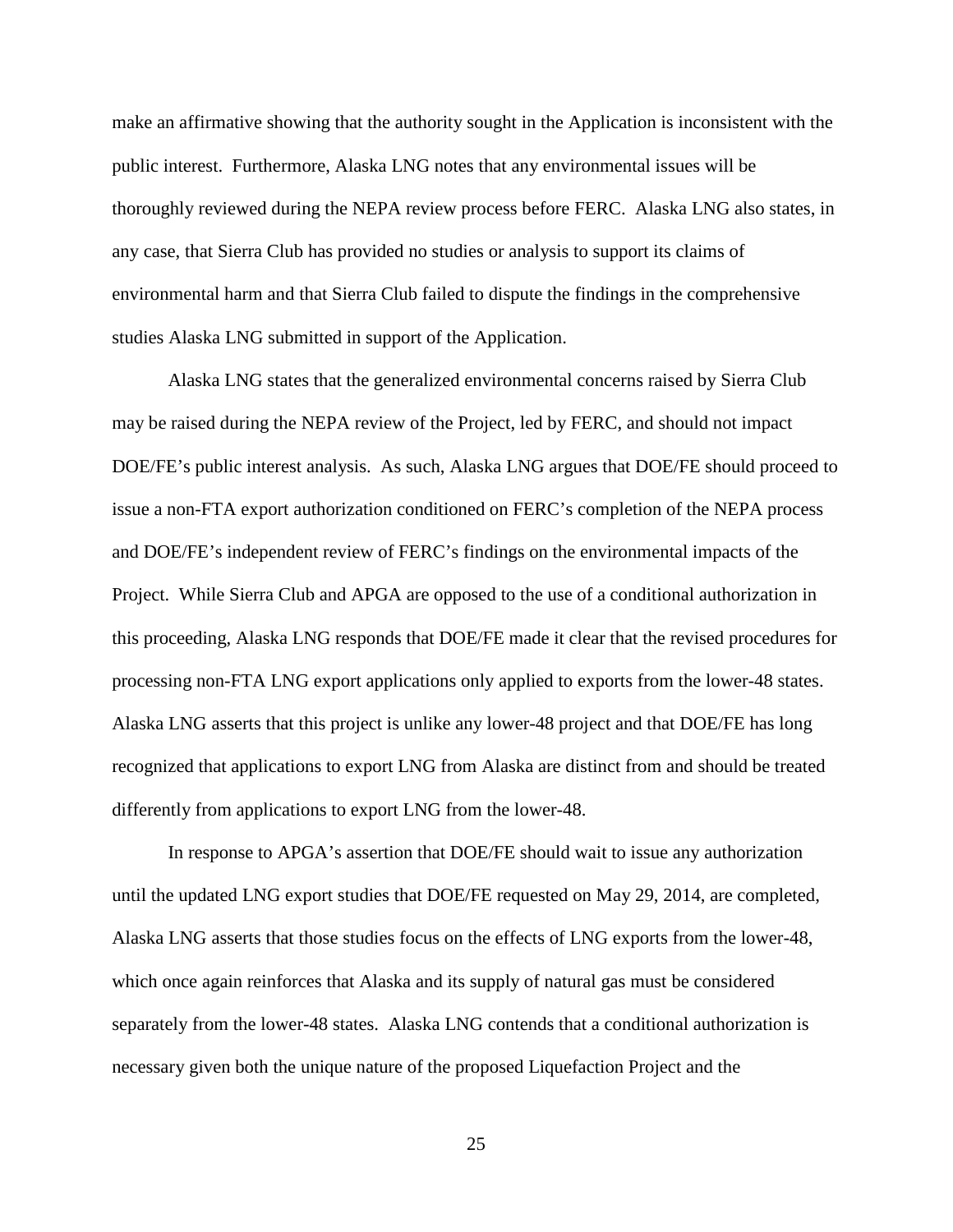accompanying pipeline and collection system, which will involve significant planning and costs. Alaska LNG points out that the source of the natural gas supplies on the North Slope are over 800 miles from any feasible terminal location and no infrastructure currently exists to transport the gas. Alaska LNG argues that this Project would develop natural gas supplies that otherwise would remain stranded.

Alaska LNG states that Project credibility has been demonstrated not only by the hundreds of millions spent on project development to date but also the approximately \$500 million in planned expenditures for the pre-front end engineering and design ("pre-FEED") as well as the unique role of the State of Alaska as a participant in the Project. Alaska LNG states that a final decision to enter the FEED stage would constitute a more than \$1 billion commitment for this massive infrastructure Project, far exceeding any FEED commitment necessary for a lower-48 project. As such, Alaska LNG contends that receiving a conditional authorization from DOE/FE is an important step in getting ultimate approval of a project of such unprecedented size and scale. Alaska LNG notes DOE/FE has retained the authority to issue conditional authorizations and argues that DOE/FE should exercise this discretion and grant the requested non-FTA authorization conditioned on the completion of the NEPA environmental review process.

Alaska LNG responds to the protest of Mr. Robert Mulford by asserting that the issues raised in his protest, including those having to do with the United States' relations with Russia and Ukraine, are not within DOE/FE's jurisdiction under NGA section 3(a). On December 8, 2014, DOE/FE received the Rebuttal of the Alaska LNG Project LLC Motion to Reject the Protest of Robert S. Mulford. This filing, made by Mr. Mulford, asserts that the geopolitical issues raised by Mr. Mulford's original protest must be considered by DOE/FE during its public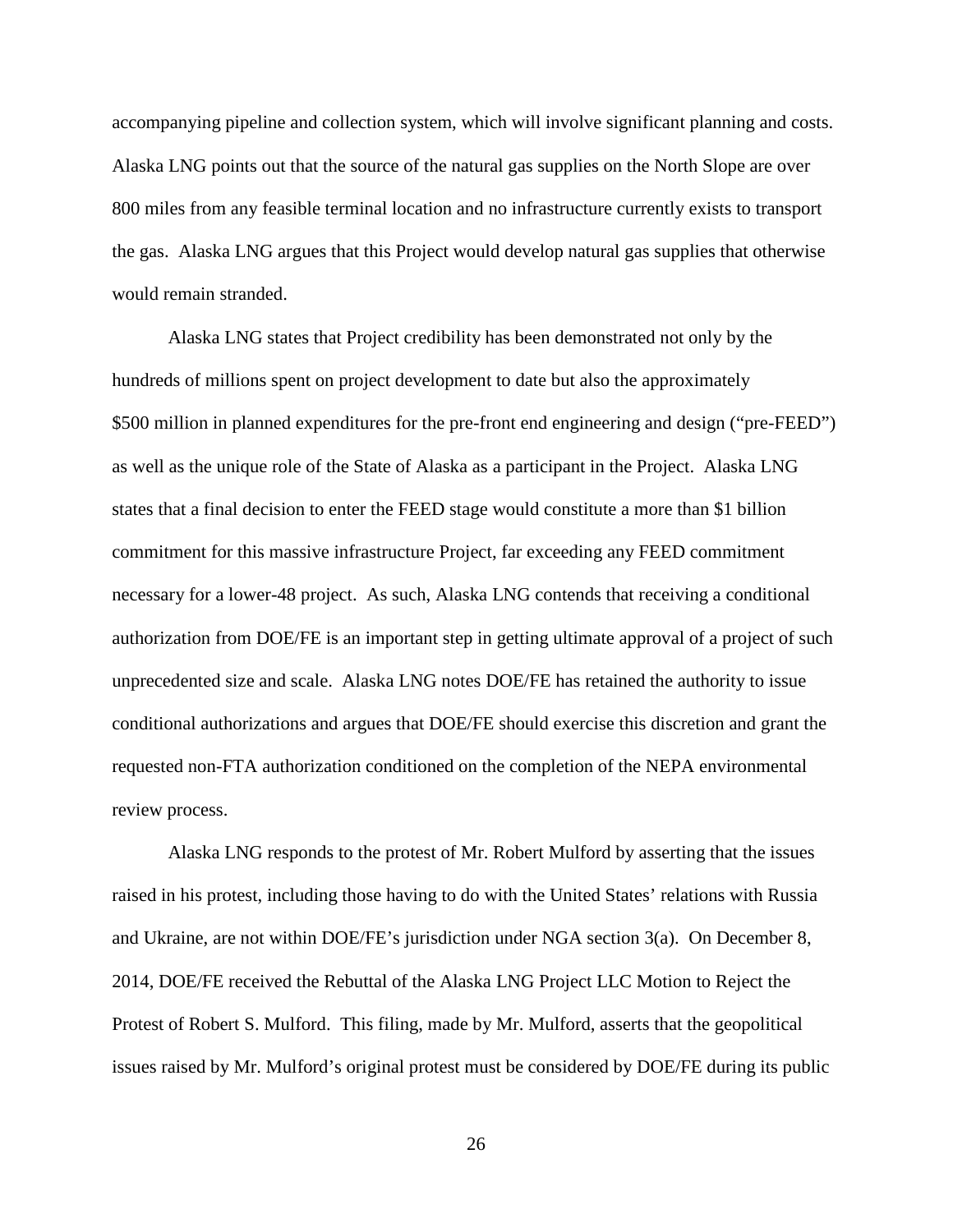interest review pursuant to section  $3(a)$  of the NGA.<sup>[36](#page-30-5)</sup>

# **VII. DISCUSSION AND CONCLUSIONS**

#### **A. Motions to Intervene**

<span id="page-30-1"></span><span id="page-30-0"></span>The motions to intervene submitted in this proceeding by Sierra Club, Robert S. Mulford, BP Exploration (Alaska) Inc., the American Public Gas Association, the American Petroleum Institute, the State of Alaska and the Alaska Gasline Development Corporation (jointly), and ConocoPhillips Alaska, Inc. are unopposed and are deemed granted.<sup>[37](#page-30-6)</sup>

# **B. Request to Use Procedures for Conditional Authorizations**

#### **1. Background**

<span id="page-30-3"></span><span id="page-30-2"></span>On August 15, 2014, DOE/FE published Final Revised Procedures in the Federal Register suspending its practice of issuing conditional decisions prior to completion of the NEPA review process for applications to export LNG from the lower-48 states.<sup>[38](#page-30-7)</sup> DOE/FE did not amend 10 C.F.R. § 590.402 and thereby retained discretion to issue conditional decisions in the future. As described above, the Application included a request that DOE/FE exercise its discretion to issue a conditional authorization in this proceeding.<sup>[39](#page-30-8)</sup>

## **2. Opposition to Use of Conditional Authorization Procedures**

<span id="page-30-4"></span>In its Motion to Intervene, APGA opposed the use of conditional authorization procedures. APGA points out that DOE/FE suspended its use of conditional authorization procedures for proposals to export LNG from the lower-48 states because conditional authorizations were no longer necessary to support regulatory review of LNG projects by FERC

<span id="page-30-5"></span><sup>&</sup>lt;sup>36</sup> *See* Robert S. Mulford, Rebuttal of the Alaska LNG Project LLC Motion to Reject the Protest of Robert S Mulford, FE Docket No. 14-96-LNG, at 1 (Dec. 8, 2014).

<span id="page-30-7"></span><span id="page-30-6"></span><sup>&</sup>lt;sup>37</sup> 10 C.F.R. § 590.303(g).<br><sup>38</sup> U.S. Dep't of Energy, Proposed Procedures for Liquefied Natural Gas Export Decisions; Notice of Proposed Procedures, 79 Fed. Reg. 32,261 (June 4, 2014).

<span id="page-30-8"></span><sup>39</sup> Alaska LNG App. at 10.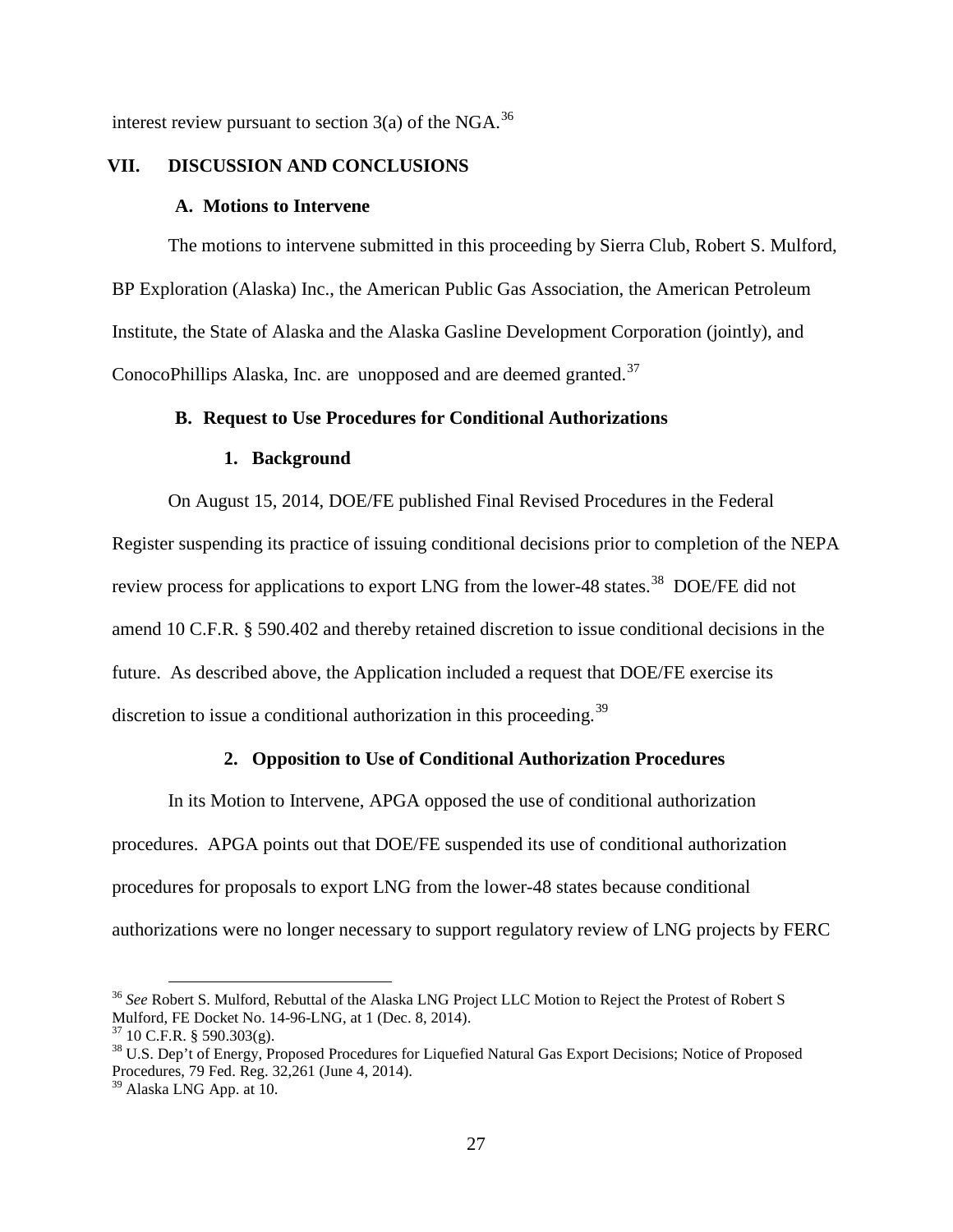or to enable project sponsors to secure financing for their projects. According to APGA, DOE/FE also stated that it was suspending the use of conditional authorization procedures for lower-48 LNG exports because the issuance of final orders without the intervening step of conditional authorizations would ensure prompt action on those applications most ready to proceed; would improve the quality of information on which DOE/FE bases its decisions; and would better allocate resources by reducing the likelihood that DOE/FE would be forced to act on applications with little prospect of proceeding.

All of these rationales for suspending the issuance of conditional authorizations, APGA maintains, apply to applications to export LNG from Alaska. APGA contends that Alaska LNG has not shown why a conditional authorization is needed for the Alaska LNG Project to move forward. APGA also argues that DOE/FE's revised procedures do not exempt large projects or projects in difficult locations and a conditional authorization would not relieve any regulatory uncertainty for the Alaska LNG Project as numerous permits and approvals will still be required. APGA adds that establishing comment dates that are closer to the date on which LNG export applications are ready (or nearly ready) for consideration by DOE/FE will allow commenters to submit pleadings that are based on data available at the time an application is ready for final review and would be more efficient by eliminating the need for DOE/FE to review premature filings in response to applications that have little prospect of completing the NEPA review process.

Sierra Club also objects to the use of conditional authorization procedures. Sierra Club maintains that DOE/FE recognized in both the Notice of Proposed Procedures and the Final Revised Procedures that conditional authorizations had not served any important purpose. On the other hand, according to Sierra Club, conditional authorizations risk unduly influencing the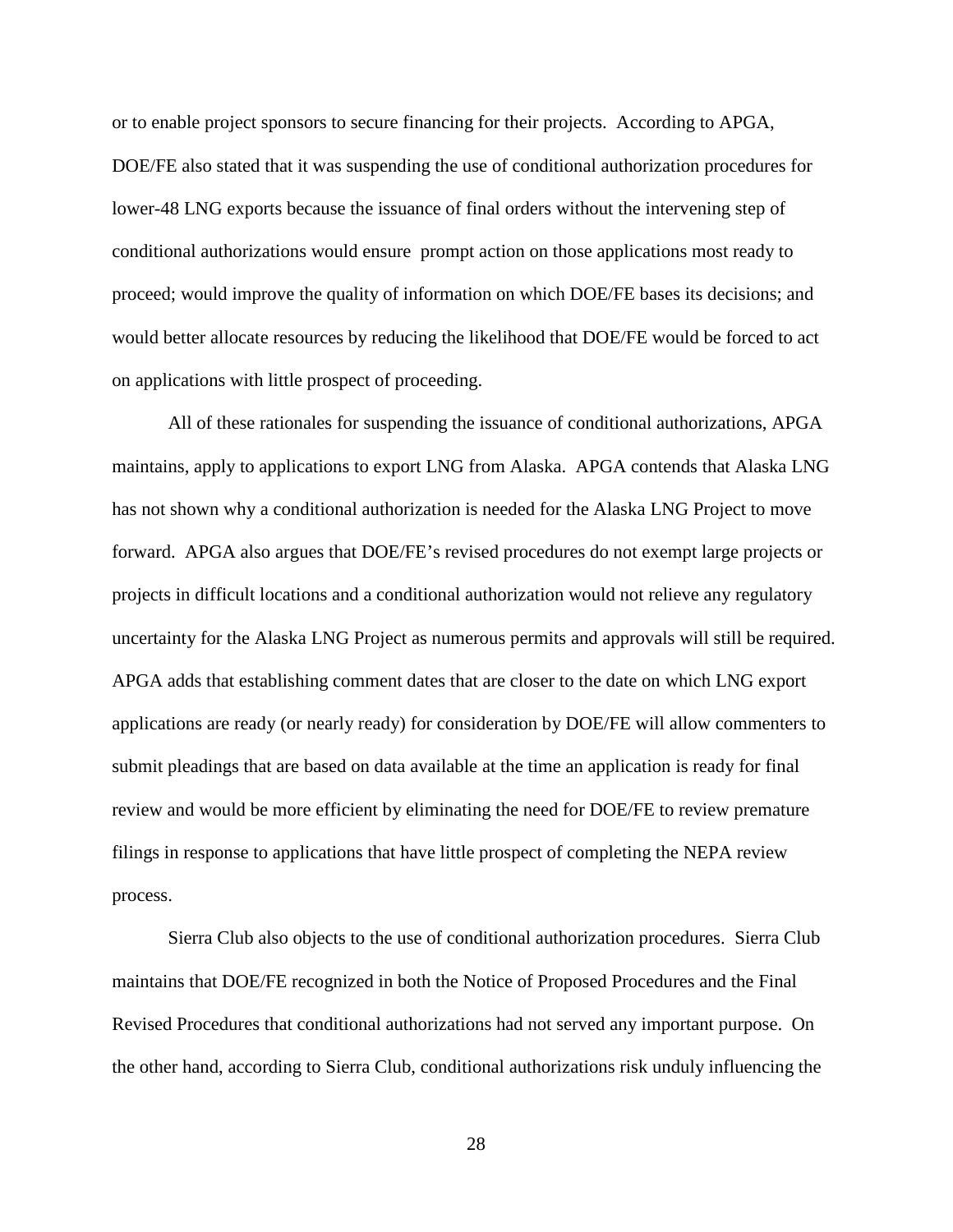NEPA process, and violate the obligation to conduct NEPA review at the earliest possible time in agency decisionmaking.

# **3. Alaska LNG's Answer**

<span id="page-32-0"></span>Alaska LNG contends in its Answer that the arguments presented by APGA and Sierra Club against the use of conditional authorization procedures should be rejected. Alaska LNG maintains that the Project is unlike any lower-48 project and it should be processed differently. Furthermore, Alaska LNG states that DOE/FE has long recognized that applications to export LNG from Alaska are distinct from, and should be treated differently from, applications to export LNG from the lower-48. Pointing to studies released by the U.S. Energy Information Administration (EIA) in October 2014 and to the studies offered as part of the Application, Alaska LNG maintains that APGA's concerns over the availability of only inferior information are unfounded. As for APGA's argument that the Final Revised Procedures did not exempt large projects or projects in difficult locations, Alaska LNG states that no such exemption was necessary because there is no comparable lower-48 project:

Any project proposed in the lower 48 [*sic*] would have access to the extensive existing natural gas transportation grid that connects natural gas sources of supply with potential LNG export terminal locations. In Alaska, by contrast, the sources of natural gas supplies on the North Slope are over 800 miles from any feasible terminal location and no infrastructure currently exists to transport the gas. This Project would develop natural gas supplies that otherwise would remain stranded.<sup>[40](#page-32-1)</sup>

Alaska LNG also states that the Final Revised Procedures were implemented as a way for DOE/FE to manage an application queue for lower-48 applications (in order to give priority to those applications that were closer to realization) whereas the Application in the current proceeding is the only application pending before DOE/FE for long-term authority to export LNG from Alaska and the credibility of the current Application is well-demonstrated by the

<span id="page-32-1"></span><sup>&</sup>lt;sup>40</sup> Alaska LNG Answer at 8.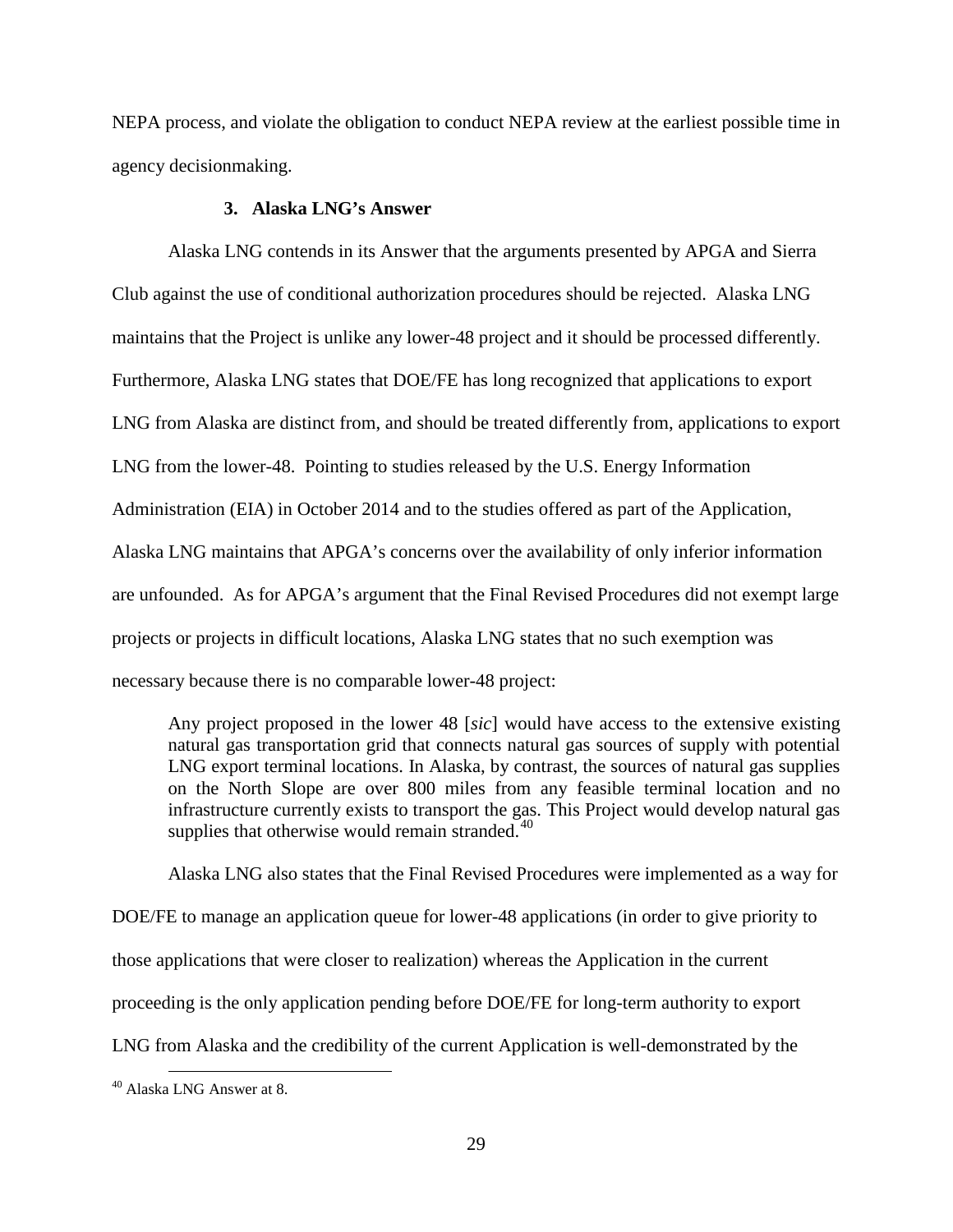infusion of hundreds of millions of dollars already, by the planned expenditure of an additional \$500 million for pre-FEED, and by the unique role being played by the State of Alaska as a participant in the Project.

# **4. Conclusion**

<span id="page-33-0"></span>On August 15, 2014, the Department issued a procedural order explaining that, for LNG export applications with terminals located in the lower-48, the Department would no longer issue conditional authorizations. Recognizing that export facilities located in Alaska may present different considerations, the Department reserved the question of issuing conditional authorizations to Alaskan projects to later proceedings in which this question could be considered in light of the facts of an application.<sup>[41](#page-33-1)</sup>

Among other reasons for moving away from its past practice of issuing conditional authorizations, the Department explained in the August 2014 order that (1) the regulatory certainty provided by issuing conditional authorizations no longer appeared necessary for projects in the lower-48 to commit significant resources to the FERC-led NEPA review process, and (2) by focusing only on the most commercially mature applications, the Department would have better information on which to base its analysis of the cumulative impact of the numerous export applications before it. Neither of these reasons are applicable to the current application.

As Alaska LNG has shown, because the Project includes an 800-mile pipeline, it is substantially more capital-intensive and will require substantially greater expense toward

<span id="page-33-1"></span><sup>&</sup>lt;sup>41</sup> Proposed Procedures for Liquefied Natural Gas Export Decisions, Final Revised Procedures, 79 Fed. Reg. at 48,135 n. 6 (stating "The revised procedures will apply only to exports from the lower-48 states. In the Proposed Procedures Notice, DOE stated that no long-term applications to export LNG from Alaska were currently pending and, therefore, DOE could not say whether there may be unique features of Alaskan projects that would warrant exercise of the DOE's discretionary authority to issue conditional decisions. After publishing the Proposed Procedures Notice, DOE received one application to export LNG from Alaska. See Alaska LNG Project LLC, Application for Long-Term Authorization to Export Liquefied Natural Gas, Docket No. 14–96– LNG (July 18, 2014). DOE will consider whether to issue a conditional decision on that application, or any future application to export from Alaska, in the context of those proceedings.").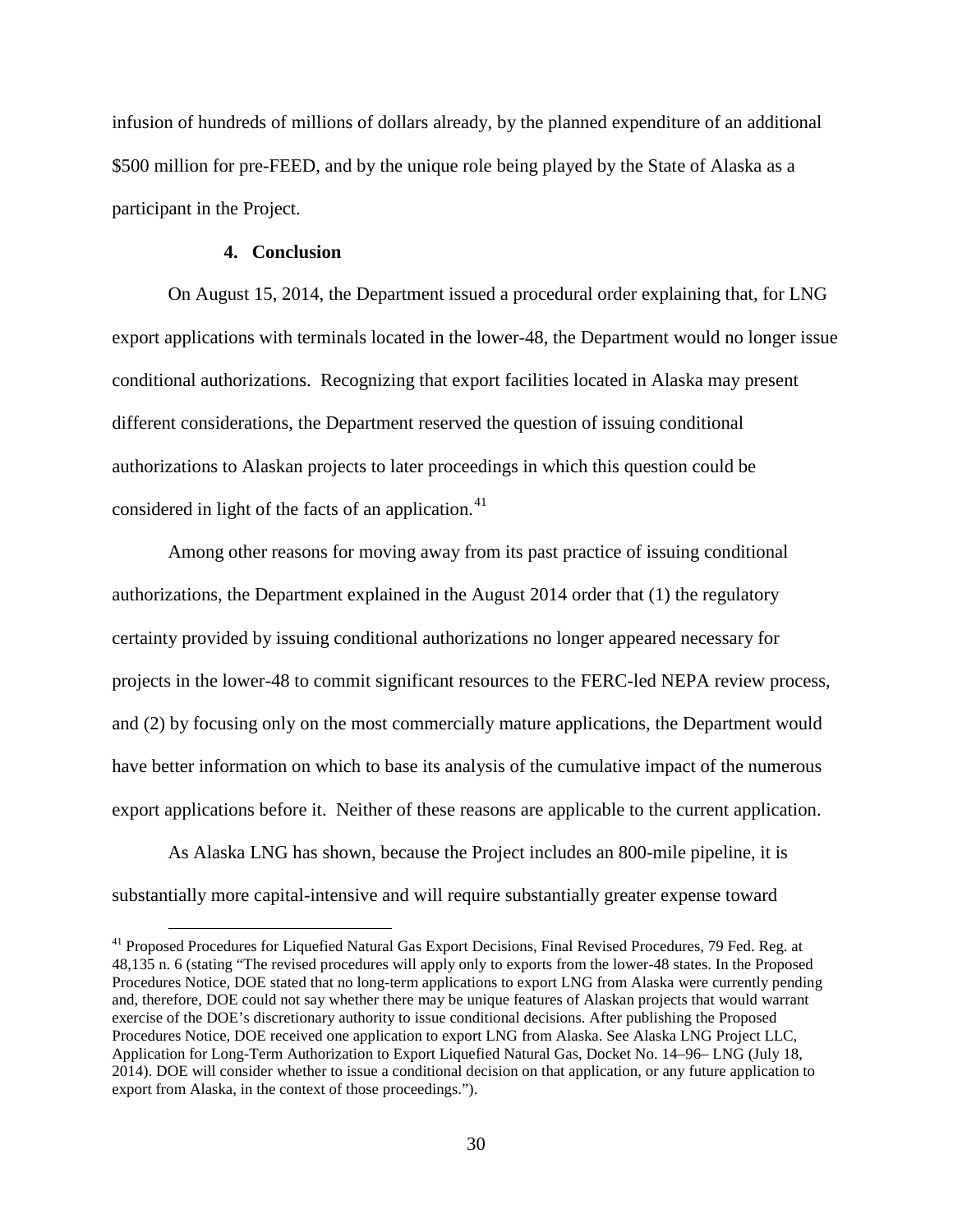environmental review than any project that has been proposed for the lower-48. For that reason, we believe that the regulatory certainty afforded by providing the Department's judgment on non-environmental aspects of the application will be of greater benefit than it would for projects proposed in the lower-48. In reaching this judgment we are informed by the history of multiple efforts since the 1970's to develop projects that access North Slope natural gas supplies, all of which failed despite supportive legislative initiatives by both the State of Alaska and the U.S. Congress.<sup>[42](#page-34-0)</sup>

In announcing the decision not to issue conditional authorizations for projects located in the lower-48, the Department also observed that by focusing only on the most mature projects, it would have a better basis on which to evaluate the cumulative impacts of multiple proposals on the balance of natural gas supply and demand in the United States and, hence, the effect such proposals would have on U.S. consumers.<sup>[43](#page-34-1)</sup> This case does not implicate that cumulative impact analysis, however, because it does not concern the export of gas that could otherwise be consumed domestically. If anything, as explained below, the Project would make more natural gas available to U.S. consumers not less. Therefore, the need to base the Department's cumulative impact analysis on the most commercially mature projects does not arise.

<span id="page-34-0"></span> <sup>42</sup> See, e.g., Alaska Natural Gas Transportation Act, 94 Pub. L. No. 586 (1976) (codified at 15 U.S.C. § 719 *et seq.*); Alaska Natural Gas Pipeline Act, 108 Pub. L. No. 324 (Division C) (2004) (codified at 15 U.S.C. § 720 *et seq.)*; and Alaska Gasline Inducement Act, 2007 Alaska Sess. Laws 22, Alaska Stat. § 43.90.010 *et seq.* (2014). *See also Alaska Natural Gas Pipeline Project History*, Alaska Natural Gas Transportation Projects Office of the Federal Coordinator, [http://www.arcticgas.gov/Alaska-Natural-Gas-Pipeline-Project-History,](http://www.arcticgas.gov/Alaska-Natural-Gas-Pipeline-Project-History) (last visited May 22, 2015) (maintained by the U.S. Arctic Research Commission).

<span id="page-34-1"></span><sup>&</sup>lt;sup>43</sup> Proposed Procedures for Liquefied Natural Gas Export Decisions, Final Revised Procedures, 79 Fed. Reg. at 48,134 (stating "DOE's view is that LNG projects for which NEPA review is complete have already shown themselves more likely to advance to commercial operation than projects that have not yet commenced the NEPA process (or have stalled at that stage) for whatever reason. By eliminating the possibility that DOE will issue conditional decisions on applications that never complete the NEPA review process, the proposed procedures will help to focus DOE's decisionmaking on projects that are more likely to proceed and, therefore, will benefit DOE's ability to assess cumulative market impacts.").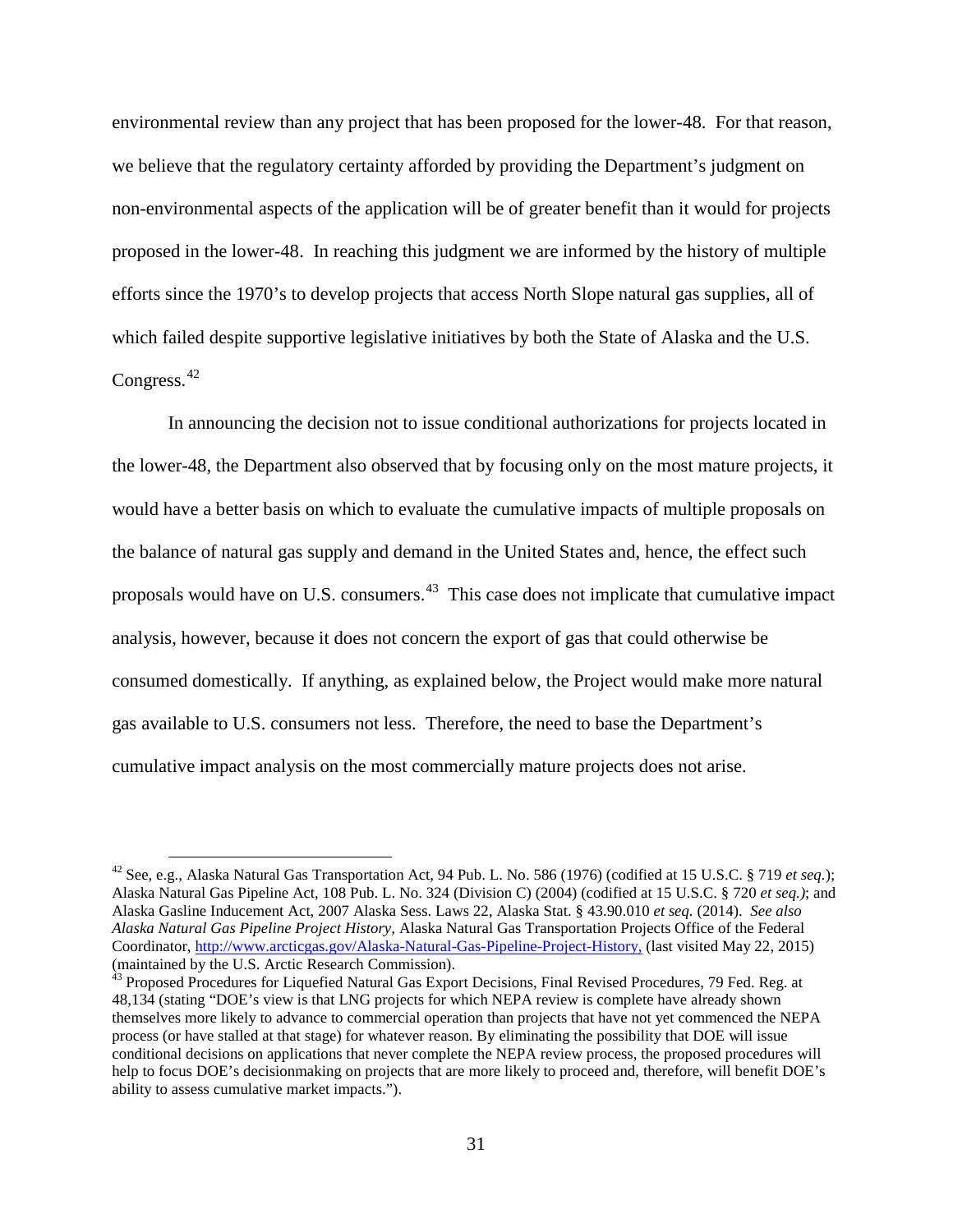For these reasons, we conclude there is a strong basis to issue a conditional authorization in this proceeding. We reject the argument by APGA that the record evidence will become stale or that participants in this proceeding are being compelled to comment on non-environmental issues prematurely. As the Applicant indicates, the available data from EIA has been updated and, in any event, APGA has not challenged the data and does not oppose a grant of the Application. Nor do we accept Sierra Club's contention that a conditional authorization will prejudice this agency's consideration of environmental issues. The Department will conduct a thorough evaluation of the environmental issues presented by this application when the environmental record is complete. The Department has taken this approach previously when it employed conditional authorization procedures and has not hesitated to augment the environmental analysis prepared by FERC when deemed appropriate.<sup>[44](#page-35-2)</sup>

# **C. Alaska LNG's Application**

# **1. Local and Regional Economic Impacts**

<span id="page-35-1"></span><span id="page-35-0"></span>The Application introduced evidence that issuance of the requested authorization would generate significant local and regional economic benefits through direct and indirect job creation, increased economic activity, and tax revenues. No contrary evidence was introduced into the record. Accordingly, we find that the exports proposed in this proceeding are likely to generate regional and local economic benefits.

<span id="page-35-2"></span> <sup>44</sup> *See, e.g., Cameron LNG, LLC*, DOE/FE Order No. 3391, FE Docket No. 11-162-LNG, Order Conditionally Granting Long-Term Multi-Contract Authorization to Export Liquefied Natural Gas by Vessel From the Cameron LNG Terminal in Cameron Parish, Louisiana, to Non-Free Trade Agreement Nations (February 11, 2014); and *Cameron LNG, LLC*, DOE/FE Order No. 3391-A, FE Docket No. 11-162-LNG, Final Opinion and Order Granting Long-Term Multi-Contract Authorization to Export Liquefied Natural Gas by Vessel From the Cameron LNG Terminal in Cameron Parish, Louisiana, to Non-Free Trade Agreement Nations (September 10, 2014).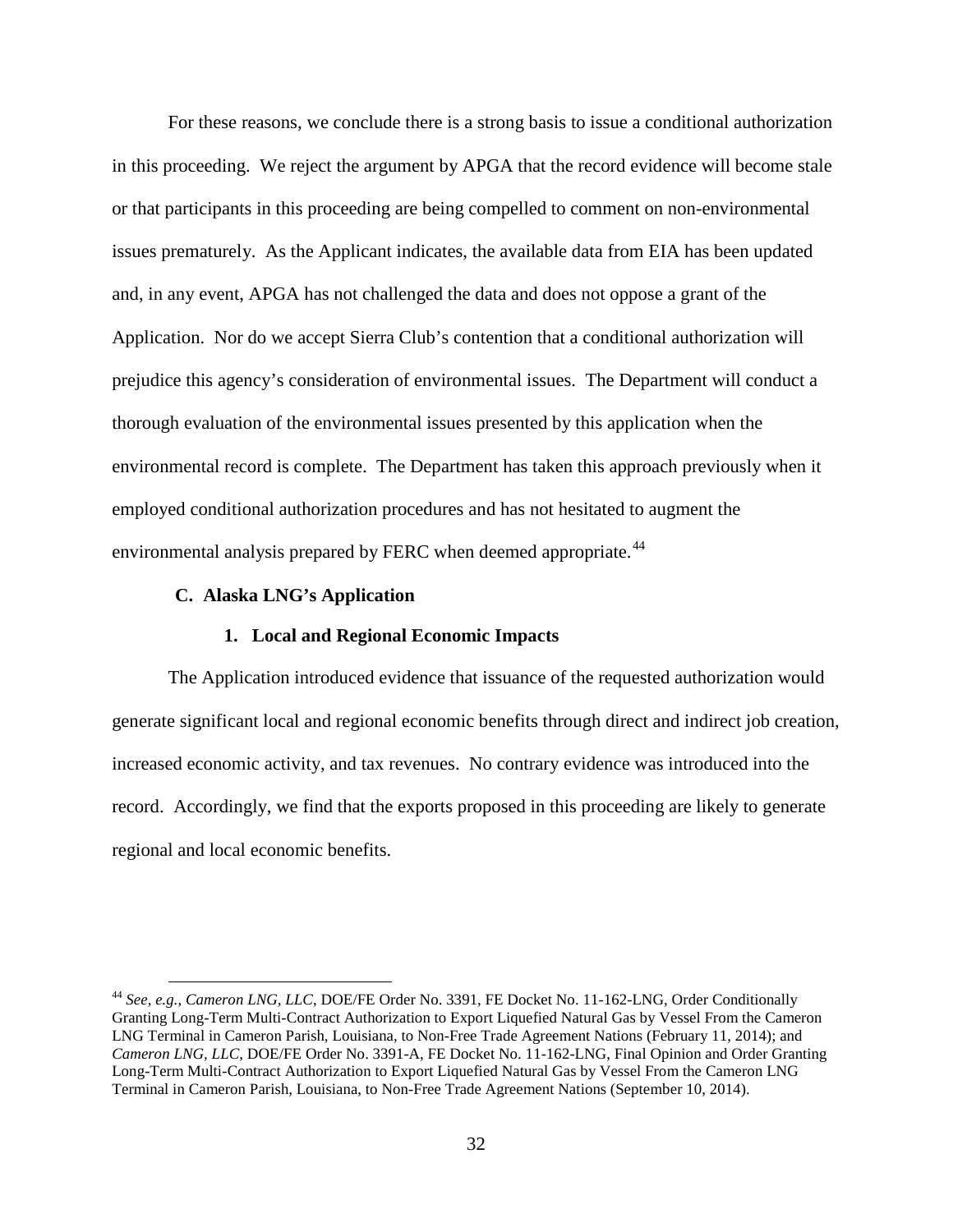# **2. Domestic and Regional Supply**

<span id="page-36-0"></span>In considering the adequacy of natural gas supplies proposed to be exported, our focus in this proceeding is regional. As discussed in Section III of this Order, a focus on regional supply and demand is consistent with prior decisions involving exports of LNG from Alaska. Those decisions identified the "relative geographic isolation" of Alaska from the lower-48 states. Fundamentally, this condition of relative geographic isolation continues today. There presently is no pipeline interconnection between the North Slope supplies involved in the Application and the lower-48 states. Thus, to date, North Slope natural gas constitutes a historically stranded resource base.

The Application introduced evidence demonstrating that there is sufficient natural gas supply within the State of Alaska to meet both anticipated regional demand and the demand that would likely result from a grant of the requested authorization. Indeed, we find that the available evidence confirms that, because the Alaska LNG Project will access stranded gas, the Project will improve rather than worsen the supply of gas available to consumers in Alaska. We observe that the absence of substantive opposition to the economic analysis submitted by the Applicant in support of the proposed export authorization tends to confirm this finding.

#### **3. International Benefits**

<span id="page-36-1"></span>The evidence also demonstrates that a grant of the requested authorization would have international benefits for the United States. A grant of the requested authorization is consistent with the NEI. Established by Executive Order, the NEI sets an Administration goal to "improve conditions that directly affect the private sector's ability to export" and to "enhance and coordinate Federal efforts to facilitate the creation of jobs in the United States through the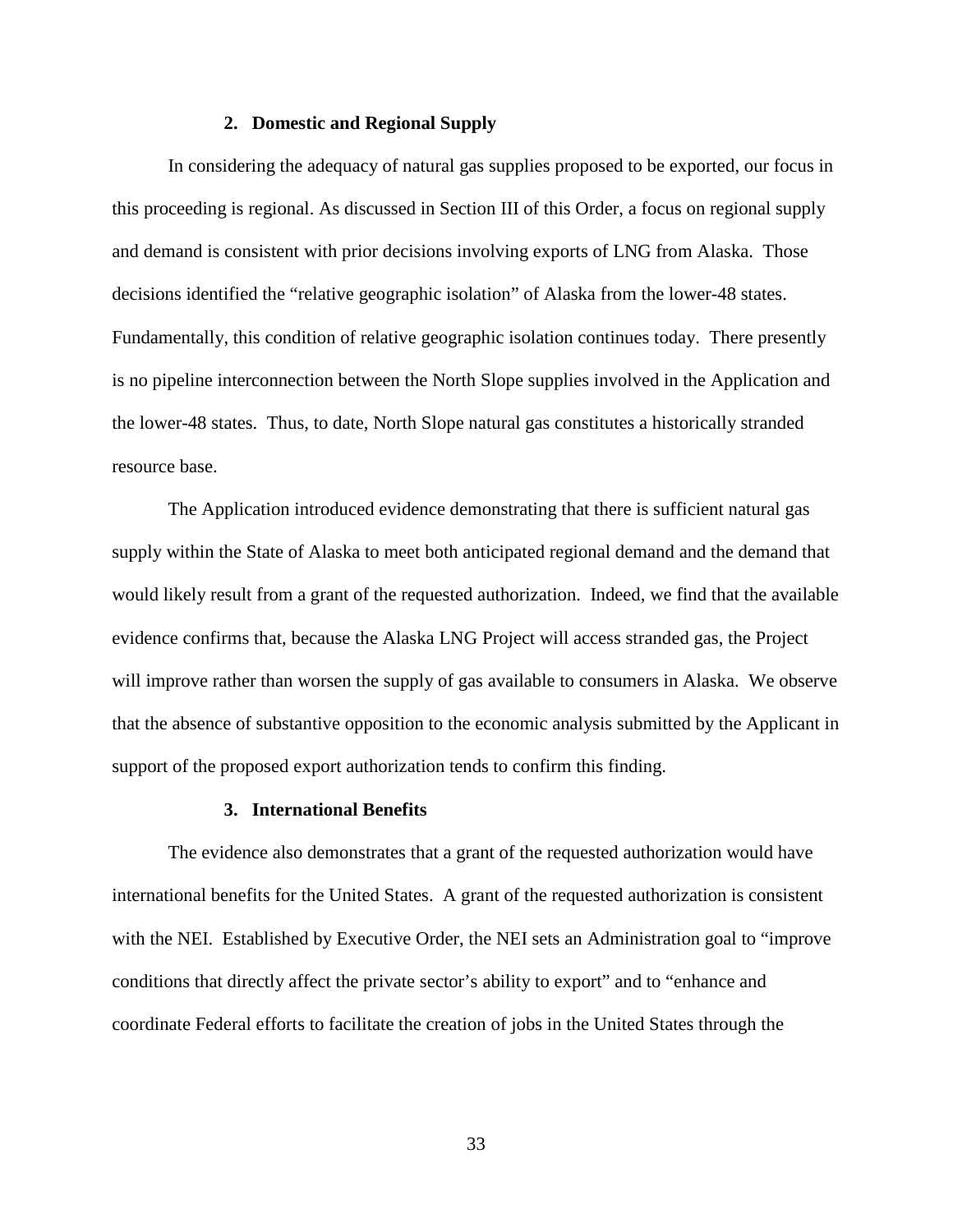promotion of exports."<sup>[45](#page-37-2)</sup> Furthermore, an efficient, transparent international market for natural gas with diverse sources of supply provides both economic and strategic benefits to the United States and our allies. Indeed, increased production of domestic natural gas has significantly reduced the need for the United States to import LNG. In global trade, LNG shipments that would have been destined to U.S. markets have been redirected to Europe and Asia, improving energy security for many of our key trading partners. To the extent U.S. exports can diversify global LNG supplies, and increase the volumes of LNG available globally, it will improve energy security for many U.S. allies and trading partners. As such, authorizing U.S. exports may advance the public interest for reasons that are distinct from and additional to their economic benefits.

#### **4. Conclusion**

<span id="page-37-0"></span>For the foregoing reasons, we find that the evidence demonstrates that a grant of the requested authorization has not been shown to be inconsistent with the public interest. Consequently, DOE will issue a conditional authorization permitting the requested exports of LNG subject to the limitations and conditions described in this Order.

# **VIII. TERMS AND CONDITIONS**

<span id="page-37-1"></span>To ensure that the authorization issued by this Order is not inconsistent with the public interest, DOE/FE has attached the following terms and conditions to the authorization. The reasons for each term or condition are explained below. Alaska LNG must abide by each term and condition or face rescission of its authorization or other appropriate sanction.

<span id="page-37-2"></span> $45$  National Export Initiative, 75 Fed. Reg. 12,433 (Mar. 16, 2010).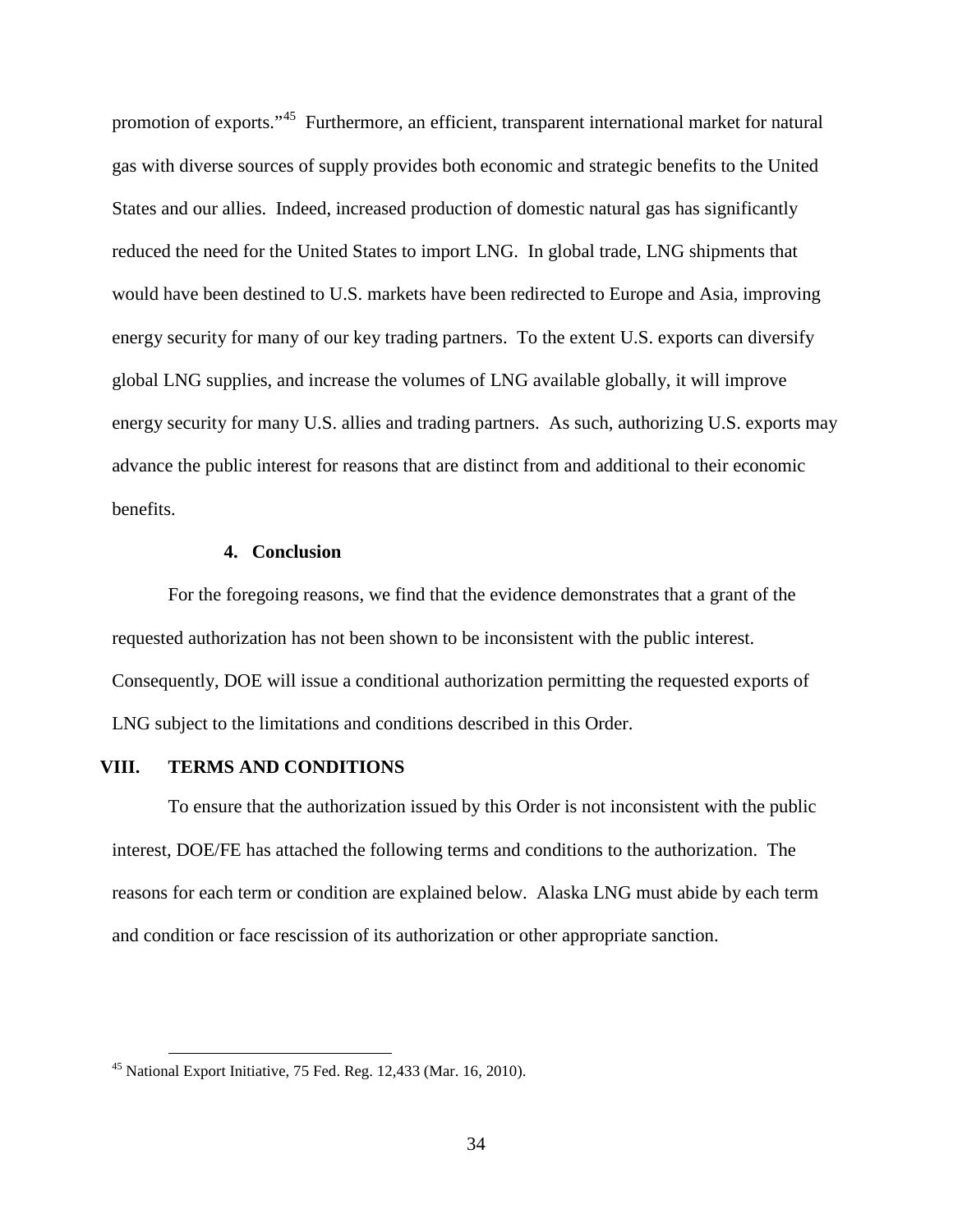# **A. Term of the Authorization**

<span id="page-38-0"></span>Citing the size, scope, and cost of the Project, Alaska LNG has requested a 30-year term for the authorization commencing on the earlier of the date of first export or 12 years from the date the requested authorization is granted. Alaska LNG maintains that a 30-year export term is supported by its natural gas reserves and resources estimates, and will provide long-term access to market outlets needed to allow a reasonable ability to recover investments. We agree with Alaska LNG's assessment and find good cause for granting a 30-year term of authorization, beginning from the date of first commercial export. We are mindful that LNG export facilities are capital intensive and that, to obtain financing for such projects, there must be a reasonable expectation that the authorization will continue for a term sufficient to support repayment.

# **B. Commencement of Operations within 12 Years**

<span id="page-38-1"></span>Citing the complexity and expansive scope of the Project, Alaska LNG has requested that this authorization commence on the earlier of the date of first export or 12 years from the date of the issuance of this Order. We agree with Alaska LNG's assessment and find good cause for adding as a condition of the authorization that Alaska LNG must commence commercial LNG export operations no later than 12 years from the date of issuance of this Order.

# **C. Transfer, Assignment, or Change in Control**

<span id="page-38-2"></span>DOE/FE's natural gas import/export regulations prohibit authorization holders from transferring or assigning authorizations to import or export natural gas without specific authorization by the Assistant Secretary for Fossil Energy.<sup>[46](#page-38-3)</sup> As a condition of the similar authorization issued in DOE/FE Order No. 2961, $47$  DOE/FE found that the requirement for prior approval by the Assistant Secretary under its regulations applies to any change of effective

<span id="page-38-4"></span><span id="page-38-3"></span><sup>46</sup> 10 C.F.R. § 590.405. <sup>47</sup> *Sabine Pass*, DOE/FE Order No. 2961.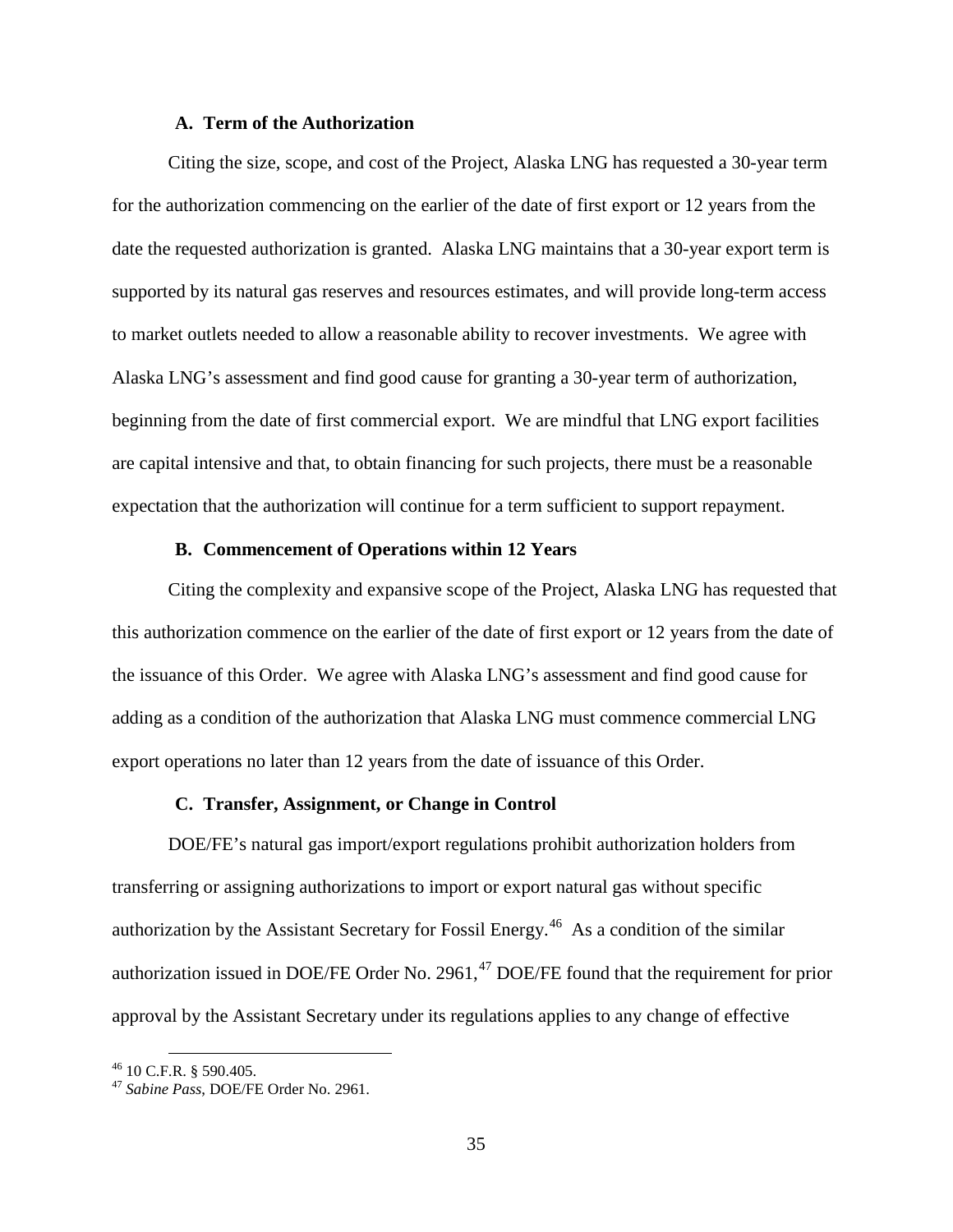control of the authorization holder either through asset sale or stock transfer or by other means. This condition was deemed necessary to ensure that, prior to any transfer or change in control, DOE/FE will be given an adequate opportunity to assess the public interest impacts of such a transfer or change.

DOE/FE construes a change in control to mean a change, directly or indirectly, of the power to direct the management or policies of an entity whether such power is exercised through one or more intermediary companies or pursuant to an agreement, written or oral, and whether such power is established through ownership or voting of securities, or common directors, officers, or stockholders, or voting trusts, holding trusts, or debt holdings, or contract, or any other direct or indirect means. A rebuttable presumption that control exists will arise from the ownership or the power to vote, directly or indirectly, 10 percent or more of the voting securities of such entity.[48](#page-39-1)

# **D. Agency Rights**

<span id="page-39-0"></span>As described above, Alaska LNG requests authorization to export LNG on its own behalf and as agent for other entities that hold title to the LNG. DOE/FE previously addressed the issue of Agency Rights in DOE/FE Order No. 2913,<sup>[49](#page-39-2)</sup> which granted Freeport LNG Expansion, L.P., *et al.* (also referred to as FLEX) authority to export LNG to FTA countries. In that order, DOE/FE approved a proposal by FLEX to register each LNG title holder for whom FLEX sought to export LNG as agent. DOE/FE found that this proposal was an acceptable alternative to the non-binding policy adopted by DOE/FE in *Dow Chemical,* which established that the title for all

<span id="page-39-1"></span><sup>&</sup>lt;sup>48</sup> For information on DOE/FE's procedures governing a change in control, see U.S. Dep't of Energy, Procedures for Changes in Control Affecting Applications and Authorizations to Import or Export Natural Gas, 79 Fed. Reg. 65,641 (Nov. 5, 2014).

<span id="page-39-2"></span><sup>49</sup> *Freeport LNG Expansion*, L.P., *et al.*, DOE/FE Order No. 2913, FE Docket No. 10-160-LNG, Order Granting Long-Term Authorization to Export Liquefied Natural Gas from Freeport LNG Terminal to Free Trade Nations (Feb. 10, 2011) [hereinafter *Freeport LNG*].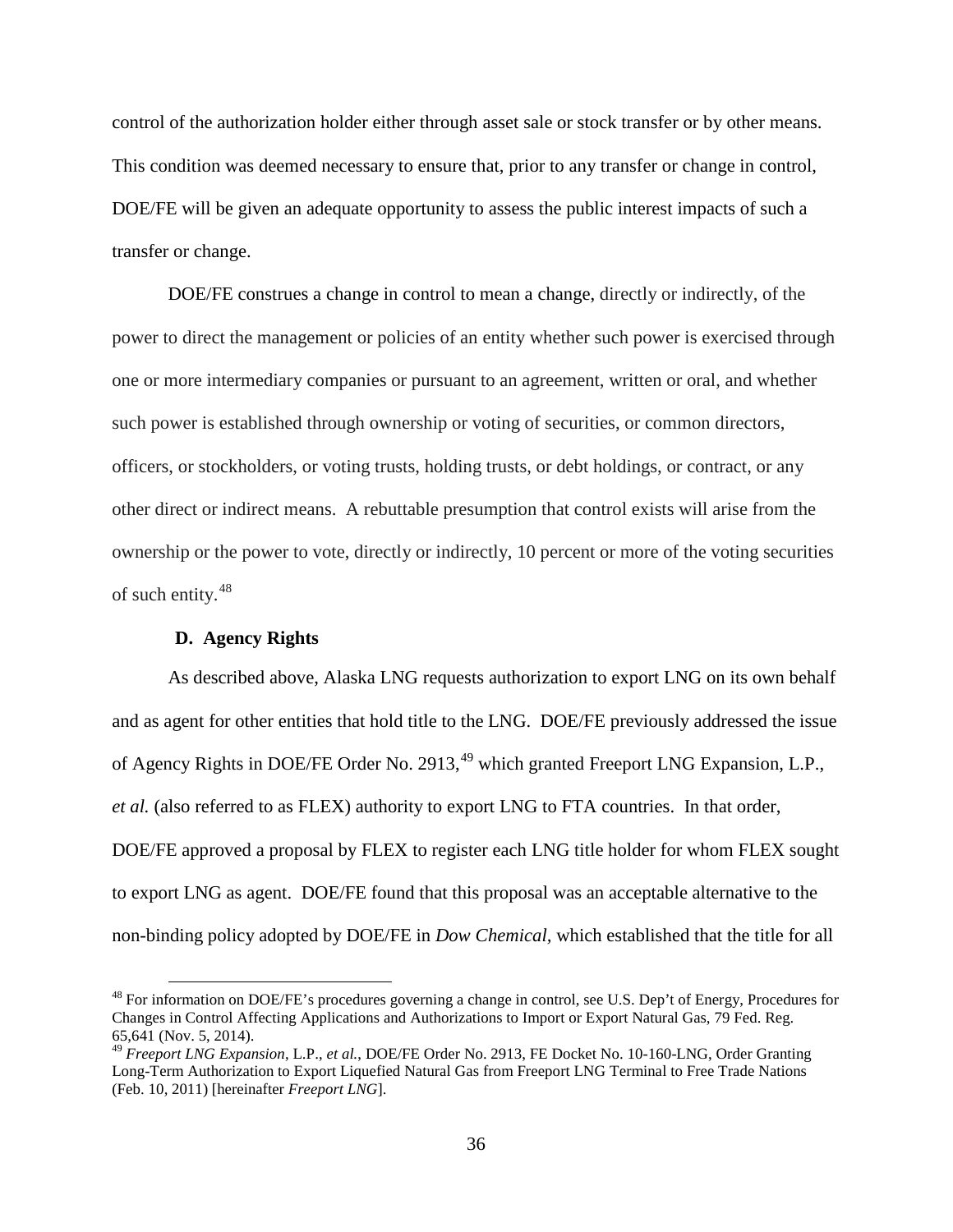LNG authorized for export must be held by the authorization holder at the point of export.<sup>[50](#page-40-1)</sup> We find that the same policy considerations that supported DOE/FE's acceptance of the alternative registration proposal in Order No. 2913 apply here as well. DOE/FE reiterated its policy on Agency Rights procedures in *Gulf Coast LNG Export, LLC*. [51](#page-40-2) In *Gulf Coast*, DOE/FE confirmed that, in LNG export orders in which Agency Rights have been granted, DOE/FE shall require registration materials filed for, or by, an LNG title-holder (Registrant) to include the same company identification information and long-term contract information of the Registrant as if the Registrant had filed an application to export LNG on its own behalf.<sup>52</sup>

To ensure that the public interest is served, the authorization granted herein shall be conditioned to require that where Alaska LNG proposes to export LNG as agent for other entities that hold title to the LNG (Registrants), it must register with DOE/FE those entities on whose behalf it will export LNG in accordance with the procedures and requirements described herein.

# **E. Contract Provisions for the Sale or Transfer of LNG to be Exported**

<span id="page-40-0"></span>DOE/FE's regulations require applicants to supply transaction-specific factual information "to the extent practicable."[53](#page-40-4) Additionally, DOE/FE regulations allow confidential treatment of the information supplied in support of or in opposition to an application if the submitting party requests such treatment, shows why the information should be exempted from public disclosure, and DOE/FE determines it will be afforded confidential treatment in accordance with 10 C.F.R.  $§$  1004.11.<sup>54</sup>

<span id="page-40-2"></span><span id="page-40-1"></span> <sup>50</sup> *Dow Chem. Co.*, DOE/FE Order No. 2859, FE Docket No. 10-57-LNG, Order Granting Blanket Authorization to Export Liquefied Natural Gas, at 7-8 (Oct. 5, 2010), *discussed in Freeport LNG*, DOE/FE Order No. 2913, at 7-8.<br><sup>51</sup> Gulf Coast LNG Export, LLC, DOE/FE Order No. 3163, FE Docket No. 12-05-LNG, Order Granting Long-Term Multi-Contract Authority to Export LNG by Vessel from the Proposed Brownsville Terminal to Free Trade Agreement Nations (Oct. 16, 2012).<br><sup>52</sup> See id. at 7-8.

<span id="page-40-4"></span><span id="page-40-3"></span><sup>&</sup>lt;sup>53</sup> 10 C.F.R. § 590.202(b).<br><sup>54</sup> *Id.* § 590.202(e).

<span id="page-40-5"></span>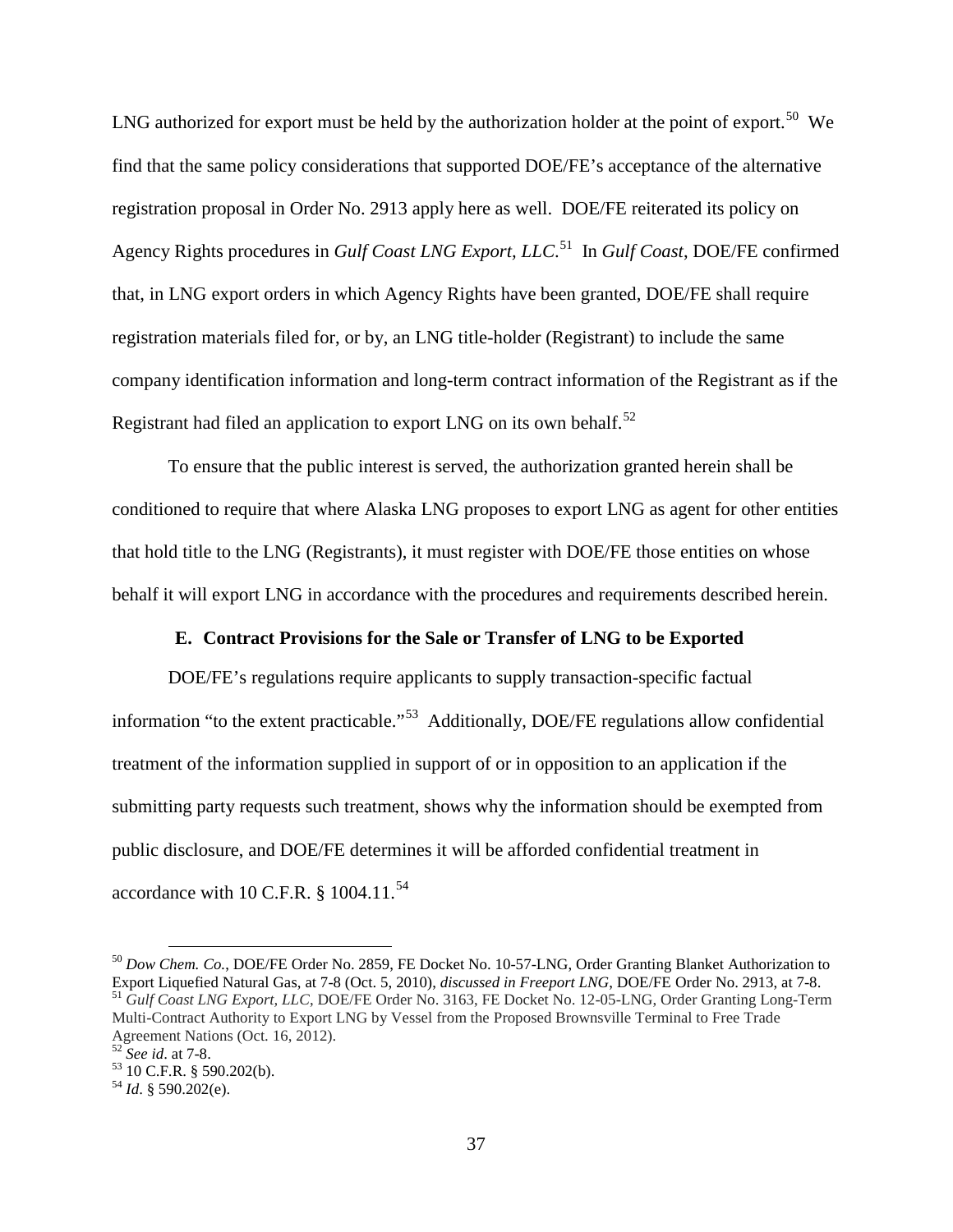DOE/FE will require that Alaska LNG file or cause to be filed with DOE/FE any relevant long-term commercial agreements, such as liquefaction tolling agreements, pursuant to which Alaska LNG exports LNG as agent for a Registrant.

DOE/FE finds that the submission of all such agreements or contracts within 30 days of their execution using the procedures described below will be consistent with the "to the extent practicable" requirement of section 590.202(b). By way of example and without limitation, a "relevant long-term commercial agreement" would include an agreement with a minimum term of two years, an agreement to provide gas processing or liquefaction services at the proposed Alaska LNG Project, a long-term sales contract involving natural gas or LNG stored or liquefied at the Project, or an agreement to provide export services from the Project.

In addition, DOE/FE finds that section 590.202(c) of DOE/FE's regulations<sup>[55](#page-41-0)</sup> requires that Alaska LNG file, or cause to be filed, all long-term contracts associated with the long-term supply of natural gas to the proposed Alaska LNG Project, whether signed by Alaska LNG or the Registrant, within 30 days of their execution.

DOE/FE recognizes that some information in Alaska LNG's or a Registrant's long-term commercial agreements associated with the export of LNG, and/or long-term contracts associated with the long-term supply of natural gas to the proposed Alaska LNG Project, may be commercially sensitive. DOE/FE therefore will provide Alaska LNG the option to file or cause to be filed either unredacted contracts, or in the alternative (A) Alaska LNG may file, or cause to be filed, long-term contracts under seal, but it also will file either: i) a copy of each long-term contract with commercially sensitive information redacted, or ii) a summary of all major provisions of the contract(s) including, but not limited to, the parties to each contract, contract

<span id="page-41-0"></span> <sup>55</sup> *Id*. § 590.202(c).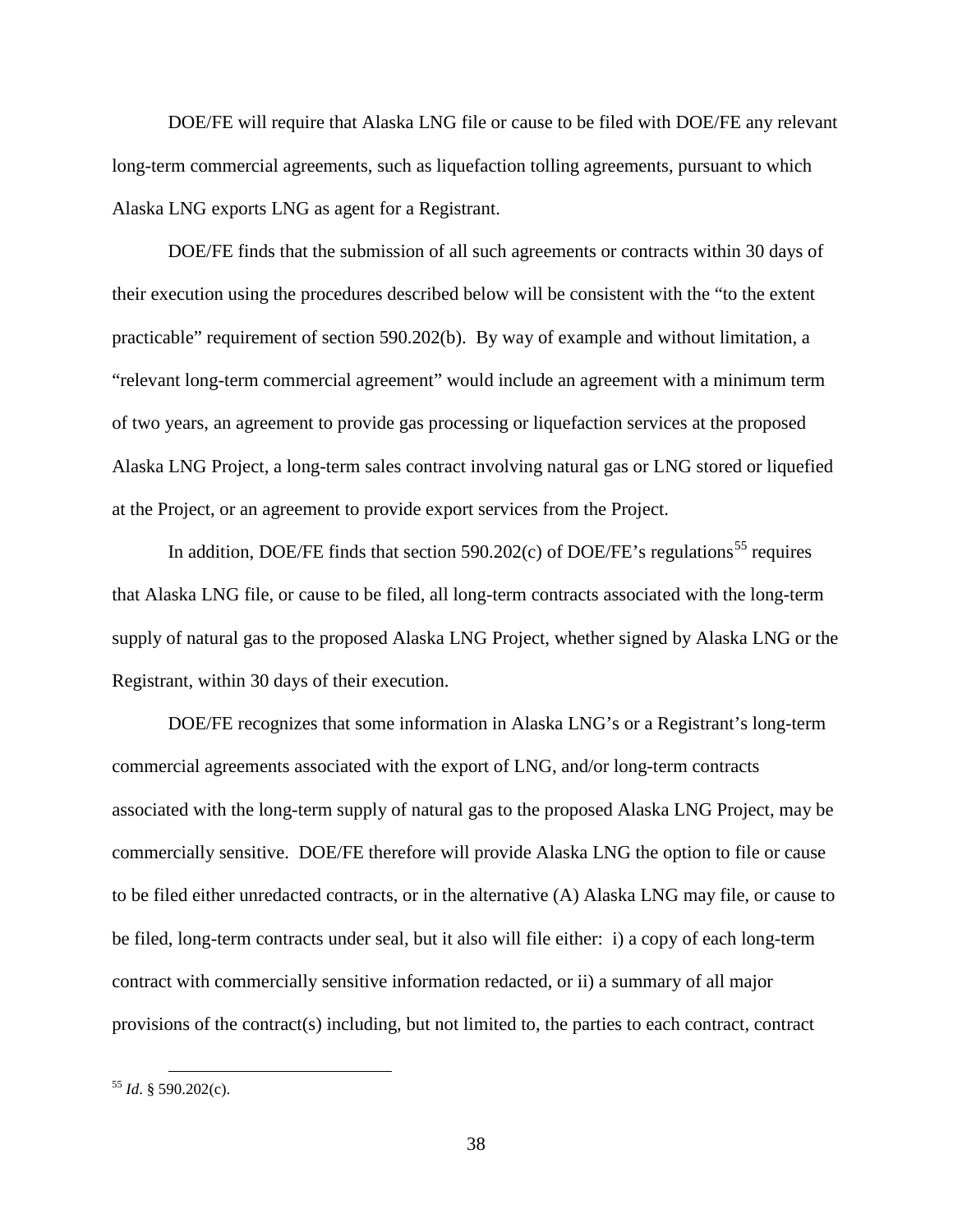term, quantity, any take or pay or equivalent provisions/conditions, destinations, re-sale provisions, and other relevant provisions; and (B) the filing must demonstrate why the redacted information should be exempted from public disclosure.

To ensure that DOE/FE destination and reporting requirements included in this Order are conveyed to subsequent title holders, DOE/FE will include as a condition of this authorization that future contracts for the sale or transfer of LNG exported pursuant to this Order shall include an acknowledgement of these requirements.

## **F. Export Quantity**

<span id="page-42-0"></span>Alaska LNG has sought export authorization in a volume equivalent to 929 Bcf/yr of natural gas (2.55 Bcf/d). As set forth herein, this Order conditionally authorizes the export of LNG in the full amount requested, up to the equivalent of 929 Bcf/yr of natural gas.

#### **G. Combined FTA and Non-FTA Export Authorization Volume**

<span id="page-42-1"></span>Alaska LNG is currently authorized to export LNG produced from Alaska sources to FTA countries in a volume equivalent to approximately 929 Bcf/yr of natural gas (2.55 Bcf/d), as set forth in DOE/FE Order No. 3554. The source of LNG proposed for export for both DOE/FE Order No. 3554 and this export authorization is from the proposed Alaska LNG Project. To ensure that Alaska LNG's combined FTA and non-FTA export authorizations do not exceed the capacity of that facility, Alaska LNG may not treat the volumes authorized for export in this proceeding as additive to the volumes authorized for export to FTA countries in Order No. 3554.

## **H. Environmental Review**

<span id="page-42-2"></span>As explained above, DOE/FE intends to complete its NEPA review as a cooperating agency in FERC's review of the proposed Alaska LNG Project. The authorization issued in this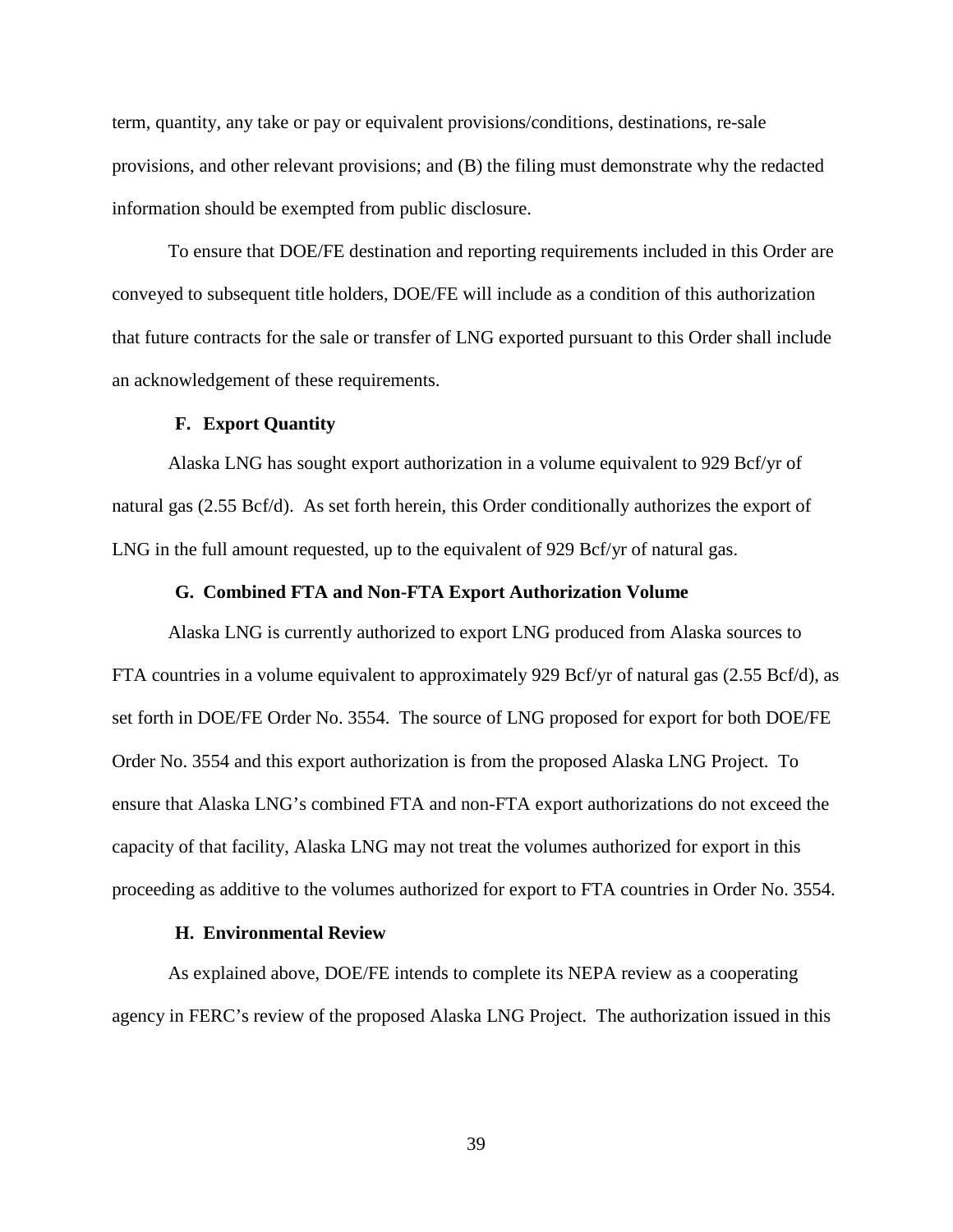Order will be conditioned on Alaska LNG's satisfactory completion of the environmental review process.[56](#page-43-0)

Accordingly, this conditional Order makes preliminary findings and indicates to the parties DOE/FE's determination at this time on all but the environmental issues in this proceeding. All parties are advised that the issues addressed herein regarding the export of natural gas will be reexamined at the time of DOE/FE's review of the FERC environmental analysis. Inasmuch as DOE/FE is a cooperating agency in the FERC environmental review, persons wishing to raise questions regarding the environmental review of the present Application are responsible for doing so within the FERC proceeding. As DOE/FE has explained in prior orders, DOE/FE's participation as a cooperating agency in the FERC proceeding is intended to avoid duplication of effort by agencies with overlapping environmental review responsibilities, to achieve early coordination among agencies, and to concentrate public participation in a single forum.[57](#page-43-1)

Insofar as a participant in the FERC proceeding actively raises concerns over the scope or substance of environmental review but is unsuccessful in securing that agency's coordination of its stated interests, DOE/FE reserves the right to address the stated interests within this proceeding. However, absent a showing of good cause for a failure of interested persons to participate in the FERC environmental review proceeding, DOE/FE may dismiss such claims if raised out of time in this proceeding.

<span id="page-43-0"></span> <sup>56</sup> 10 C.F.R. § 590.402 (authorizing DOE/FE to issue a conditional order prior to issuance of a final opinion and order).

<span id="page-43-1"></span><sup>57</sup> *See*, *e.g.*, *Sabine Pass*, DOE/FE Order No. 2961, at 40-41.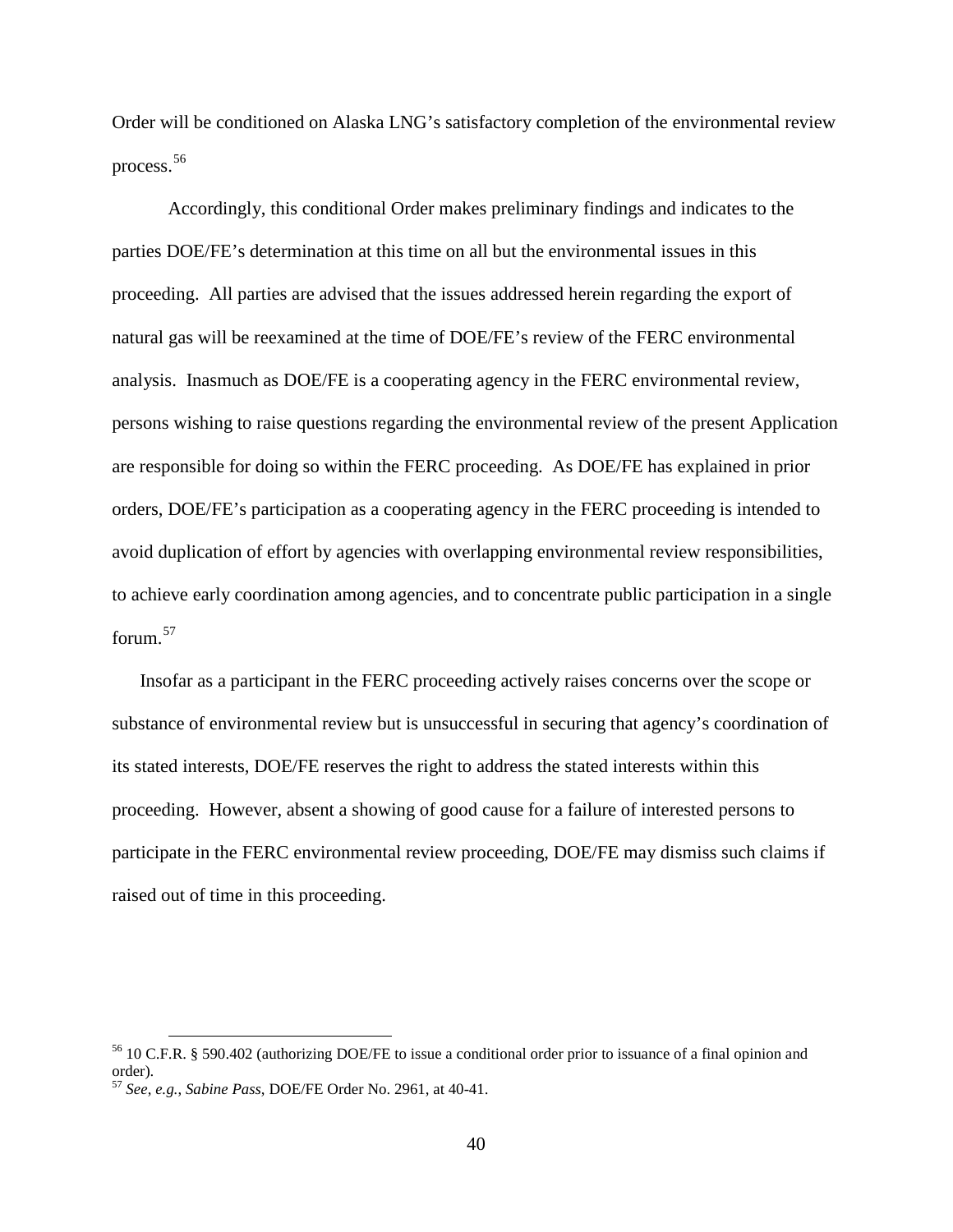# **IX. FINDINGS**

<span id="page-44-0"></span>On the basis of the findings and conclusions set forth above, we find that it has not been shown that a grant of the requested authorization will be inconsistent with the public interest, and we further find that the Application should be granted subject to the terms and conditions set forth herein.

# **X. ORDER**

Pursuant to section 3 of the Natural Gas Act, it is ordered that:

<span id="page-44-1"></span>A. Alaska LNG is authorized to export LNG produced from Alaska sources by vessel from the proposed Alaska LNG Project in the Nikiski area of the Kenai Peninsula, Alaska, up to the equivalent of 929 Bcf/yr of natural gas, for a term of 30 years. This 30-year term will commence on the earlier of the date of first commercial export or 12 years from the date that this Order is issued (May 28, 2027). Alaska LNG is authorized to export this LNG on its own behalf and as agent for other entities who hold title to the natural gas, pursuant to one or more long-term contracts (a contract greater than two years).

B. Alaska LNG must commence export operations using the planned liquefaction facilities no later than 12 years from the date of issuance of this Order.

C. The LNG export quantity authorized in this Order is equivalent to 929 Bcf/yr of natural gas. This quantity is not additive to the export volume in Alaska LNG's FTA authorization, set forth in DOE/FE Order No. 3554.

D. This LNG may be exported to any country with which the United States does not have a FTA requiring the national treatment for trade in natural gas, which currently has or in the future develops the capacity to import LNG, and with which trade is not prohibited by United States law or policy.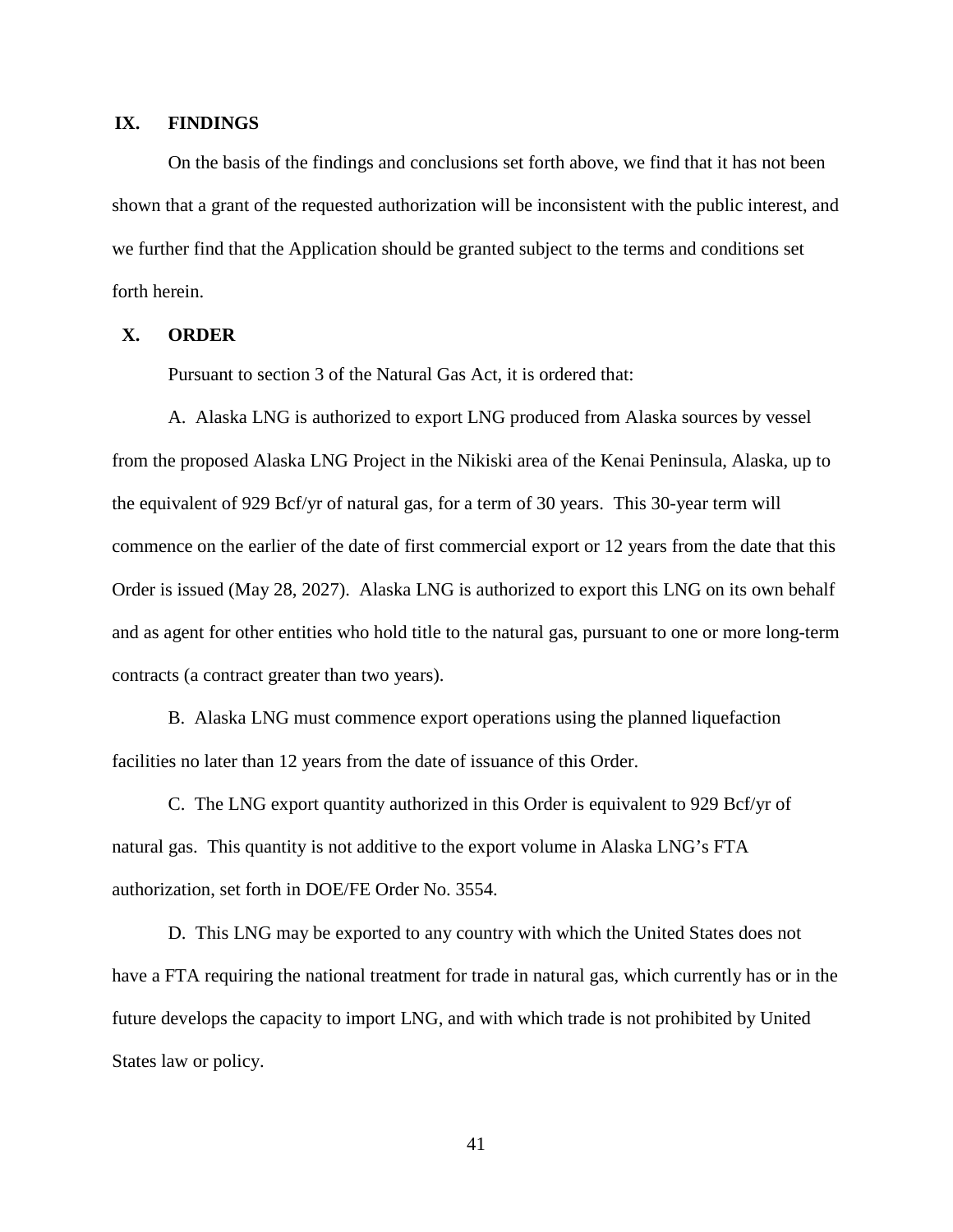E. Alaska LNG shall ensure that all transactions authorized by this Order are permitted and lawful under United States laws and policies, including the rules, regulations, orders, policies, and other determinations of the Office of Foreign Assets Control of the United States Department of the Treasury and FERC. Failure to comply with this requirement could result in rescission of this authorization and/or other civil or criminal remedies.

F. The authorization granted by this Order is conditioned on Alaska LNG's satisfactory completion of the environmental review process under NEPA in FERC Docket No. PF14-21-000 and any related dockets, and on issuance by DOE/FE of a finding of no significant impact or a record of decision pursuant to NEPA. Additionally, the authorization is conditioned on Alaska LNG's on-going compliance with any and all preventative and mitigative measures at the proposed Alaska LNG Project imposed by federal or state agencies.

G. (i) Alaska LNG shall file, or cause others to file, with the Office of Oil and Gas Global Security and Supply a non-redacted copy of all executed long-term contracts associated with the long-term export of LNG on its own behalf or as agent for other entities from the proposed Alaska LNG Project. The non-redacted copies may be filed under seal and must be filed within 30 days of their execution. Additionally, if Alaska LNG has filed the contracts described in the preceding sentence under seal or subject to a claim of confidentiality or privilege, within 30 days of their execution, Alaska LNG shall also file, or cause others to file, for public posting either: i) a redacted version of the contracts described in the preceding sentence, or ii) major provisions of the contracts. In these filings, Alaska LNG shall state why the redacted or non-disclosed information should be exempted from public disclosure.

(ii) Alaska LNG shall file, or cause others to file, with the Office of Oil and Gas Global Security and Supply a non-redacted copy of all executed long-term contracts associated with the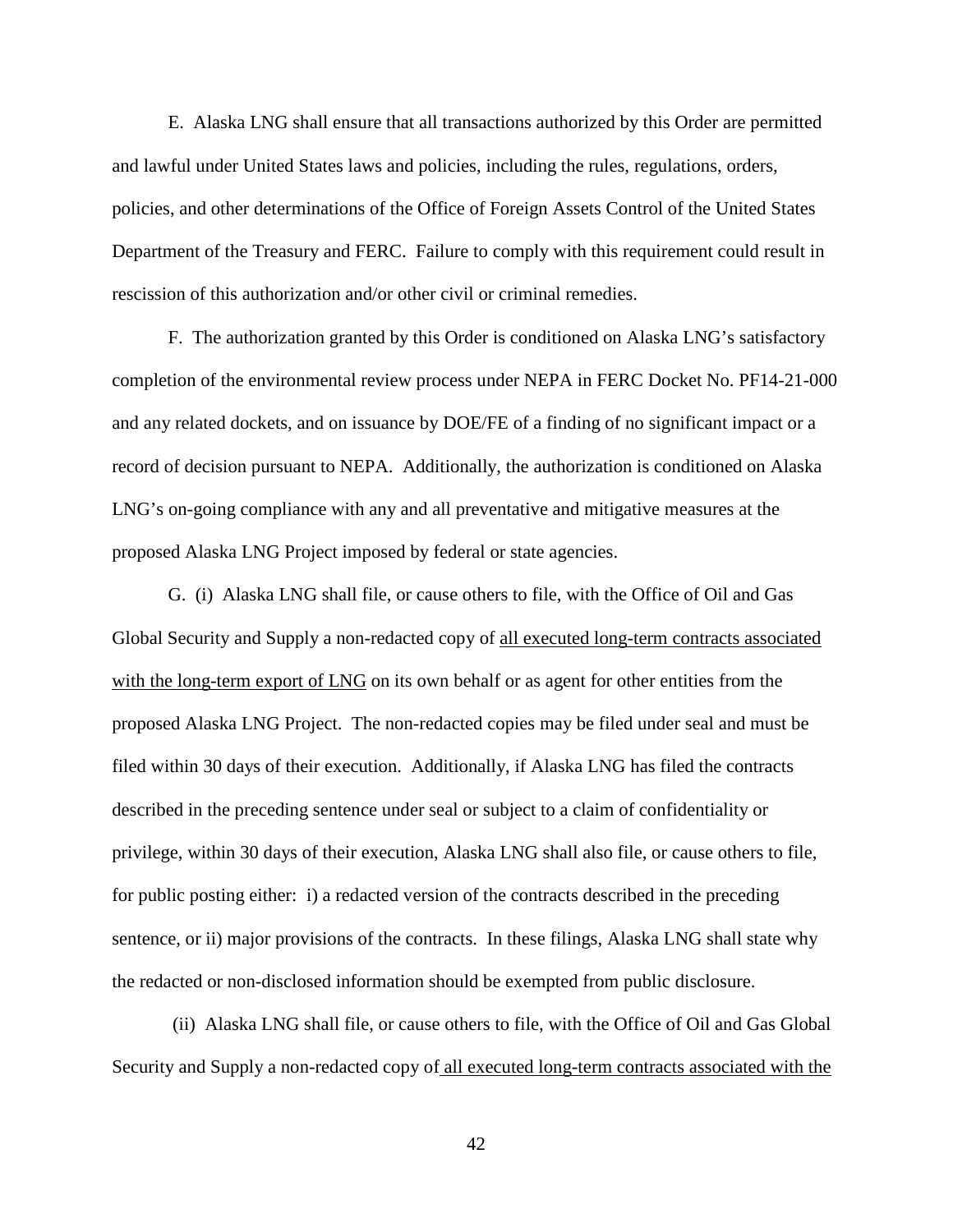long-term supply of natural gas to the Alaska LNG Project. The non-redacted copies may be filed under seal and must be filed within 30 days of their execution. Additionally, if Alaska LNG has filed the contracts described in the preceding sentence under seal or subject to a claim of confidentiality or privilege, within 30 days of their execution, Alaska LNG shall also file, or cause others to file, for public posting either: i) a redacted version of the contracts described in the preceding sentence, or ii) major provisions of the contracts. In these filings, Alaska LNG shall state why the redacted or non-disclosed information should be exempted from public disclosure.

H. Alaska LNG, or others for whom Alaska LNG acts as agent, shall include the

following provision in any agreement or other contract for the sale or transfer of LNG exported pursuant to this Order:

Customer or purchaser acknowledges and agrees that it will resell or transfer LNG purchased hereunder for delivery only to countries identified in Ordering Paragraph D of DOE/FE Order No. 3643, issued May 28, 2015, in FE Docket No. 14-96-LNG, and/or to purchasers that have agreed in writing to limit their direct or indirect resale or transfer of such LNG to such countries. Customer or purchaser further commits to cause a report to be provided to Alaska LNG Project LLC that identifies the country of destination, upon delivery, into which the exported LNG was actually delivered, and to include in any resale contract for such LNG the necessary conditions to insure Alaska LNG Project LLC are made aware of all such actual destination countries.

I. Alaska LNG is permitted to use its authorization in order to export LNG as agent for

other entities, after registering the other parties with DOE/FE. Registration materials shall include an acknowledgement and agreement by the Registrant to supply Alaska LNG with all information necessary to permit Alaska LNG to register that person or entity with DOE/FE, including: (1) the Registrant's agreement to comply with this Order and all applicable requirements of DOE/FE's regulations at 10 C.F.R. Part 590, including but not limited to destination restrictions; (2) the exact legal name of the Registrant, state/location of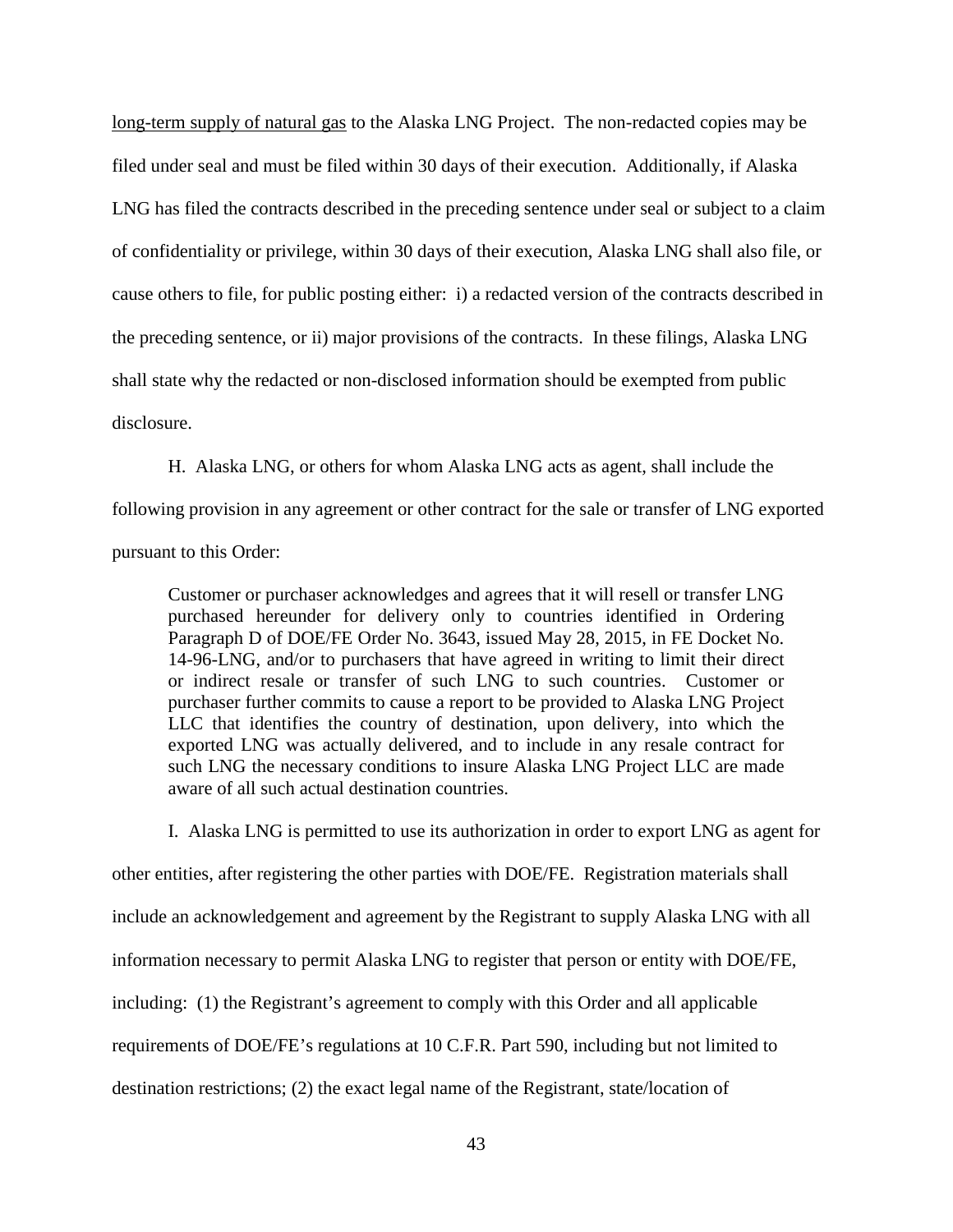incorporation/registration, primary place of doing business, and the Registrant's ownership structure, including the ultimate parent entity if the Registrant is a subsidiary or affiliate of another entity; (3) the name, title, mailing address, e-mail address, and telephone number of a corporate officer or employee of the registrant to whom inquiries may be directed; and (4) within 30 days of execution, a copy of any long-term contracts not previously filed with DOE/FE, described in Ordering Paragraph G of this Order.

J. Each registration submitted pursuant to this Order shall have current information on file with DOE/FE. Any changes in company name, contact information, change in term of the long-term contract, termination of the long-term contract, or other relevant modification, shall be filed with DOE/FE within 30 days of such change(s).

K. As a condition of this authorization, Alaska LNG shall ensure that all persons required by this Order to register with DOE/FE have done so. Any failure by Alaska LNG to ensure that all such persons or entities are registered with DOE/FE shall be grounds for rescinding in whole or in part the authorization.

L. Within two weeks after the first export of LNG occurs from the Alaska LNG Project, Alaska LNG shall provide written notification of the date that the first export of LNG authorized in Ordering Paragraph A above occurred.

M. Alaska LNG shall file with the Office of Oil and Gas Global Security and Supply, on a semi-annual basis, written reports describing the progress of the proposed Alaska LNG Project. The reports shall be filed on or by April 1 and October 1 of each year, and shall include information on the progress of the Alaska LNG Project, the date the Project is expected to be operational, and the status of the long-term contracts associated with the long-term export of LNG and any long-term supply contracts.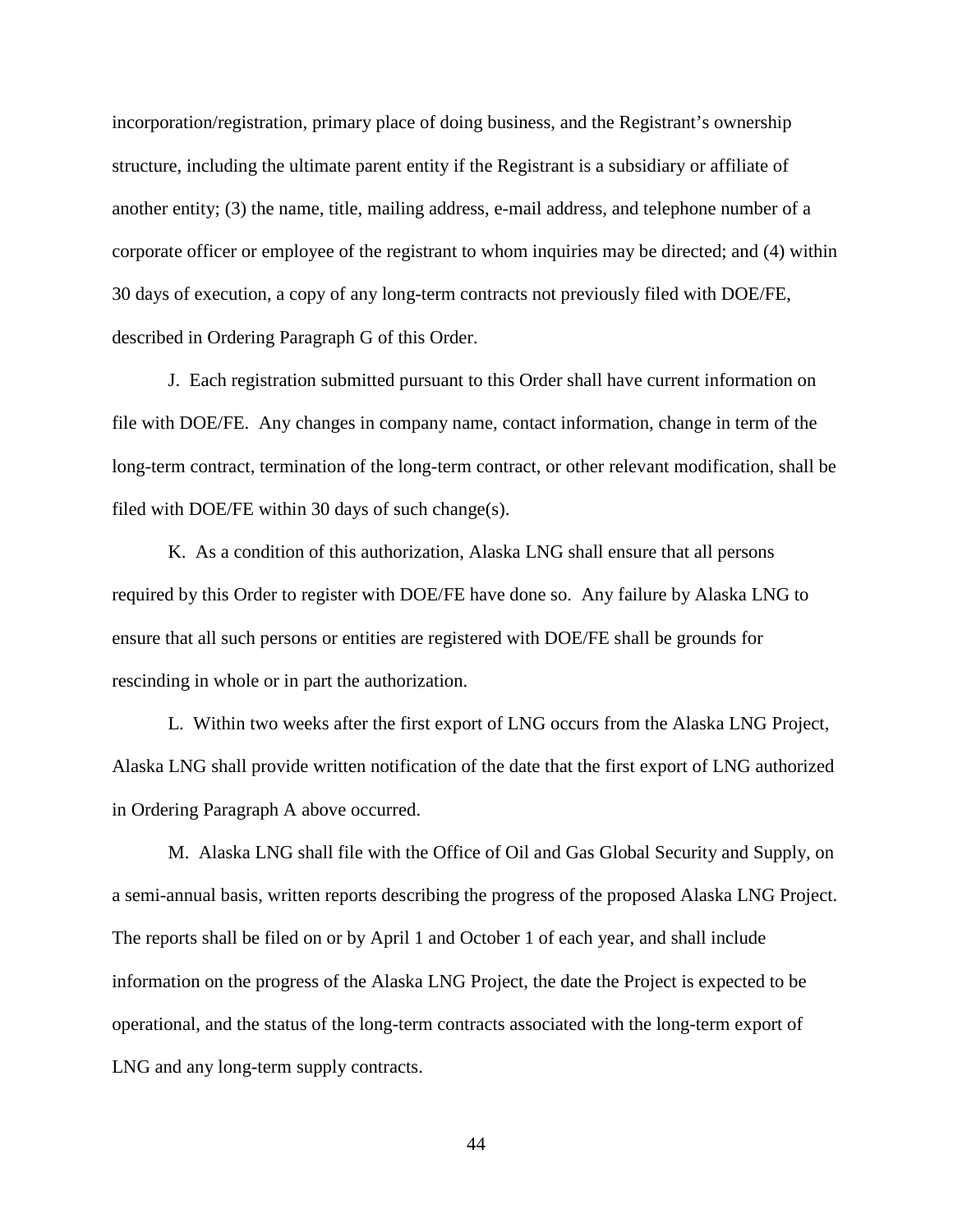N. Prior to any change in control of the authorization holder, Alaska LNG must obtain the approval of the Assistant Secretary for Fossil Energy. For purposes of this Ordering Paragraph, a "change in control" shall include any change, directly or indirectly, of the power to direct the management or policies of Alaska LNG, whether such power is exercised through one or more intermediary companies or pursuant to an agreement, written or oral, and whether such power is established through ownership or voting of securities, or common directors, officers, or stockholders, or voting trusts, holding trusts, or debt holdings, or contract, or any other direct or indirect means.[58](#page-48-0)

O. Monthly Reports:With respect to the LNG exports authorized by this Order, Alaska LNG shall file with the Office of Oil and Gas Global Security and Supply, within 30 days following the last day of each calendar month, a report indicating whether exports of LNG have been made. The first monthly report required by this Order is due not later than the 30<sup>th</sup> day of the month following the month of first export. In subsequent months, if exports have not occurred, a report of "no activity" for that month must be filed. If exports of LNG have occurred, the report must give the following details of each LNG cargo: (1) the name(s) of the authorized exporter registered with DOE/FE; (2) the name of the U.S. export terminal; (3) the name of the LNG tanker; (4) the date of departure from the U.S. export terminal; (5) the country (or countries) of destination into which the exported LNG was actually delivered; (6) the name of the supplier/seller; (7) the volume in Mcf; (8) the price at point of export per million British thermal units (MMBtu); (9) the duration of the supply agreement; and (10) the name(s) of the purchaser(s).

(Approved by the Office of Management and Budget under OMB Control No. 1901-0294)

<span id="page-48-0"></span> <sup>58</sup> *See* Procedures for Changes in Control Affecting Applications and Authorizations to Import or Export Natural Gas, 79 Fed. Reg. 65,641.